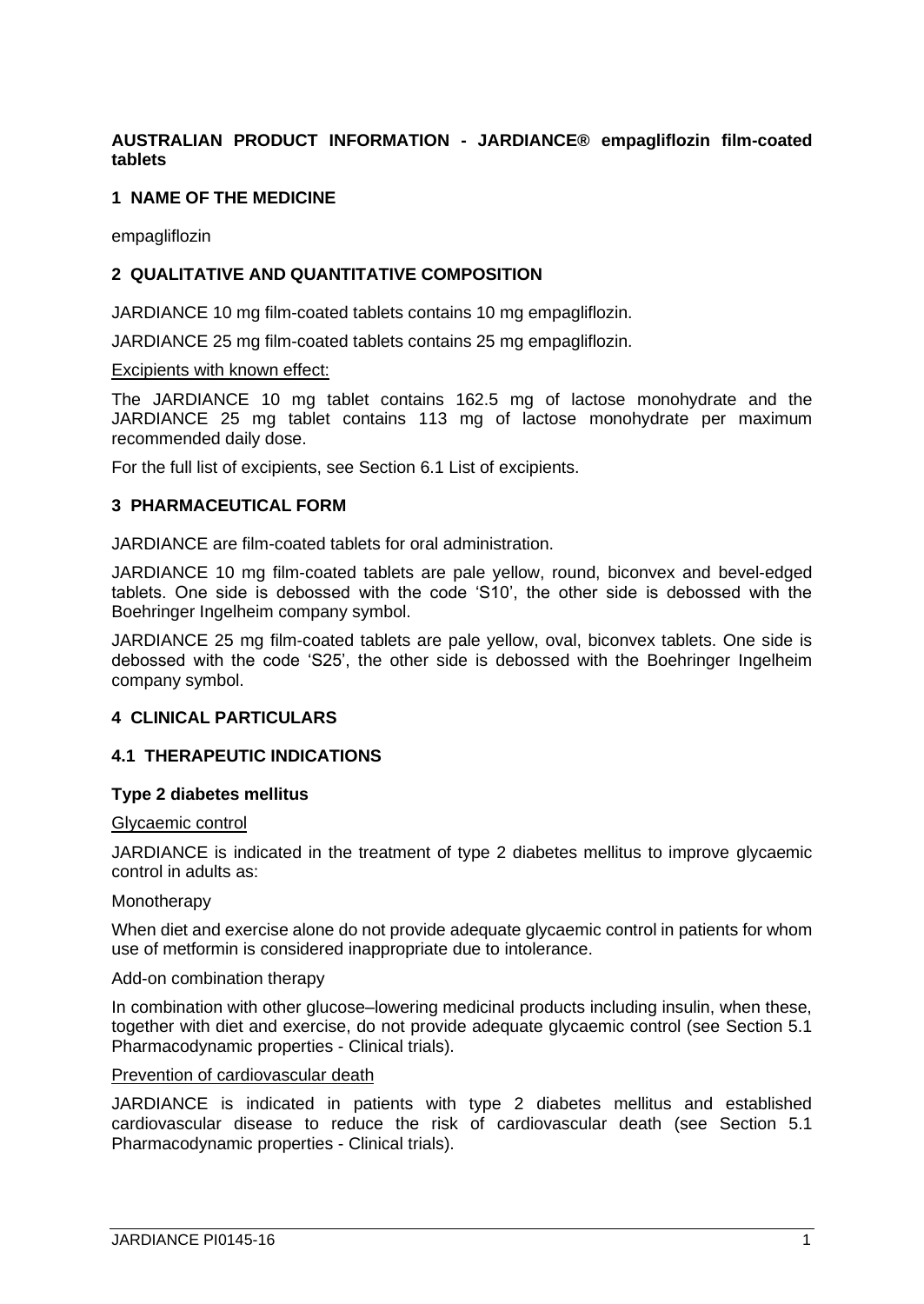To prevent cardiovascular deaths, JARDIANCE should be used in conjunction with other measures to reduce cardiovascular risk in line with the current standard of care.

# **Heart failure**

JARDIANCE is indicated in adults for the treatment of symptomatic heart failure with reduced ejection fraction, as an adjunct to standard of care therapy.

# **4.2 DOSE AND METHOD OF ADMINISTRATION**

## **Type 2 diabetes mellitus**

The recommended starting dose of JARDIANCE is 10 mg once daily. In patients tolerating empagliflozin 10 mg once daily and requiring additional glycaemic control, the dose can be increased to 25 mg once daily.

#### Combination therapy

When JARDIANCE is used in combination with a sulfonylurea or with insulin, a lower dose of the sulfonylurea or insulin may be considered to reduce the risk of hypoglycaemia (see Sections 4.5 Interactions with other medicines and other forms of interactions and 4.8 Adverse effects (Undesirable effects)).

## **Heart failure**

The recommended dose of JARDIANCE is 10 mg once daily (see Section 5.1 Pharmacodynamic Properties - Clinical Trials).

JARDIANCE can be taken with or without food.

## **Patients with renal impairment**

Assess renal function prior to initiation of empagliflozin and periodically thereafter.

| Type 2 diabetes mellitus               | JARDIANCE is contraindicated in patients             |
|----------------------------------------|------------------------------------------------------|
| Glycaemic control                      | with $eGFR < 30$ mL/min/1.73m <sup>2</sup> . No dose |
| Prevention of cardiovascular death     | adjustment is required for patients with             |
| in patients with type 2 diabetes       | eGFR ≥30 mL/min/1.73 m <sup>2</sup> (see Sections    |
| mellitus and established               | 4.3 Contraindications and 4.4 Special                |
| cardiovascular disease                 | warnings and precautions for use).                   |
| Heart failure                          | JARDIANCE is not recommended for use in              |
| Treatment of patients with heart       | patients with eGFR <20 mL/min/1.73 m <sup>2</sup> .  |
| failure and reduced ejection fraction, | There are insufficient data to support use in        |
| with or without type 2 diabetes        | these patients (see Section 4.4 Special              |
| mellitus                               | warnings and precautions for use).                   |

For treatment of heart failure in patients with or without type 2 diabetes mellitus, empagliflozin 10 mg may be initiated or continued down to an eGFR of 20 mL/min/1.73 m<sup>2</sup> or CrCl of 20 mL/min.

#### **Patients with hepatic impairment**

No dose adjustment is recommended for patients with hepatic impairment.

## **Elderly Patients**

No dosage adjustment is recommended based on age. Therapeutic experience in patients aged 85 years and older is limited. Initiation of empagliflozin therapy in this population is not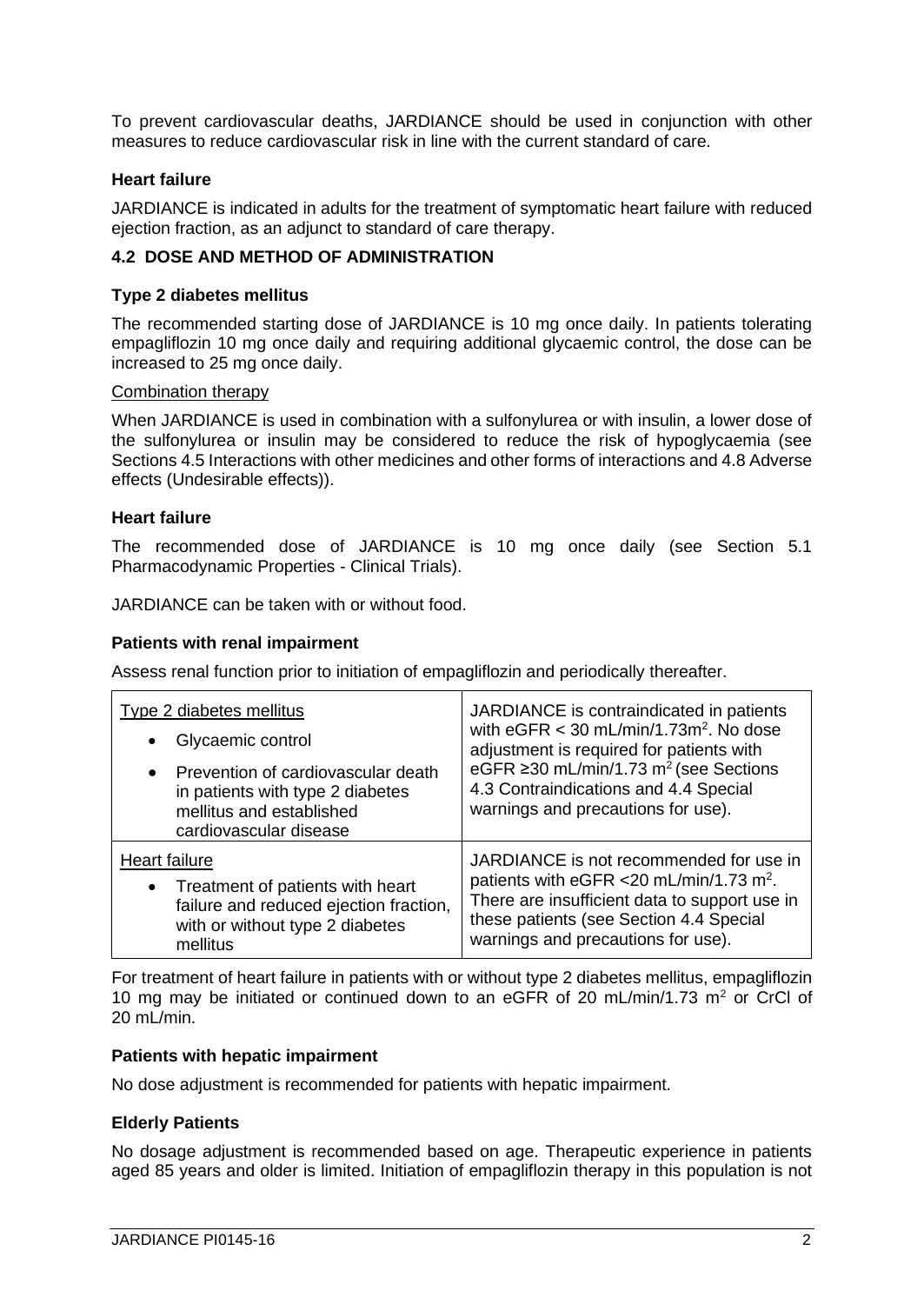recommended (see Section 4.4 Special warnings and precautions for use). Patients age 75 years and older should be prescribed with caution (see Section 4.4 Special warnings and precautions for use).

# **Paediatric population**

Safety and effectiveness of JARDIANCE in children under 18 years of age have not been established.

# **4.3 CONTRAINDICATIONS**

Hypersensitivity to empagliflozin or any of the excipients in JARDIANCE.

For the treatment of Type 2 diabetes, JARDIANCE should not be used in patients with severe renal impairment (eGFR < 30 mL/min/1.73m<sup>2</sup>), as glycaemic efficacy depends on renal function (see Section 4.4 Special warnings and precautions for use).

In case of rare hereditary conditions that may be incompatible with an excipient of the product, the use of the product is contraindicated. The JARDIANCE 10 mg tablet contains 162.5 mg of lactose monohydrate and the JARDIANCE 25 mg tablet contains 113 mg of lactose monohydrate per maximum recommended daily dose. Patients with the rare hereditary conditions of galactose intolerance e.g. galactosaemia should not take this medicine.

## **4.4 SPECIAL WARNINGS AND PRECAUTIONS FOR USE**

## **General**

JARDIANCE should not be used in patients with type 1 diabetes (see Section 4.1 Therapeutic indications).

# **Ketoacidosis**

Cases of ketoacidosis, a serious life-threatening condition requiring urgent hospitalisation, have been reported in postmarketing surveillance in patients with diabetes mellitus treated with SGLT2 inhibitors, including empagliflozin. Fatal cases of ketoacidosis have been reported in patients taking empagliflozin.

Patients treated with JARDIANCE who present with signs and symptoms consistent with severe metabolic acidosis should be assessed for ketoacidosis regardless of presenting blood glucose levels as ketoacidosis associated with JARDIANCE may be present even if blood glucose levels are less than 13.8 mmol/L.

Signs and symptoms of ketoacidosis may include excessive thirst, nausea, vomiting, abdominal pain, generalised malaise, and shortness of breath. If ketoacidosis is suspected, JARDIANCE should be discontinued, the patient should be evaluated and prompt treatment should be instituted. Treatment of ketoacidosis generally requires insulin, fluid, potassium and carbohydrate replacement.

Restarting SGLT2 inhibitor treatment in patients with previous ketoacidosis while on SGLT2 inhibitor treatment is not recommended, unless another clear precipitating factor is identified and resolved.

Before initiating JARDIANCE, consider factors in the patient history that may predispose to ketoacidosis.

Factors that predispose patients to ketoacidosis include a low carbohydrate diet, dehydration, acute illness, surgery, a previous ketoacidosis, insulin deficiency from any cause (including insulin pump failure, history of pancreatitis, or pancreatic surgery), malnourishment/reduced caloric intake or increased insulin requirements due to infections, and alcohol abuse. JARDIANCE should be used with caution in these patients. When reducing the insulin dose in patients requiring insulin, caution should be taken (see Section 4.2 Dose and method of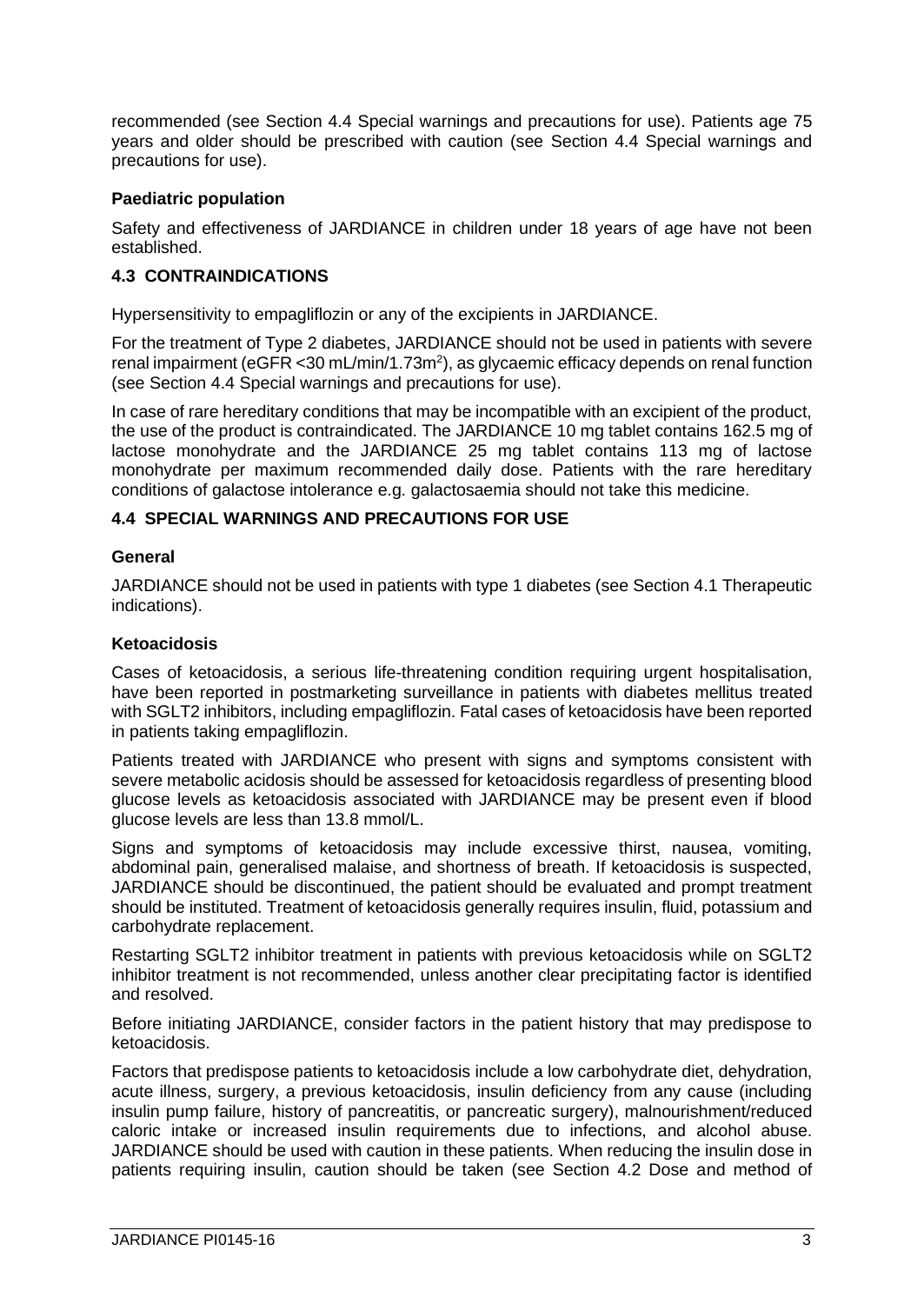administration). Consider monitoring for ketoacidosis and temporarily discontinuing JARDIANCE in clinical situations known to predispose ketoacidosis. In these situations, consider monitoring of ketones, even if JARDIANCE treatment has been interrupted.

# **Surgery**

Treatment with JARDIANCE should be ceased prior to major surgery. An increase in other glucose lowering agents may be required during this time.

Patients scheduled for non-urgent surgery who have not ceased empagliflozin should be assessed and consideration should be given to postponing the procedure.

Treatment with JARDIANCE may be restarted once the patient's condition has stabilised and oral intake is normal.

## **Complicated urinary tract infections**

Cases of complicated urinary tract infections including urosepsis and pyelonephritis requiring hospitalisation have been reported in patients receiving SGLT2 inhibitors, including JARDIANCE (see Section 4.8 Adverse effects (Undesirable effects)). Treatment with SGLT2 inhibitors increases the risk for urinary tract infections. Evaluate patients for signs and symptoms of urinary tract infections and treat promptly, if indicated (see Section 4.8 Adverse effects (Undesirable effects)). Patients should be alerted to the symptoms of urinary tract infection, and advised to seek treatment promptly.

Discontinuation of empagliflozin may be considered in cases of recurrent urinary tract infections.

## **Necrotising fasciitis of the perineum (Fournier's gangrene)**

Cases of necrotising fasciitis of the perineum (also known as Fournier's gangrene), a rare, but serious and life-threatening necrotising infection, have been reported in female and male patients with diabetes mellitus treated with SGLT2 inhibitors, including empagliflozin. Serious outcomes have included hospitalisation, multiple surgeries, and death.

Patients treated with JARDIANCE who present with pain or tenderness, erythema, swelling in the genital or perineal area, fever, malaise should be evaluated for necrotising fasciitis. If suspected, JARDIANCE should be discontinued and prompt treatment should be instituted (including broad-spectrum antibiotics and surgical debridement if necessary).

## **Use in patients at risk for volume depletion**

Based on the mode of action of SGLT2 inhibitors, osmotic diuresis accompanying glucosuria may lead to a modest decrease in BP. Therefore, caution should be exercised in patients for whom an empagliflozin-induced drop in BP could pose a risk, such as patients with known cardiovascular disease, patients on diuretics, patients with a history of hypotension or patients aged 75 years and older.

In case of conditions that may lead to fluid loss (e.g. gastrointestinal illness), careful monitoring of volume status (e.g. physical examination, BP measurements, laboratory tests including haematocrit) and electrolytes is recommended for patients receiving empagliflozin. Temporary interruption of treatment with JARDIANCE should be considered until the fluid loss is corrected.

#### **Lower limb amputations**

An increase in cases of lower limb amputation (primarily of the toe) has been observed in a long-term clinical study with another SGLT2 inhibitor. The medicine in that study is not empagliflozin. However, it is unknown whether this constitutes a class effect. In a pooled safety analysis of 12,620 patients with T2DM the frequency of patients with lower limb amputations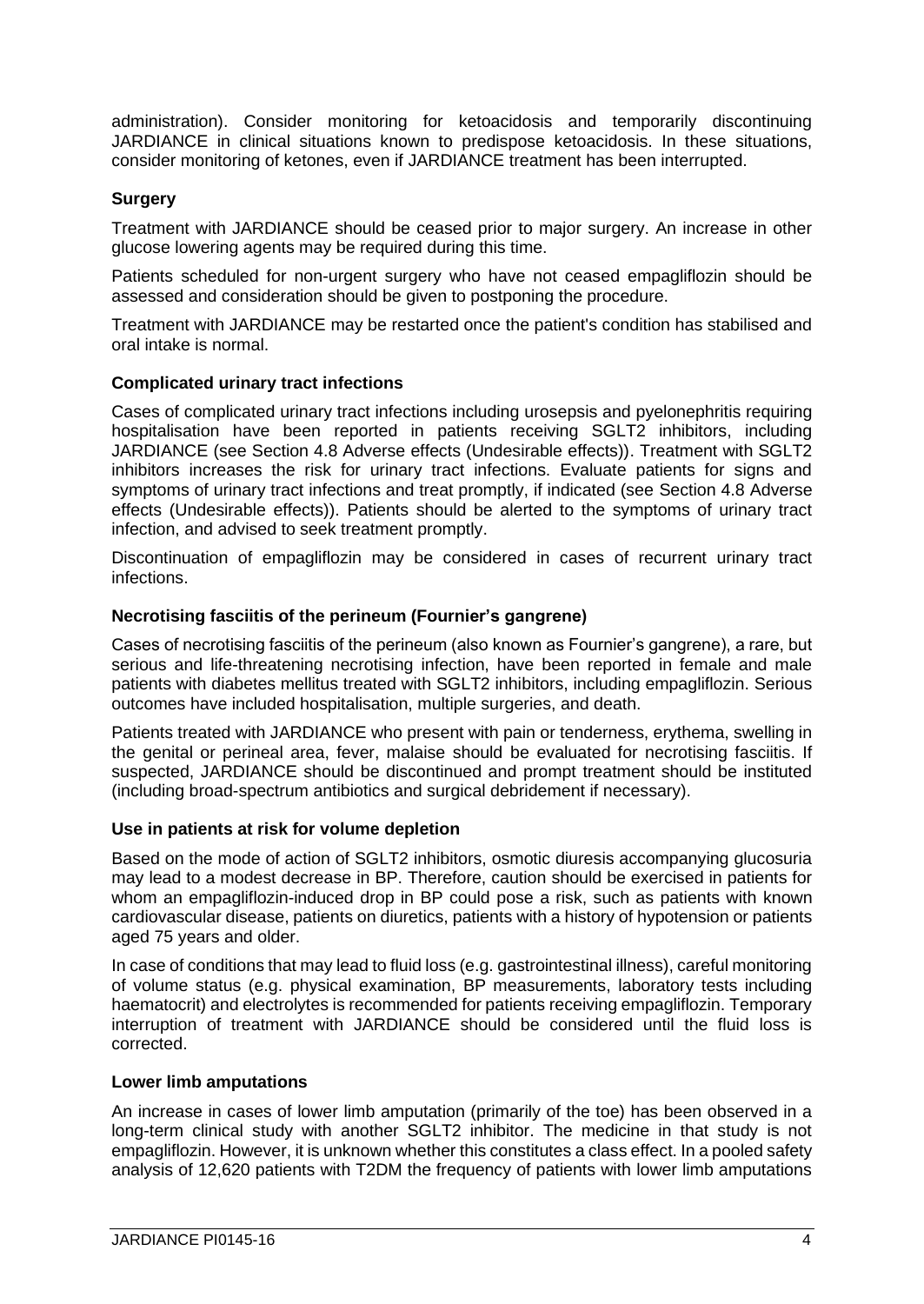was similar between empagliflozin and placebo. In the largest placebo-controlled trial in 7020 patients (EMPA-REG OUTCOME trial), in which 88% of all the cases of amputations were reported, lower limb amputations occurred in 1.8% of patients treated with empagliflozin 10 mg, in 2.0% of patients treated with empagliflozin 25 mg, and in 1.8% of patients in the placebo arm. It is important to regularly examine the feet and counsel all diabetic patients on routine preventative footcare.

# **Use in renal impairment**

Empagliflozin increases serum creatinine and decreases eGFR (see Section 4.8 Adverse effects (Undesirable effects)). Renal function abnormalities can occur after initiating empagliflozin. Patients with hypovolaemia may be more susceptible to these changes.

There have been postmarketing reports of acute kidney injury, some requiring hospitalisation and dialysis, in patients receiving SGLT2 inhibitors, including empagliflozin; some reports involved patients younger than 65 years of age.

## Type 2 diabetes mellitus

JARDIANCE is contraindicated for use in patients with  $e$ GFR < 30 mL/min/1.73m<sup>2</sup> (see Sections 4.2 Dose and method of administration - Patients with renal impairment and 4.3 Contraindications).

## Heart failure

JARDIANCE is not recommended for use in patients with eGFR < 20 mL/min/1.73 m<sup>2</sup> (see Section 4.2 Dose and method of administration - Patients with renal impairment).

## Monitoring of renal function

Assessment of renal function is recommended:

- prior to empagliflozin initiation and periodically during treatment, i.e. at least yearly;
- prior to initiation of concomitant medicines that may reduce renal function and periodically thereafter.

Patients treated with empagliflozin can experience an initial fall in eGFR. More intensive monitoring of renal function is recommended, particularly following treatment initiation, if empagliflozin is used in patients with an eGFR <60 mL/min/1.73m<sup>2</sup>, especially if the eGFR is <45 mL/min/1.73m<sup>2</sup>.

## **Use in the elderly**

Patients aged 75 years and older may be at increased risk of volume depletion, therefore, JARDIANCE should be prescribed with caution in these patients (see Section 4.8 Adverse effects (Undesirable effects)).

Therapeutic experience in patients aged 85 years and older is limited. Initiation of JARDIANCE therapy in this population is not recommended.

## **Paediatric use**

Safety and effectiveness of JARDIANCE in children under 18 years of age have not been established.

## **Effect on laboratory tests**

Urine will test positive for glucose while patients are taking JARDIANCE due to the nature of the mechanism of action of the SGLT2 inhibitors (see Section 5.1 Pharmacodynamic properties).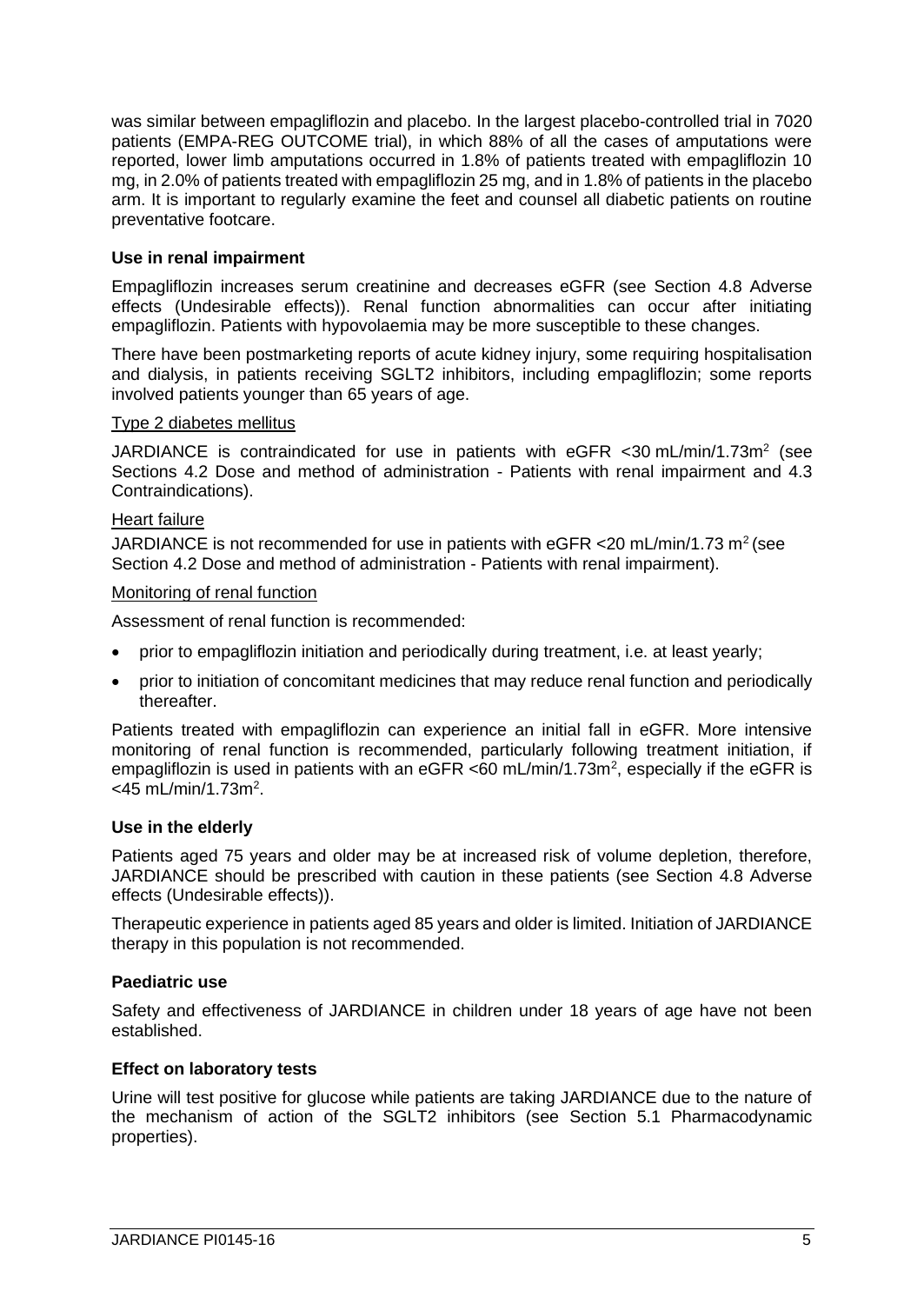## Interference with 1,5-anhydroglucitol (1,5-AG) assay

Monitoring glycaemic control with 1,5-AG assay is not recommended as measurements of 1,5- AG are unreliable in assessing glycaemic control in patients taking SGLT2 inhibitors. Use alternative methods to monitor glycaemic control.

# **4.5 INTERACTIONS WITH OTHER MEDICINES AND OTHER FORMS OF INTERACTIONS**

## **Pharmacodynamic Interactions**

#### **Diuretics**

Empagliflozin may add to the diuretic effect of thiazide and loop diuretics and may increase the risk of dehydration and hypotension.

#### Insulin and insulin secretagogues

Insulin and insulin secretagogues, such as sulfonylureas, may increase the risk of hypoglycaemia. Therefore, a lower dose of insulin or an insulin secretagogue may be required to reduce the risk of hypoglycaemia when used in combination with empagliflozin (see Sections 4.2 Dose and method of administration and 4.8 Adverse Effects (Undesirable effects)).

#### **Pharmacokinetic Interactions**

#### *In vitro* assessment of drug interactions

Empagliflozin does not inhibit, inactivate, or induce CYP450 isoforms. *In vitro* data suggest that the primary route of metabolism of empagliflozin in humans is glucuronidation by the uridine 5'-diphospho-glucuronosyltransferases UGT2B7, UGT1A3, UGT1A8, and UGT1A9. Empagliflozin does not notably inhibit UGT1A1, UGT1A3, UGT1A8, UGT1A9 or UGT2B7. At therapeutic doses, the potential for empagliflozin to reversibly inhibit or inactivate the major CYP450 and UGT isoforms is remote. Drug-drug interactions involving the major CYP450 and UGT isoforms with empagliflozin and concomitantly administered substrates of these enzymes are therefore considered unlikely.

Empagliflozin is a substrate for P-glycoprotein (P-gp) and breast cancer resistance protein, but it does not inhibit these efflux transporters at therapeutic doses. Based on *in vitro* studies, empagliflozin is considered unlikely to cause interactions with drugs that are P-gp substrates. Empagliflozin is a substrate of the human uptake transporters OAT3, OATP1B1, and OATP1B3, but not OAT1 and OCT2. Empagliflozin does not inhibit any of these human uptake transporters at clinically relevant plasma concentrations and, as such, drug-drug interactions with substrates of these uptake transporters are considered unlikely.

#### *In vivo* assessment of drug interactions

No clinically meaningful pharmacokinetic interactions were observed when empagliflozin was co-administered with other commonly used medicinal products. Based on results of pharmacokinetic studies no dose adjustment of JARDIANCE is recommended when coadministered with commonly prescribed medicinal products.

Empagliflozin pharmacokinetics were similar with and without co-administration of metformin, glimepiride, pioglitazone, sitagliptin, linagliptin, warfarin, verapamil, ramipril, simvastatin, in healthy volunteers and with or without co-administration of torasemide and hydrochlorothiazide in patients with T2DM. Increases in overall exposure (AUC) of empagliflozin were seen following co-administration with gemfibrozil (59%), rifampicin (35%), or probenecid (53%). These changes were not considered to be clinically meaningful.

Empagliflozin had no clinically relevant effect on the pharmacokinetics of metformin, glimepiride, pioglitazone, sitagliptin, linagliptin, warfarin, digoxin, ramipril, simvastatin, hydrochlorothiazide, and oral contraceptives when co-administered in healthy volunteers.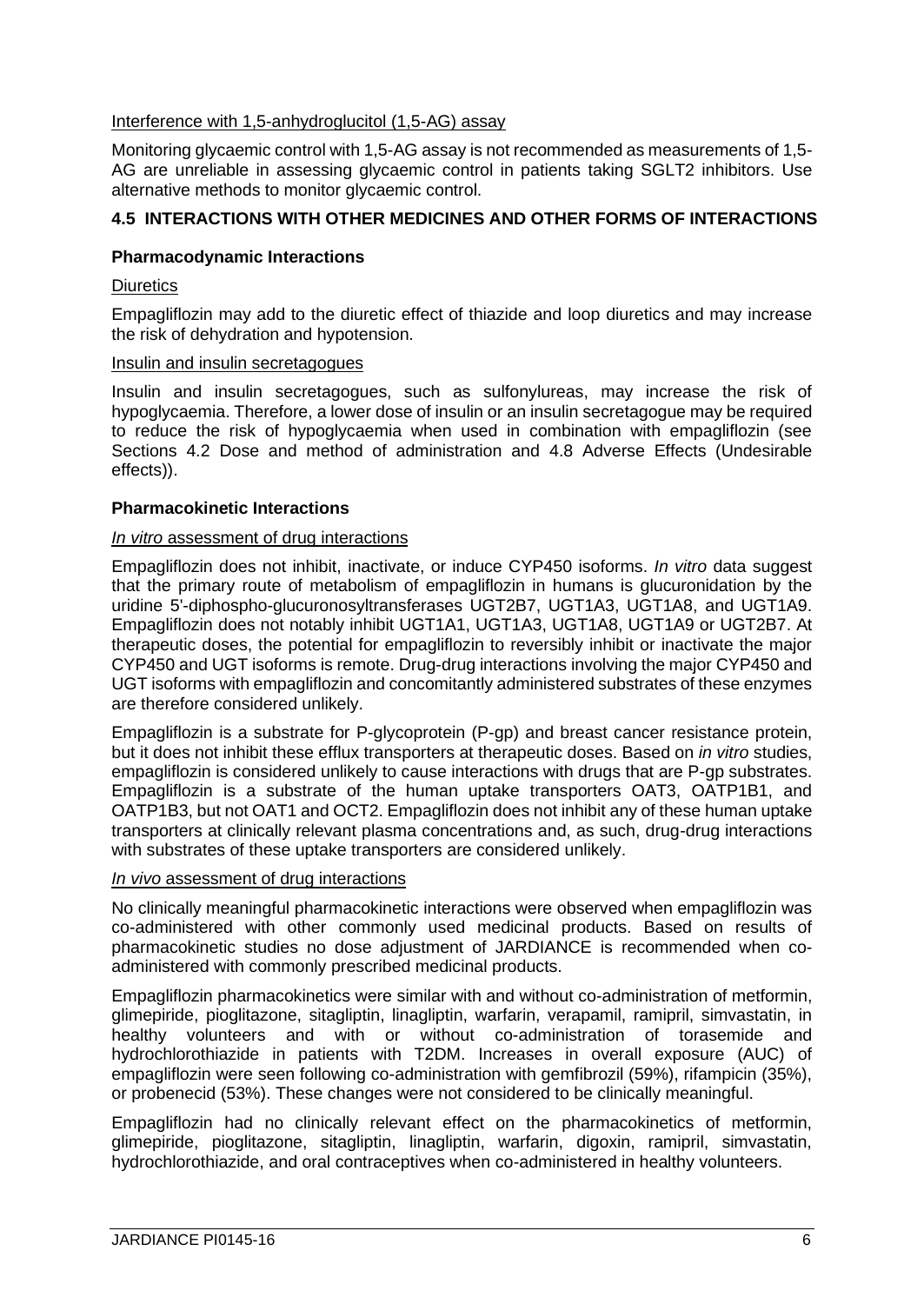# **4.6 FERTILITY, PREGNANCY AND LACTATION**

# **Effects on fertility**

No studies on the effect on human fertility have been conducted for JARDIANCE. Studies in rats at doses up to 700 mg/kg/day, do not indicate direct or indirect harmful effects with respect to fertility. In female rats this dose was 90- and 155-fold the systemic AUC exposure anticipated with a human dose of 10 and 25 mg.

# **Use in pregnancy (Category D)**

There are limited data from the use of JARDIANCE in pregnant women. It is recommended to avoid the use of JARDIANCE during pregnancy unless clearly needed.

Empagliflozin administered during the period of organogenesis was not teratogenic at doses up to 300 mg/kg in the rat or rabbit, which corresponds to approximately 48- and 122-times or 128- and 325-times the clinical dose of empagliflozin based on AUC exposure associated with the 25 mg and 10 mg doses, respectively. Doses of empagliflozin causing maternal toxicity in the rat also caused the malformation of bent limb bones at exposures approximately 155- and 393-times the clinical dose associated with the 25 mg and 10 mg doses, respectively. Maternally toxic doses in the rabbit also caused increased embryofetal loss at doses approximately 139- and 353-times the clinical dose associated with the 25 mg and 10 mg doses, respectively.

Empagliflozin administered to female rats from gestation day 6 to lactation day 20 resulted in reduced weight gain in offspring at >30 mg/kg/day (maternal exposures approximately 4- and 11-times those seen with a clinical dose of 25 mg and 10 mg, respectively). No adverse effects on postnatal development were noted at 10 mg/kg/day (maternal exposures approximately equivalent to those seen with a clinical dose of 25 mg).

Specialised studies in rats with other members of the pharmacological class have shown toxicity to the developing kidney in the time period corresponding to the second and third trimesters of human pregnancy. Similar effects have been seen for empagliflozin at approximately 11 times the clinical AUC exposure associated with the 25 mg dose. These findings were absent after a 13-week drug-free recovery period. JARDIANCE should be used in pregnancy only if the expected benefit to the patients justifies the potential risk to the fetus.

## **Use in lactation**

No data in humans are available on excretion of empagliflozin into milk. Available nonclinical data in animals have shown excretion of empagliflozin in milk. Reduced body weight was observed in rats exposed to empagliflozin *in utero* and through the consumption of maternal milk (see Use in pregnancy (Category D)). Adverse effects on renal development have been observed in juvenile rats treated with other members of this pharmacological class. Similar effects were seen with empagliflozin but the findings were absent after a 13 week drug-free recovery. A risk to human newborns/infants cannot be excluded. It is recommended to discontinue breast feeding during treatment with JARDIANCE.

## **4.7 EFFECTS ON ABILITY TO DRIVE AND USE MACHINES**

No studies on the effects on the ability to drive and use machines have been performed.

# **4.8 ADVERSE EFFECTS (UNDESIRABLE EFFECTS)**

## **Reporting suspected adverse effects**

Reporting suspected adverse reactions after registration of the medicinal product is important. It allows continued monitoring of the benefit-risk balance of the medicinal product. Healthcare professionals are asked to report any suspected adverse reactions at http:/[/www.tga.gov.au/reporting-problems.](http://www.tga.gov.au/reporting-problems)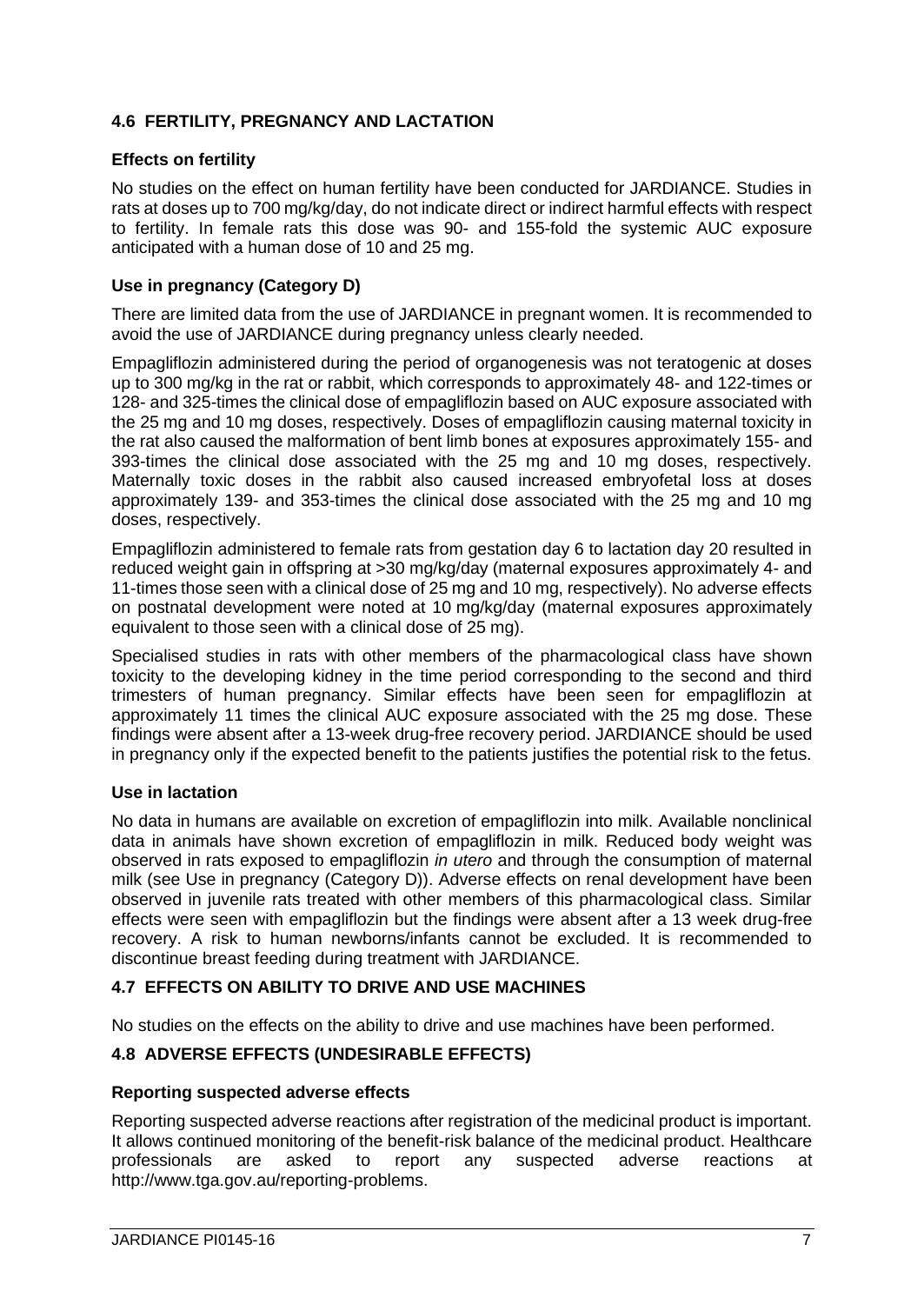## **Type 2 diabetes mellitus**

A total of 15,582 patients with T2DM were treated in clinical studies to evaluate the safety of empagliflozin, of which 10,004 patients were treated with empagliflozin, either alone or in combination with metformin, a sulfonylurea, a PPAR $\gamma$  agonist, DPP4 inhibitors, or insulin. This pool includes the EMPA-REG OUTCOME study involving 7020 patients at high cardiovascular risk (mean age 63.1 years, 9.3% patients at least 75 years old, 28.5% women) treated with JARDIANCE 10 mg/day (n=2345), JARDIANCE 25 mg/day (n=2342), or placebo (n=2333) up to 4.5 years. The overall safety profile of empagliflozin in this study was comparable to the previously known safety profile.

In the above described trials, the frequency of adverse effects leading to discontinuation was similar by treatment groups for placebo (5.6%), JARDIANCE 10 mg (5.0%) and JARDIANCE 25 mg (5.3%).

Placebo controlled double-blinded trials of 18 to 24 weeks of exposure included 3534 patients, of which 1183 were treated with placebo, 1185 were treated with JARDIANCE 10 mg and 1166 were treated with JARDIANCE 25 mg (Table 1).

The most frequent adverse drug reaction was hypoglycaemia, which depended on the type of background therapy used in the respective studies (Table 2).

## **Heart failure**

The EMPEROR-reduced study included 3730 patients with heart failure and reduced ejection fraction treated with empagliflozin 10 mg or placebo. Approximately half of the patients had type 2 diabetes mellitus.

The most frequent adverse drug reaction was volume depletion (empagliflozin 10 mg: 10.6%; placebo: 9.9%). Severe hypoglycaemia was observed only in patients with diabetes mellitus.

The overall safety profile of JARDIANCE was generally consistent across the studied indications. No new adverse reactions were identified in the EMPEROR-reduced heart failure study.

#### **Table 1 Side effects reported in patients who received JARDIANCE in placebo controlled double-blind studies of 18 to 24 weeks, classified by MedDRA System organ class and MedDRA Preferred terms**

|                                                                                   | <b>Placebo</b><br>$n = 1183$<br>% | Empagliflozin<br>10 <sub>mg</sub><br>n=1185<br>℅ | Empagliflozin<br>$25 \,\mathrm{mg}$<br>n=1166<br>% |
|-----------------------------------------------------------------------------------|-----------------------------------|--------------------------------------------------|----------------------------------------------------|
| <b>System Organ Class</b>                                                         |                                   |                                                  |                                                    |
| Adverse reaction                                                                  |                                   |                                                  |                                                    |
| <b>Infection and infestations</b>                                                 |                                   |                                                  |                                                    |
| Vaginal moniliasis, vulvovaginitis, balanitis and other<br>genital infections*, a | 1.0                               | 4.0                                              | 3.9                                                |
| Urinary tract infections*, a                                                      | 7.2                               | 8.8                                              | 7.0                                                |
| <b>Metabolism and nutrition disorders</b>                                         |                                   |                                                  |                                                    |
| Hypoglycaemia <sup>a</sup>                                                        |                                   | <b>Refer to Table 2</b>                          |                                                    |
| <b>Gastrointestinal disorders</b>                                                 |                                   |                                                  |                                                    |
| Constipation                                                                      | 1.1                               | 1.4                                              | 0.9                                                |
| Skin and subcutaneous tissue disorders                                            |                                   |                                                  |                                                    |
| <b>Pruritus</b>                                                                   | 0.7                               | 0.9                                              | 0.7                                                |
| Vascular disorders                                                                |                                   |                                                  |                                                    |
| Volume depletion <sup>a</sup>                                                     | 0.3                               | 0.6                                              | 0.4                                                |
| <b>Renal and urinary disorders</b>                                                |                                   |                                                  |                                                    |
| Increased urination <sup>a</sup>                                                  | 1.4                               | 3.5                                              | 3.3                                                |
| Dysuria                                                                           | 0.3                               | 0.3                                              | 0.4                                                |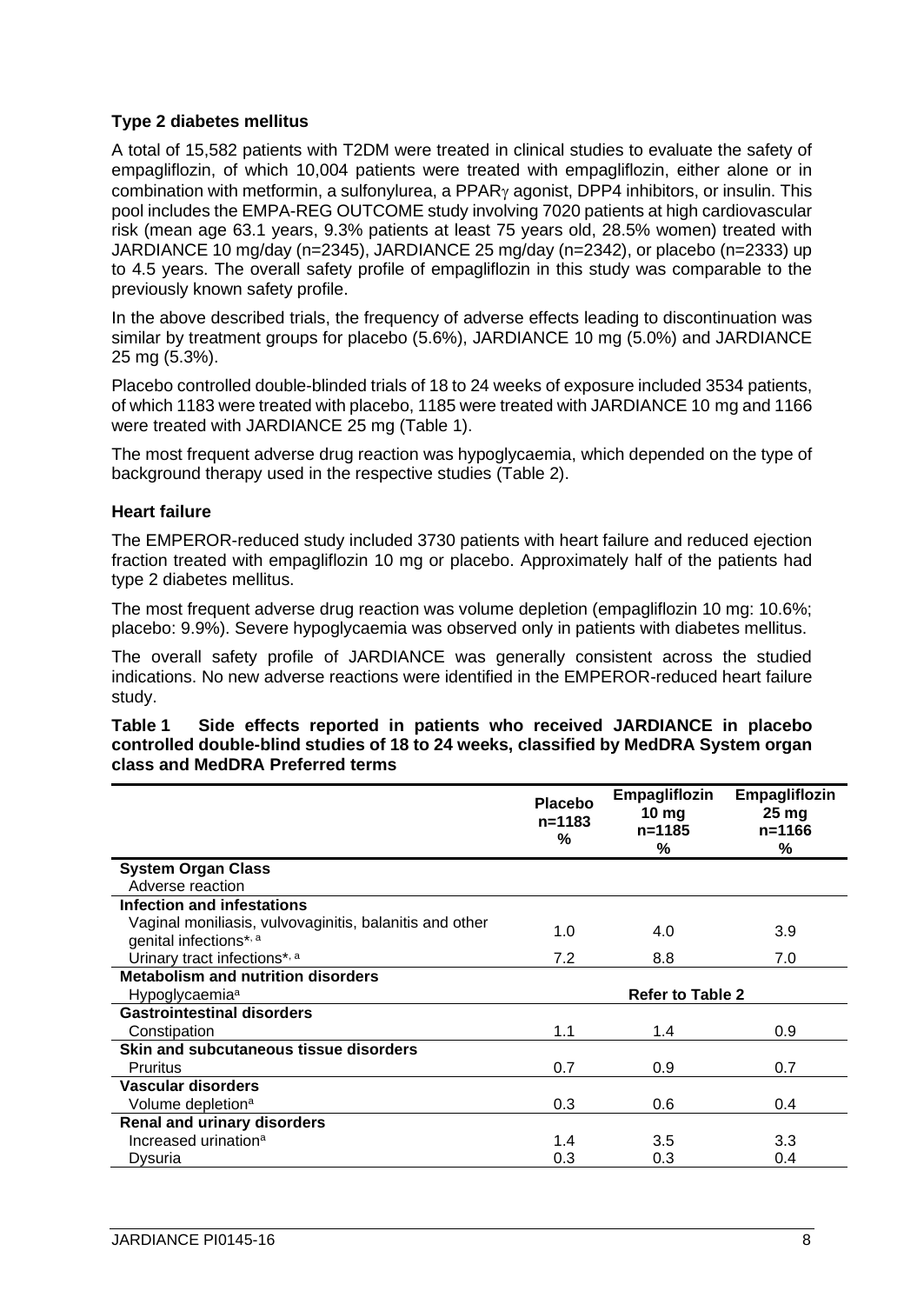|                                                             | <b>Placebo</b><br>$n = 1183$<br>% | Empagliflozin<br>$10 \text{ mg}$<br>$n = 1185$<br>% | Empagliflozin<br>25 <sub>mg</sub><br>$n = 1166$<br>% |
|-------------------------------------------------------------|-----------------------------------|-----------------------------------------------------|------------------------------------------------------|
| <b>General disorders and administration site conditions</b> |                                   |                                                     |                                                      |
| Thirst                                                      |                                   | 1.4                                                 | 1.5                                                  |
| Investigations                                              |                                   |                                                     |                                                      |
| Glomerular filtration rate decreased <sup>a</sup>           | 0.3                               | 0.1                                                 |                                                      |
| Blood creatinine increased <sup>a</sup>                     | 0.5                               | 0.6                                                 | 0.1                                                  |
| Haematocrit increased <sup>#, a</sup>                       | 0                                 | < 0.1                                               | 0.1                                                  |
| Serum lipids increased <sup>a</sup>                         | 4.9                               | 5.7                                                 | 5.1                                                  |

\* based on prespecified list of preferred terms;

# frequency of the preferred term in the broad safety data pool

<sup>a</sup> see subsections below

#### **Hypoglycaemia**

The frequency of hypoglycaemia depended on the background therapy in the respective studies and was similar for JARDIANCE and placebo as monotherapy, as add-on to metformin, add-on to pioglitazone +/- metformin, and as add-on with linagliptin + metformin. The frequency of patients with hypoglycaemia was increased in patients treated with JARDIANCE compared to placebo when given as add-on to metformin plus sulfonylurea, and as add-on to insulin +/- metformin and +/- sulfonylurea (Table 2).

#### Major hypoglycaemia (events requiring assistance)

The frequency of patients with major hypoglycaemic events was low (<1%) and similar for JARDIANCE and placebo as monotherapy, as add-on to metformin +/- sulfonylurea, as addon to pioglitazone +/- metformin, and as add-on with linagliptin + metformin.

The frequency of patients with major hypoglycaemic events was increased in patients treated with JARDIANCE compared to placebo when given as add-on to insulin +/- metformin and +/sulfonylurea.

#### **Table 2 Frequency of patients with confirmed hypoglycaemic events per trial (1245.19, 1245.20, 1245.23(met), 1245.23(met+SU), 1245.33, 1245.49, 1275.9(lina+met) and 1245.25 – Treated Set<sup>1</sup> )**

|                                                                                          | <b>Placebo</b> | Empagliflozin    |                    |  |
|------------------------------------------------------------------------------------------|----------------|------------------|--------------------|--|
|                                                                                          |                | 10 <sub>mg</sub> | $25 \,\mathrm{mg}$ |  |
| Monotherapy (1245.20) (24 weeks)                                                         | $n = 229$      | $n = 224$        | $n = 223$          |  |
| Overall confirmed (%)                                                                    | $0.4\%$        | $0.4\%$          | $0.4\%$            |  |
| Major $(\%)$                                                                             | 0%             | 0%               | 0%                 |  |
| In combination with metformin                                                            | $n = 206$      | $n = 217$        | $n = 214$          |  |
| $(1245.23(met))$ (24 weeks)                                                              |                |                  |                    |  |
| Overall confirmed (%)                                                                    | 0.5%           | 1.8%             | 1.4%               |  |
| Major (%)                                                                                | 0%             | 0%               | 0%                 |  |
| In combination with metformin +                                                          |                |                  |                    |  |
| sulfonylurea (1245.23 (met + SU))                                                        | $n = 225$      | $n = 224$        | $n = 217$          |  |
| (24 weeks)                                                                               |                |                  |                    |  |
| Overall confirmed (%)                                                                    | 8.4%           | 16.1%            | 11.5%              |  |
| Major (%)                                                                                | 0%             | 0%               | 0%                 |  |
| In combination with pioglitazone +/-<br>metformin (1245.19) (24 weeks)                   | $n = 165$      | $n = 165$        | $n = 168$          |  |
| Overall confirmed (%)                                                                    | 1.8%           | 1.2%             | 2.4%               |  |
| Major $(\%)$                                                                             | 0%             | 0%               | 0%                 |  |
| In combination with basal insulin (1245.33)<br>$(18 \text{ weeks}^2 / 78 \text{ weeks})$ | $n = 170$      | $n = 169$        | $n = 155$          |  |
| Overall confirmed (%)                                                                    | 20.6%/35.3%    | 19.5%/36.1%      | 28.4%/36.1%        |  |
| Major $(\%)$                                                                             | $0\%/0\%$      | $0\%/0\%$        | 1.3%/1.3%          |  |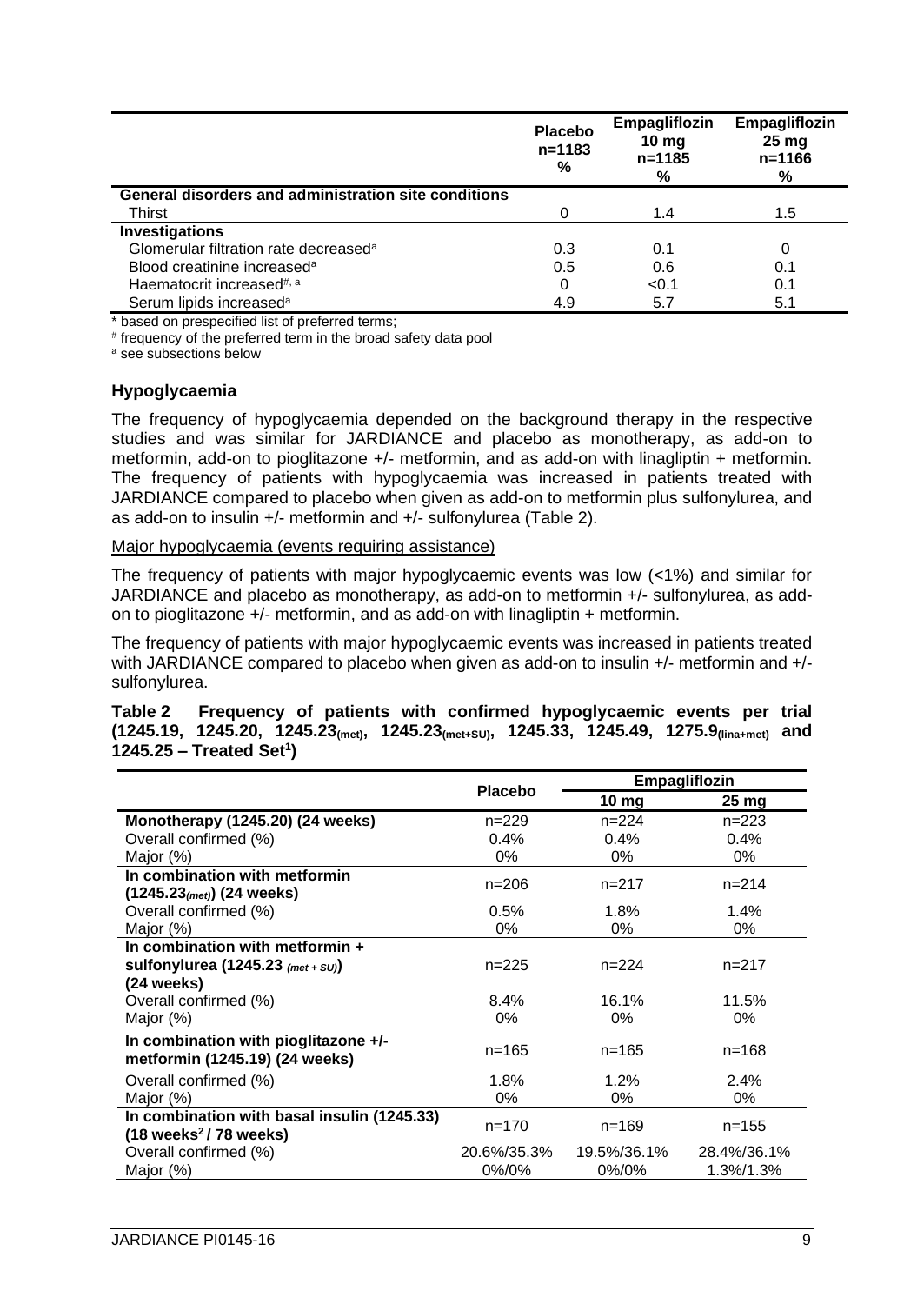|                                                                                               | <b>Placebo</b> |                  | Empagliflozin   |
|-----------------------------------------------------------------------------------------------|----------------|------------------|-----------------|
|                                                                                               |                | 10 <sub>mg</sub> | $25 \text{ mg}$ |
| In combination with MDI insulin +/-<br>metformin (1245.49) (18 weeks <sup>2</sup> / 52 weeks) | $n = 188$      | $n = 186$        | $n = 189$       |
| Overall confirmed (%)                                                                         | 37.2%/58.0%    | 39.8%/51.1%      | 41.3%/57.7%     |
| Major (%)                                                                                     | $0.5\%/1.6\%$  | $0.5\%/1.6\%$    | 0.5%/0.5%       |
| In combination with metformin and<br>linagliptin (1275.9) (24 weeks) $3$                      | $n = 110$      | $n = 112$        | $n = 110$       |
| Overall confirmed (%)                                                                         | 0.9%           | $0.0\%$          | 2.7%            |
| Major (%)                                                                                     | $0\%$          | $0\%$            | 0.9%            |
| <b>EMPA-REG OUTCOME (1245.25)</b>                                                             | $n = 2333$     | $n = 2345$       | $n = 2342$      |
| Overall confirmed (%)                                                                         | 27.9%          | 28%              | 27.6%           |
| Major (%)                                                                                     | 1.5%           | 1.4%             | 1.3%            |

Confirmed: blood glucose ≤3.9 mmol/L or required assistance

Major: required assistance

<sup>1</sup> i.e. patients who had received at least one dose of study drug

<sup>2</sup> The dose of insulin as background medication was to be stable for the first 18 weeks

<sup>3</sup> This was a fixed-dose combination of empagliflozin with linagliptin 5 mg with a background treatment with

metformin (see also Section 5.1 Pharmacodynamic properties – Clinical trials)

 $MDI =$  multiple daily injections

## **Urinary tract infection**

The overall frequency of urinary tract infection adverse events was similar in patients treated with JARDIANCE 25 mg and placebo (7.0% and 7.2%), and higher in patients treated with JARDIANCE 10 mg (8.8%). Similar to placebo, urinary tract infection was reported more frequently for JARDIANCE in patients with a history of chronic or recurrent urinary tract infections. The intensity of urinary tract infections was similar to placebo for mild, moderate, and severe intensity reports. Urinary tract infection events were reported more frequently for empagliflozin compared to placebo in female patients, but not in male patients.

#### **Vaginal moniliasis, vulvovaginitis, balanitis and other genital infection**

Vaginal moniliasis, vulvovaginitis, balanitis and other genital infections were reported more frequently for JARDIANCE 10 mg (4.0%) and JARDIANCE 25 mg (3.9%) compared to placebo (1.0%). These adverse events were reported more frequently for empagliflozin compared to placebo in female patients, and the difference in frequency was less pronounced in male patients. The genital tract infections were mild and moderate in intensity, none was severe in intensity.

## **Increased urination**

As expected via its mechanism of action, increased urination (as assessed by preferred term search including pollakiuria, polyuria, nocturia) was observed at higher frequencies in patients treated with JARDIANCE 10 mg (3.5%) and JARDIANCE 25 mg (3.3%) compared to placebo (1.4%). Increased urination was mostly mild or moderate in intensity. The frequency of reported nocturia was comparable between placebo and JARDIANCE (<1%).

## **Volume depletion**

The overall frequency of volume depletion (including the predefined terms BP (ambulatory) decreased, SBP decreased, dehydration, hypotension, hypovolaemia, orthostatic hypotension and syncope) was similar to placebo (0.6% for JARDIANCE 10 mg, 0.4% for JARDIANCE 25 mg and 0.3% for placebo). The effect of empagliflozin on urinary glucose excretion is associated with osmotic diuresis, which could affect hydration status of patients aged 75 years and older. In patients ≥75 years of age (pooling of all patients with diabetes, n=13,402) the frequency of volume depletion events was similar for JARDIANCE 10 mg (2.3%) compared to placebo (2.1%), but it increased with JARDIANCE 25 mg (4.3%).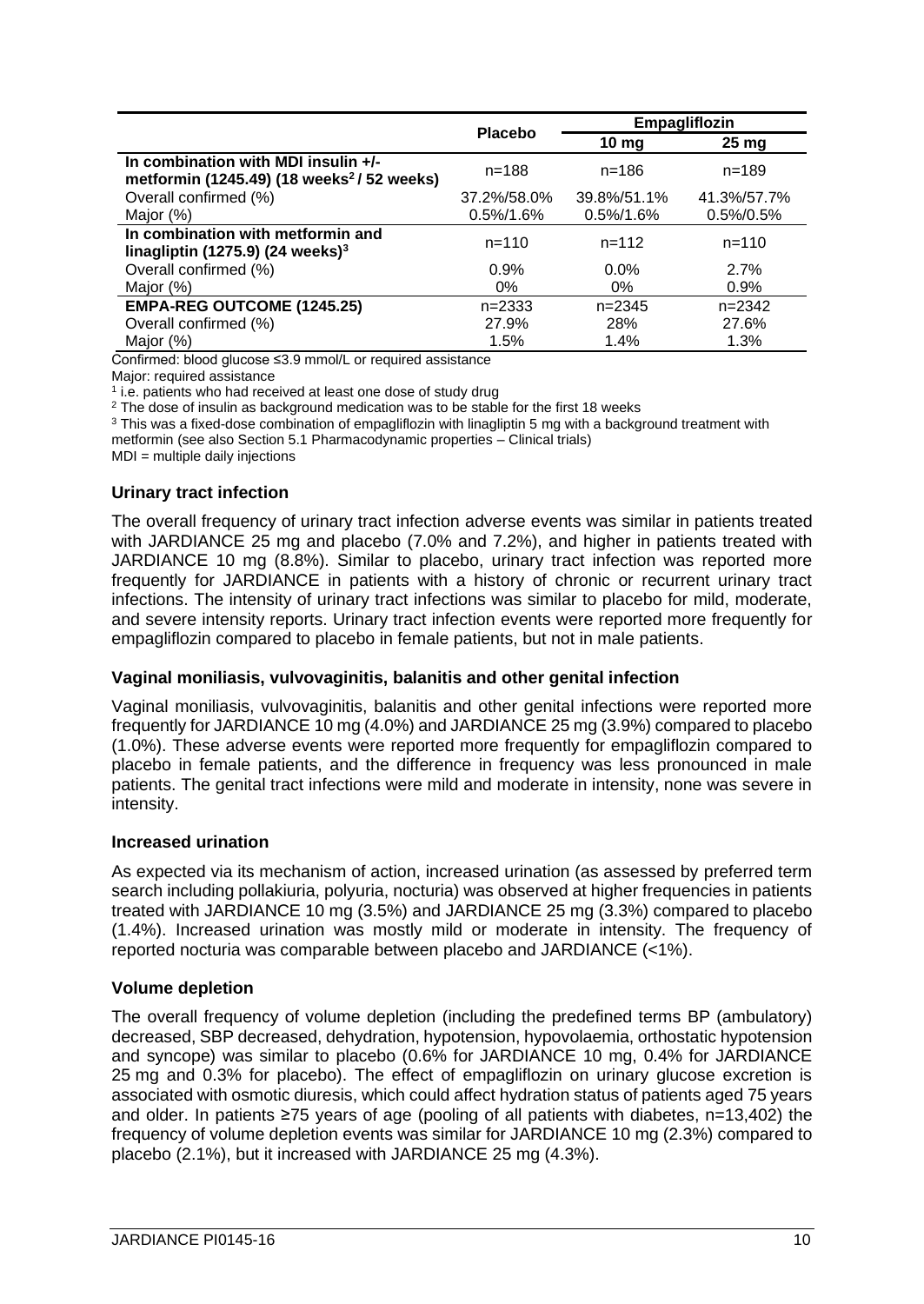## **Blood creatinine increased and glomerular filtration rate decreased**

Use of empagliflozin was associated with increases in serum creatinine and decreases in eGFR. These changes were observed to reverse after treatment discontinuation, suggesting acute haemodynamic changes play a role in the renal function abnormalities observed with empagliflozin.

Renal-related adverse reactions (e.g. acute kidney injury, renal impairment, acute prerenal failure) may occur in patients treated with empagliflozin.

The overall frequency of patients with increased blood creatinine and decreased glomerular filtration rate was similar between empagliflozin and placebo (blood creatinine increased: JARDIANCE 10 mg 0.6%, JARDIANCE 25 mg 0.1%, placebo 0.5%; glomerular filtration rate decreased: empagliflozin 10 mg 0.1%, empagliflozin 25 mg 0%, placebo 0.3%).

In placebo-controlled, double-blind studies up to 76 weeks, initial transient increases in creatinine (mean change from baseline after 12 weeks: JARDIANCE 10 mg 0.0011 mmol/L, JARDIANCE 25 mg 0.0006 mmol/L) and initial transient decreases in estimated glomerular filtration rates (mean change from baseline after 12 weeks: JARDIANCE 10 mg -1.34 mL/min/1.73m<sup>2</sup>, JARDIANCE 25 mg -1.37 mL/min/1.73m<sup>2</sup>) have been observed. These changes were generally reversible during continuous treatment or after drug discontinuation (see Section 5.1 Pharmacodynamic properties - Clinical trials - Cardiovascular outcome - Figure 4 for the eGFR course in the EMPA-REG OUTCOME study).

## **Laboratory parameters**

## Haematocrit increased

In a pooled safety analysis (pooling of all patients with diabetes, n=13,402), mean changes from baseline in haematocrit were 3.4% and 3.6% for empagliflozin 10 mg and 25 mg, respectively, compared to -0.1% for placebo. In the EMPA-REG OUTCOME study, haematocrit values returned towards baseline values after a follow-up period of 30 days after treatment stop.

#### Serum lipids increased

In a pooled safety analysis (pooling of all patients with diabetes, n=13,402), mean percent increases from baseline for empagliflozin 10 mg and 25 mg versus placebo, respectively, were total cholesterol 4.9% and 5.7% versus 3.5%; HDL-cholesterol 3.3% and 3.6% versus 0.4%; LDL-cholesterol 9.5% and 10.0% versus 7.5%; triglycerides 9.2% and 9.9% versus 10.5%.

## **Postmarketing experience**

The following postmarketing case reports have been reported during post-approval use of JARDIANCE. Because these cases are reported voluntarily from a population of an unknown size, it is not always possible to reliably estimate their frequency.

Metabolism and nutrition disorders - Ketoacidosis<sup>a</sup>

Infections and infestations - Pyelonephritis, urosepsis, necrotising fasciitis of the perineum (Fournier's gangrene)<sup>a</sup>

Immune system disorders - Allergic skin reactions (e.g. rash, urticaria), angioedema

Reproductive system and breast disorders – Phimosis.

<sup>a</sup> observed in patients with diabetes mellitus

## **4.9 OVERDOSE**

For information on the management of overdose, contact the Poisons Information Centre on 131126 (Australia).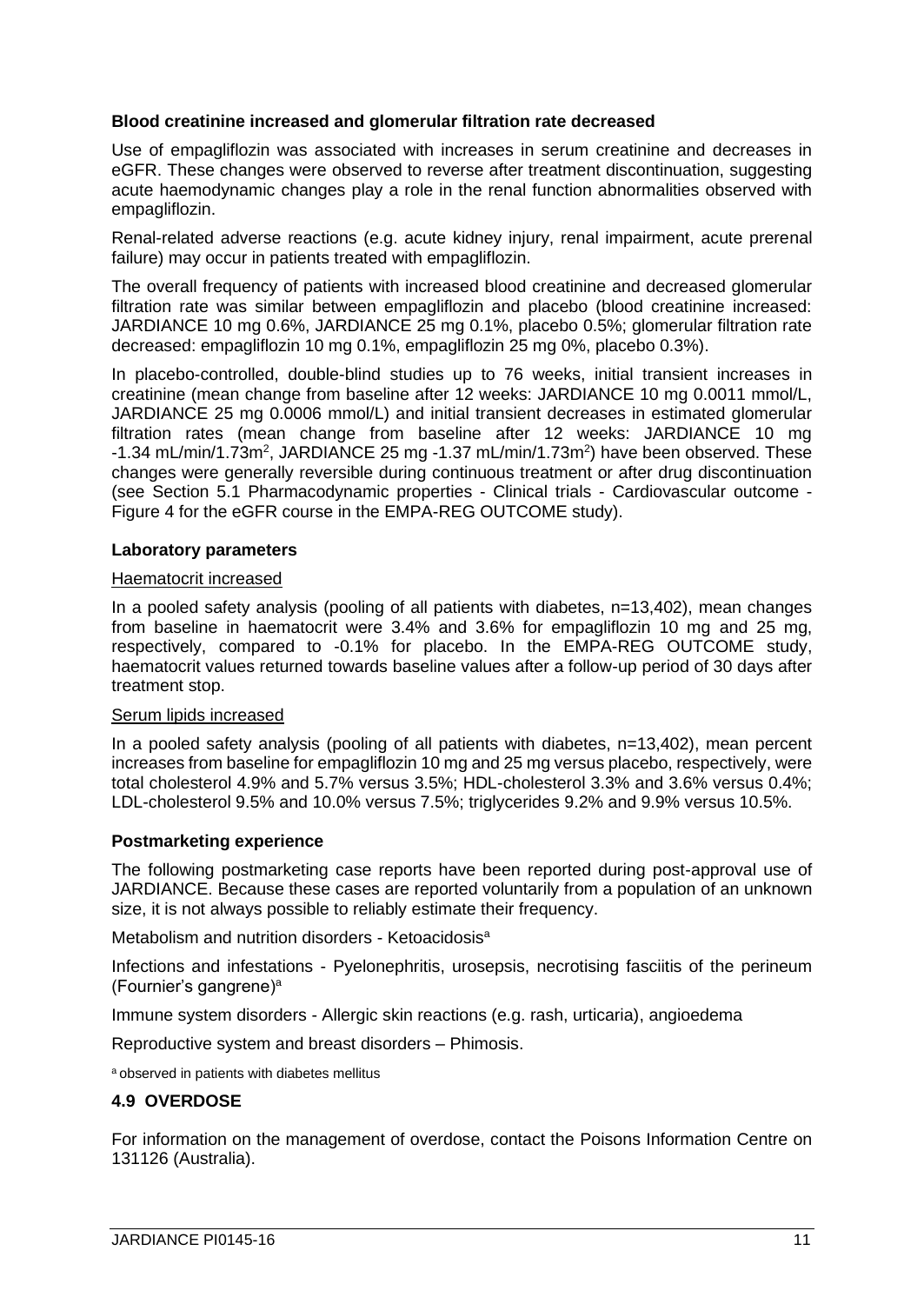During controlled clinical trials in healthy subjects, single doses of up to 800 mg empagliflozin, were well tolerated.

# **Treatment**

In the event of an overdose, supportive treatment should be initiated as appropriate to the patient's clinical status. The removal of empagliflozin by haemodialysis has not been studied.

# **5 PHARMACOLOGICAL PROPERTIES**

Pharmacotherapeutic group: SGLT2 Inhibitor, ATC code: A10BK03.

# **5.1 PHARMACODYNAMIC PROPERTIES**

## **Mechanism of action**

Empagliflozin is a reversible competitive inhibitor of SGLT2 with an  $IC_{50}$  of 1.3 nM. It has a 5000-fold selectivity over human SGLT1 (IC<sub>50</sub> of 6278 nM), responsible for glucose absorption in the gut.

SGLT2 is highly expressed in the kidney, whereas expression in other tissues is absent or very low. It is responsible as the predominant transporter for re-absorption of glucose from the glomerular filtrate back into the circulation. In patients with type 2 diabetes mellitus (T2DM) and hyperglycaemia a higher amount of glucose is filtered and reabsorbed.

Empagliflozin improves glycaemic control in patients with T2DM by reducing renal glucose reabsorption. The amount of glucose removed by the kidney through this glucuretic mechanism is dependent upon the blood glucose concentration and glomerular filtration rate (GFR). Through inhibition of SGLT2 in patients with T2DM and hyperglycaemia, excess glucose is excreted in the urine.

In patients with T2DM, urinary glucose excretion increased immediately following the first dose of empagliflozin and is continuous over the 24 hour dosing interval. Increased urinary glucose excretion was maintained at the end of 4-week treatment period, averaging approximately 78 g/day with empagliflozin 25 mg once daily. Increased urinary glucose excretion resulted in an immediate reduction in plasma glucose levels in patients with T2DM.

Empagliflozin (10 mg and 25 mg) improves both fasting and post-prandial plasma glucose levels.

There is no direct effect on changes in β cell function and insulin secretion / action, and this contributes to a low risk of hypoglycaemia. Improvement of surrogate markers of beta cell function including Homeostasis Model Assessment-β (HOMA-β) and proinsulin to insulin ratio were noted. In addition urinary glucose excretion triggers calorie loss, associated with body fat loss and body weight reduction.

The glucosuria observed with empagliflozin is accompanied by mild diuresis which may contribute to sustained and moderate reduction of blood pressure (BP).

Empagliflozin also reduces sodium reabsorption and increases the delivery of sodium to the distal tubule. This may influence several physiological functions including, but not restricted to, increasing tubuloglomerular feedback and reducing intraglomerular pressure, lowering both pre- and afterload of the heart, and downregulating sympathetic activity.

# **Clinical Trials**

## **Type 2 diabetes mellitus**

A total of 17,331 patients with T2DM were evaluated in 15 double-blind, placebo- and activecontrolled clinical studies, of which 4603 patients received empagliflozin 10 mg and 5567 received empagliflozin 25 mg. Six studies had a treatment duration of 24 weeks; in extensions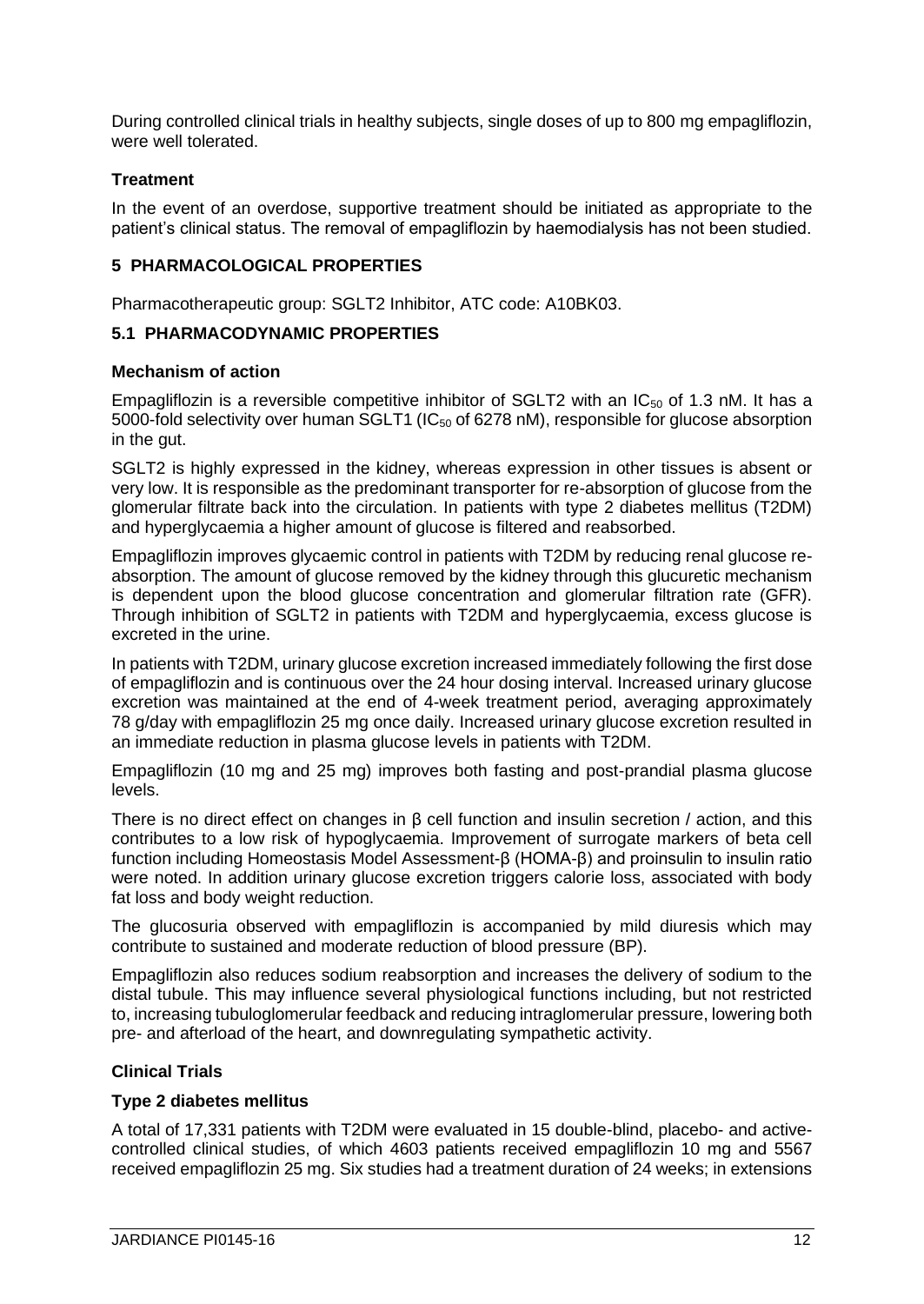of applicable studies, and other trials, patients were exposed to JARDIANCE for up to 102 weeks.

Treatment with empagliflozin (10 mg and 25 mg) as monotherapy and in combination with metformin, pioglitazone, sulfonylurea, dipeptidyl peptidase 4 (DPP-4) inhibitors, and insulin lead to clinically relevant improvements in glycated haemoglobin (HbA1c), fasting plasma glucose (FPG), body weight, systolic and diastolic BP (SBP and DBP, respectively). Administration of empagliflozin 25 mg resulted in a higher proportion of patients achieving an HbA1c goal of ≤7% and fewer patients needing glycaemic rescue compared to empagliflozin 10 mg and placebo. There was a clinically meaningful improvement in HbA1c in all subgroups of gender, race, geographic region, time since diagnosis of T2DM, BMI, insulin resistance based on HOMA-IR, and beta cell function based on HOMA-β. Higher baseline HbA1c was associated with a greater reduction in HbA1c. Clinically meaningful HbA1c reduction was seen in patients with eGFR >30 mL/min/1.73m² (see Section 4.2 Dose and method of administration - Patients with renal impairment). In patients aged 75 years and older, reduced efficacy of JARDIANCE was observed.

## Empagliflozin as monotherapy

The efficacy and safety of empagliflozin (10 mg and 25 mg) as monotherapy was evaluated in a double-blind, placebo- and active-controlled study of 24 weeks duration in treatment-naïve patients. The primary endpoint was the change from baseline in HbA1c after 24 weeks of treatment. The key secondary endpoints were the change from baseline in body weight and blood pressure (systolic, SBP and diastolic, DBP) after 24 weeks of treatment.

Treatment with JARDIANCE resulted in statistically significant reductions in HbA1c, body weight and SBP compared to placebo (Table 3) and a clinically meaningful decrease in FPG. A numerical decrease in DBP was seen but did not reach statistical significance versus placebo (-1.0 mmHg for empagliflozin 10 mg, -1.9 mmHg for empagliflozin 25 mg, -0.5 mmHg for placebo, and +0.7 mmHg for sitagliptin).

In a prespecified analysis of patients (n=201) with a baseline HbA1c ≥8.5% to ≤10% empagliflozin resulted in a reduction in HbA1c from baseline of -1.44% for empagliflozin 10 mg, -1.43% for empagliflozin 25 mg, +0.01% for placebo, and -1.04% for sitagliptin.

In the double-blind placebo-controlled extension of this study, reductions of HbA1c (change from baseline of -0.65% for empagliflozin 10 mg, -0.76% for empagliflozin 25 mg, +0.13% for placebo, and -0.53% for sitagliptin), body weight (change from baseline of -2.24 kg for empagliflozin 10 mg, -2.45 kg for empagliflozin 25 mg, -0.43 kg for placebo, and +0.10 kg for sitagliptin) and BP (SBP: change from baseline of -4.1 mmHg for empagliflozin 10 mg, -4.2 mmHg for empagliflozin 25 mg, -0.7 mmHg for placebo, and -0.3 mmHg for sitagliptin, DBP: change from baseline of -1.6 mmHg for empagliflozin 10 mg, -1.6 mmHg for empagliflozin 25 mg, -0.6 mmHg for placebo, and -0.1 mmHg for sitagliptin) were sustained up to 76 weeks of treatment.

Treatment with JARDIANCE daily significantly improved marker of beta cell function, including HOMA-β.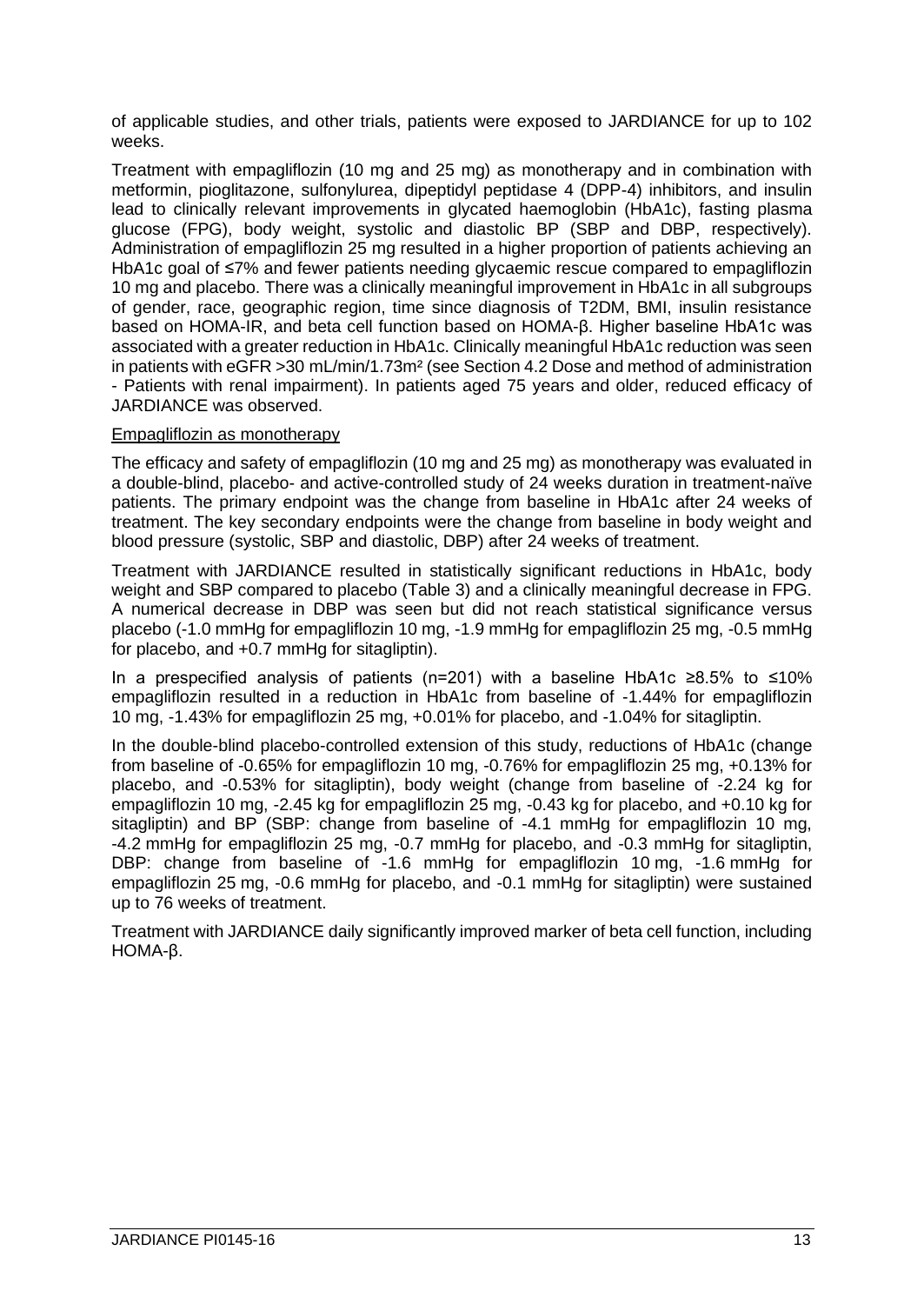| <b>JARDIANCE as monotherapy</b>                                          | <b>Placebo</b> | Empagliflozin<br>10 mg | Empagliflozin<br>25 mg | <b>Sitagliptin</b><br>100 <sub>mg</sub> |
|--------------------------------------------------------------------------|----------------|------------------------|------------------------|-----------------------------------------|
| $\overline{N}$                                                           | 228            | 224                    | 224                    | 223                                     |
| HbA1c (%)                                                                |                |                        |                        |                                         |
| Baseline (mean)                                                          | 7.91           | 7.87                   | 7.86                   | 7.85                                    |
| Change from baseline <sup>2</sup>                                        | 0.08           | $-0.66$                | $-0.78$                | $-0.66$                                 |
| Difference from placebo <sup>2</sup>                                     |                | $-0.74*$               | $-0.85*$               | $-0.73$                                 |
| $(97.5\% \text{ Cl})$                                                    |                | (-0.90, -0.57)         | $(-1.01, -0.69)$       | $(-0.88, -0.59)^3$                      |
| N                                                                        | 208            | 204                    | 202                    | 200                                     |
| Patients (%) achieving HbA1c<br><7% with baseline HbA1c ≥7% <sup>4</sup> | 12.0           | 35.3                   | 43.6                   | 37.5                                    |
| N                                                                        | 226            | 223                    | 233                    | 223                                     |
| <b>Fasting plasma glucose</b><br>$(mmol/L)^4$                            |                |                        |                        |                                         |
| Baseline (mean)                                                          | 8.59           | 8.48                   | 8.47                   | 8.17                                    |
| Change from baseline <sup>2</sup>                                        | 0.65           | $-1.08$                | $-1.36$                | $-0.38$                                 |
| Difference from placebo <sup>2</sup>                                     |                | $-1.73*$               | $-2.01*$               | $-1.04*$                                |
| (95% CI)<br>N                                                            |                | $(-2.03, -1.43)$       | $(-2.31, -1.71)$       | $(-1.34, -0.73)$                        |
|                                                                          | 228            | 224                    | 224                    | 223                                     |
| Body weight (kg)                                                         |                |                        |                        |                                         |
| Baseline (mean)                                                          | 78.23          | 78.35                  | 77.80                  | 79.31                                   |
| Change from baseline <sup>2</sup>                                        | $-0.33$        | $-2.26$                | $-2.48$                | 0.18                                    |
| Difference from placebo <sup>1</sup>                                     |                | $-1.93*$               | $-2.15*$               | 0.52                                    |
| (97.5% CI)                                                               |                | $(-2.48, -1.38)$       | $(-2.70, -1.60)$       | $(-0.04, 1.00)^4$                       |
| N                                                                        | 228            | 224                    | 224                    | 223                                     |
| Patients(%) achieving weight<br>loss of $>5\%$ <sup>5</sup>              | 4.4            | 22.8                   | 29.0                   | 6.3                                     |
| N                                                                        | 228            | 224                    | 224                    | 223                                     |
| Systolic blood pressure (mmHg) <sup>3</sup>                              |                |                        |                        |                                         |
| Baseline (mean)                                                          | 130.4          | 133.0                  | 129.9                  | 132.5                                   |
| Change from baseline <sup>1</sup>                                        | $-0.3$         | $-2.9$                 | $-3.7$                 | 0.5                                     |
| Difference from placebo <sup>1</sup>                                     |                | $-2.6*$                | $-3.4*$                | 0.8                                     |
| $(97.5\% \text{ Cl})$                                                    |                | $(-5.2, 0.0)$          | $(-6.0, -0.9)$         | $(-1.4, 3.1)^4$                         |

# **Table 3 Results of a 24 week (LOCF)<sup>1</sup> placebo-controlled study of JARDIANCE as monotherapy (Full Analysis Set)**

<sup>1</sup> last observation (prior to glycaemic rescue) carried forward (LOCF)

<sup>2</sup> mean adjusted for baseline value and stratification

3 last observation (prior to glycaemic rescue or hypertensive rescue) carried forward (LOCF)

<sup>4</sup> 95% CI

<sup>5</sup>not evaluated for statistical significance; not part of sequential testing procedure for the secondary endpoints \*p value <0.0001

## Empagliflozin as add on to metformin therapy

A double-blind, placebo-controlled study of 24 weeks duration was conducted to evaluate the efficacy and safety of empagliflozin in patients with T2DM not controlled on metformin. The primary endpoint was the change from baseline in HbA1c after 24 weeks of treatment. The key secondary endpoints were the change from baseline in body weight and mean daily plasma glucose (MDG) after 24 weeks of treatment.

Treatment with JARDIANCE resulted in statistically significant improvements in HbA1c and body weight, and clinically meaningful reductions in FPG and BP compared to placebo (Table 4).

In the double-blind placebo-controlled extension of this study, reductions of HbA1c (change from baseline of -0.62% for empagliflozin 10 mg, -0.74% for empagliflozin 25 mg and -0.01%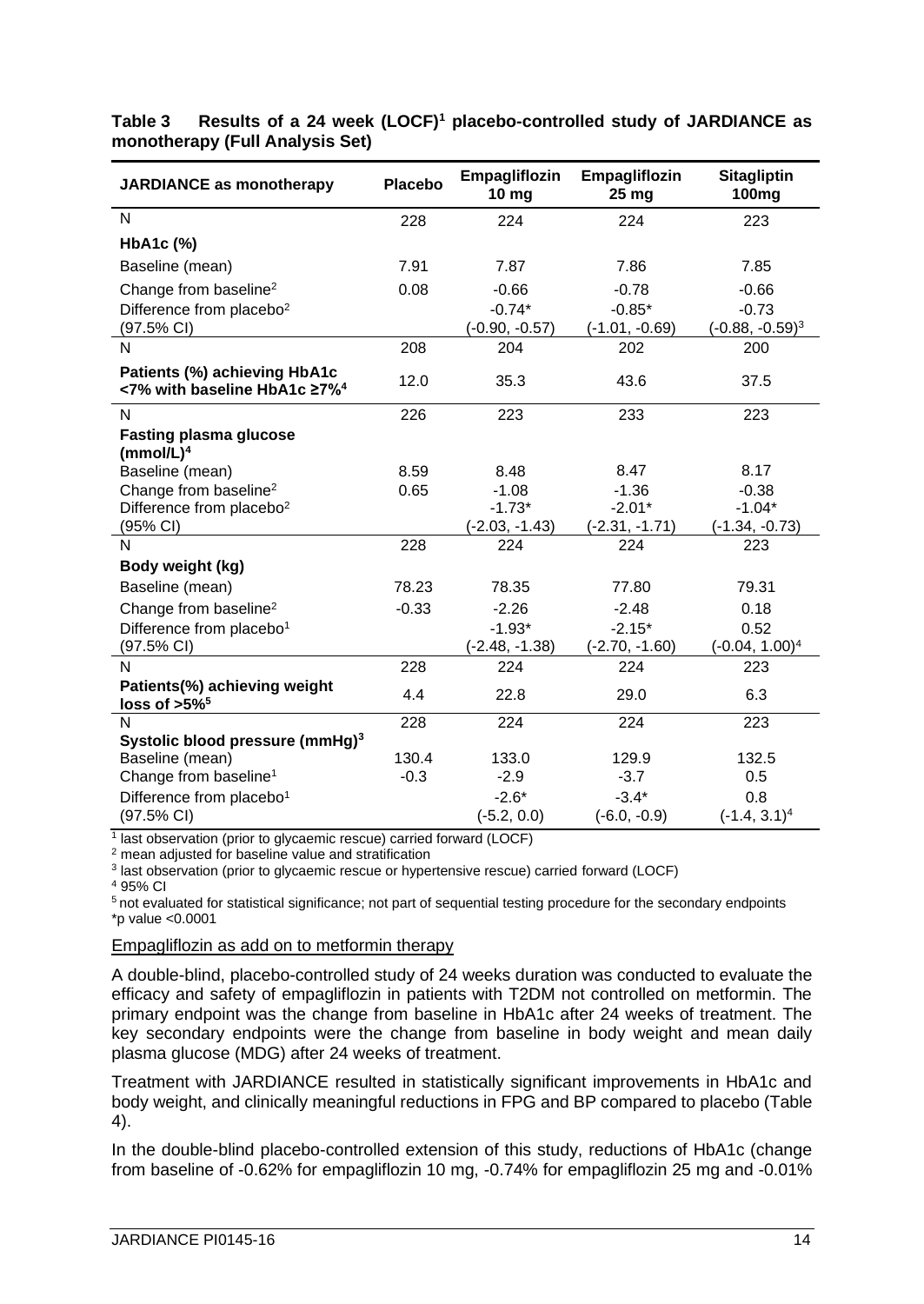for placebo), body weight (change from baseline of -2.39 kg for empagliflozin 10 mg, -2.65 kg for empagliflozin 25 mg and -0.46 kg for placebo) and BP (SBP: change from baseline of -5.2 mmHg for empagliflozin 10 mg, -4.5 mmHg for empagliflozin 25 mg and -0.8 mmHg for placebo, DBP: change from baseline of -2.5 mmHg for empagliflozin 10 mg, -1.9 mmHg for empagliflozin 25 mg and -0.5 mmHg for placebo) were sustained up to 76 weeks of treatment.

| Table 4 Results of a 24 week (LOCF) <sup>3</sup> placebo-controlled study of JARDIANCE as |  |
|-------------------------------------------------------------------------------------------|--|
| add-on to metformin (Full Analysis Set)                                                   |  |

| JARDIANCE as add-on to<br>metformin therapy                          | <b>Placebo</b> | Empagliflozin 10 mg             | <b>Empagliflozin 25 mg</b>      |
|----------------------------------------------------------------------|----------------|---------------------------------|---------------------------------|
| N                                                                    | 207            | 217                             | 213                             |
| HbA1c (%)                                                            |                |                                 |                                 |
| Baseline (mean)                                                      | 7.90           | 7.94                            | 7.86                            |
| Change from baseline <sup>1</sup>                                    | $-0.13$        | $-0.70$                         | $-0.77$                         |
| Difference from placebo <sup>1</sup> (97.5% CI)                      |                | $-0.57$ * ( $-0.72$ , $-0.42$ ) | $-0.64$ * ( $-0.79$ , $-0.48$ ) |
| N                                                                    | 184            | 199                             | 191                             |
| Patients (%) achieving HbA1c <7%<br>with baseline HbA1c $\geq 7\%^2$ | 12.5           | 37.7                            | 38.7                            |
| $\mathsf{N}$                                                         | 207            | 216                             | 213                             |
| Fasting plasma glucose (mmol/L) <sup>2</sup>                         |                |                                 |                                 |
| Baseline (mean)                                                      | 8.66           | 8.58                            | 8.29                            |
| Change from baseline <sup>1</sup>                                    | 0.35           | $-1.11$                         | $-1.24$                         |
| Difference from placebo <sup>1</sup> (95% CI)                        |                | $-1.47$ * ( $-1.74$ , $-1.20$ ) | $-1.59$ ( $-1.86$ , $-1.32$ )   |
| N                                                                    | 207            | 217                             | 213                             |
| Body weight (kg)                                                     |                |                                 |                                 |
| Baseline (mean)                                                      | 79.73          | 81.59                           | 82.21                           |
| Change from baseline <sup>1</sup>                                    | $-0.45$        | $-2.08$                         | $-2.46$                         |
| Difference from placebo <sup>1</sup> (97.5% CI)                      |                | $-1.63$ * ( $-2.17, -1.08$ )    | $-2.01$ * ( $-2.56$ , $-1.46$ ) |
| N                                                                    | 207            | 217                             | 213                             |
| Patients (%) achieving weight loss<br>of $>5\%^2$                    | 4.8            | 21.2                            | 23.0                            |
| N                                                                    | 207            | 217                             | 213                             |
| Systolic blood pressure (mmHg) <sup>2</sup>                          |                |                                 |                                 |
| Baseline (mean)                                                      | 128.6          | 129.6                           | 130.0                           |
| Change from baseline <sup>1</sup>                                    | $-0.4$         | $-4.5$                          | $-5.2$                          |
| Difference from placebo <sup>1</sup> (95% CI)                        |                | $-4.1$ * ( $-6.2, -2.1$ )       | $-4.8$ * ( $-6.9, -2.7$ )       |

<sup>1</sup> mean adjusted for baseline value and stratification

<sup>2</sup> not evaluated for statistical significance; not part of sequential testing procedure for the secondary endpoints

3 last observation (prior to glycaemic rescue) carried forward (LOCF)

\*p-value <0.0001

#### Empagliflozin and metformin combination therapy in drug-naïve patients

A factorial design study of 24 weeks duration was conducted to evaluate the efficacy and safety of empagliflozin in drug-naïve patients. The majority of patients had been diagnosed with diabetes for up to a year (55.8%) or for between one and five years (28.6%). Their mean age was 52.6 years and mean BMI was 30.37 kg/m². Treatment with empagliflozin in combination with metformin (5 mg and 500 mg; 5 mg and 1000 mg; 12.5 mg and 500 mg, and 12.5 mg and 1000 mg given twice daily) provided statistically significant improvements in HbA1c and led to significantly greater reductions in FPG and body weight compared to the individual components. A greater proportion of patients with a baseline HbA1c ≥7.0% and treated with empagliflozin in combination with metformin achieved a target HbA1c <7% compared to the individual components (Tables 5 and 6).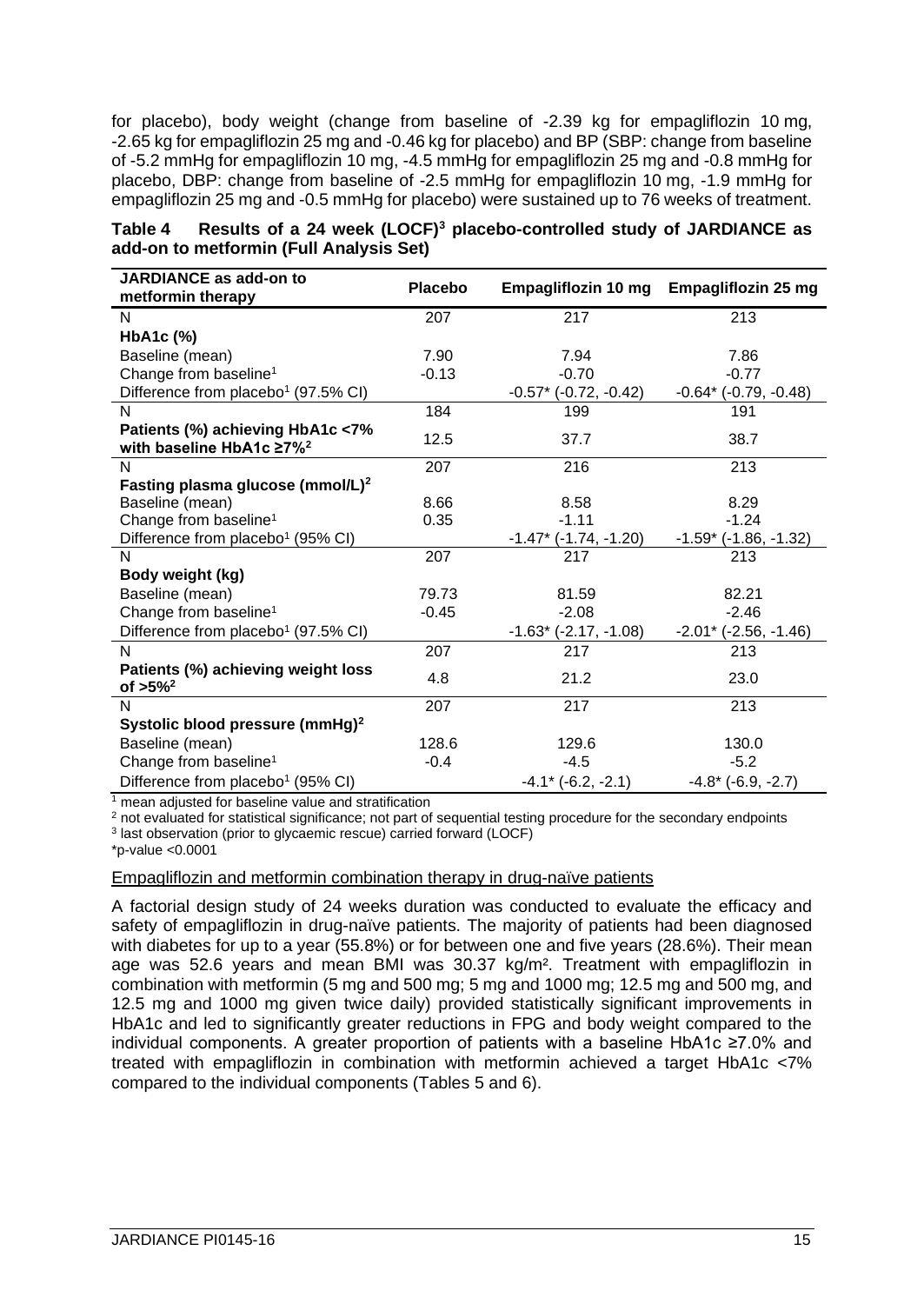|                                           | Empagliflozin +<br>metformin |                         | Empagliflozin | <b>Metformin</b> |                      |
|-------------------------------------------|------------------------------|-------------------------|---------------|------------------|----------------------|
|                                           | $10$ mg +<br>1000 $mg^a$     | $10$ mg +<br>2000 $mga$ | 10 mg (qd)    | 1000 $mga$       | 2000 mg <sup>a</sup> |
| $\mathsf{N}$                              | 161                          | 167                     | 169           | 167              | 162                  |
| HbA1c (%)                                 |                              |                         |               |                  |                      |
| Baseline (mean)                           | 8.7                          | 8.7                     | 8.6           | 8.7              | 8.6                  |
| Change from baseline <sup>1</sup>         | $-2.0$                       | $-2.1$                  | $-1.4$        | $-1.2$           | $-1.8$               |
| Comparison vs.                            | $-0.6*$                      | $-0.7*$                 |               |                  |                      |
| empagliflozin (95% CI) <sup>1</sup>       | $(-0.9, -0.4)^{b}$           | $(-1.0, -0.5)^{b}$      |               |                  |                      |
| Comparison vs. metformin                  | $-0.8*$                      | $-0.3*$                 |               |                  |                      |
| (95% CI) <sup>1</sup>                     | $(-1.0, -0.6)^{b}$           | $(-0.6, -0.1)^{b}$      |               |                  |                      |
| N                                         | 153                          | 161                     | 159           | 166              | 159                  |
| Patients (%) achieving                    |                              |                         |               |                  |                      |
| HbA1c <7% with baseline                   | 96 (63%)                     | 112 (70%)               | 69 (43%)      | 63 (38%)         | 92 (58%)             |
| HbA1c ≥7%                                 |                              |                         |               |                  |                      |
| N                                         | 161                          | 166                     | 168           | 165              | 164                  |
| <b>Fasting Plasma Glucose</b><br>(mmol/L) |                              |                         |               |                  |                      |
| Baseline (mean)                           | 9.2                          | 9.1                     | 9.4           | 9.6              | 9.4                  |
| Change from baseline <sup>1</sup>         | $-2.5$                       | $-2.7$                  | $-1.8$        | $-1.0$           | $-1.8$               |
| Comparison vs.                            | $-0.7**$                     | $-0.8**$                |               |                  |                      |
| empagliflozin (95% CI) <sup>1</sup>       | $(-1.1, -0.3)^{b}$           | $(-1.2, -0.5)^{b}$      |               |                  |                      |
| Comparison vs. metformin                  | $-1.6***$                    | $-0.9**$                |               |                  |                      |
| (95% CI) <sup>1</sup>                     | (-1.9, -1.2) <sup>b</sup>    | $(-1.2, -0.5)^{b}$      |               |                  |                      |
| N                                         | 161                          | 165                     | 168           | 166              | 162                  |
| Body Weight (kg)                          |                              |                         |               |                  |                      |
| Baseline (mean)                           | 82.3                         | 83.0                    | 83.9          | 82.9             | 83.8                 |
| % Change from baseline <sup>1</sup>       | $-3.1$                       | $-4.1$                  |               |                  |                      |
| Comparison vs. metformin                  | $-2.7**$                     | $-2.8**$                | $-2.7$        | $-0.4$           | $-1.2$               |
| (95% CI) <sup>1</sup>                     | $(-3.6, -1.8)^{b}$           | $(-3.8, -1.9)^{b}$      |               |                  |                      |

**Table 5 Results of a 24 week (OC)<sup>2</sup> study comparing empagliflozin 10 mg in combination with metformin to the individual components<sup>a</sup>**

<sup>a</sup> Given in two equally divided doses per day (5 mg empagliflozin + 500 mg metformin bid or 5 mg empagliflozin + 1000 mg metformin bid, respectively).

<sup>b</sup> Full analysis population (observed case) using MMRM. MMRM model included treatment, renal function, region, visit, visit by treatment interaction, and baseline HbA1c; FPG included baseline FPG in addition; weight included baseline weight in addition.

<sup>1</sup> mean adjusted for baseline value

<sup>2</sup> Analyses were performed on the full analysis set (FAS) using an observed cases (OC) approach

\*p≤0.0062 for HbA1c;

\*\*Analysis in an exploratory manner: p≤0.0002 for FPG and p<0.0001 for body weight

qd=once daily; bid=twice daily

## **Table 6 Results of a 24 week (OC)<sup>2</sup> study comparing empagliflozin 25 mg in combination with metformin to the individual monotherapy components**

|                                     | Empagliflozin +<br>metformin    |                                     | Empagliflozin |            | <b>Metformin</b>       |
|-------------------------------------|---------------------------------|-------------------------------------|---------------|------------|------------------------|
|                                     | $25 \text{ mg} +$<br>1000 $mga$ | $25$ mg +<br>$2000$ mg <sup>a</sup> | 25 mg (qd)    | 1000 $mga$ | $2000$ mg <sup>a</sup> |
| N                                   | 165                             | 169                                 | 163           | 167        | 162                    |
| HbA <sub>1</sub> c $(\%)$           |                                 |                                     |               |            |                        |
| Baseline (mean)                     | 8.8                             | 8.7                                 | 8.9           | 8.7        | 8.6                    |
| Change from baseline <sup>1</sup>   | $-1.9$                          | $-2.1$                              | $-1.4$        | $-1.2$     | $-1.8$                 |
| Comparison vs.                      | $-0.6*$                         | $-0.7*$                             |               |            |                        |
| empagliflozin (95% CI) <sup>1</sup> | $(-0.8, -0.3)^{b}$              | $(-1.0, -0.5)^{b}$                  |               |            |                        |
| Comparison vs. metformin            | $-0.8*$                         | $-0.3*$                             |               |            |                        |
| $(95\% \text{ Cl})^1$               | $(-1.0, -0.5)^{b}$              | $(-0.6, -0.1)^{b}$                  |               |            |                        |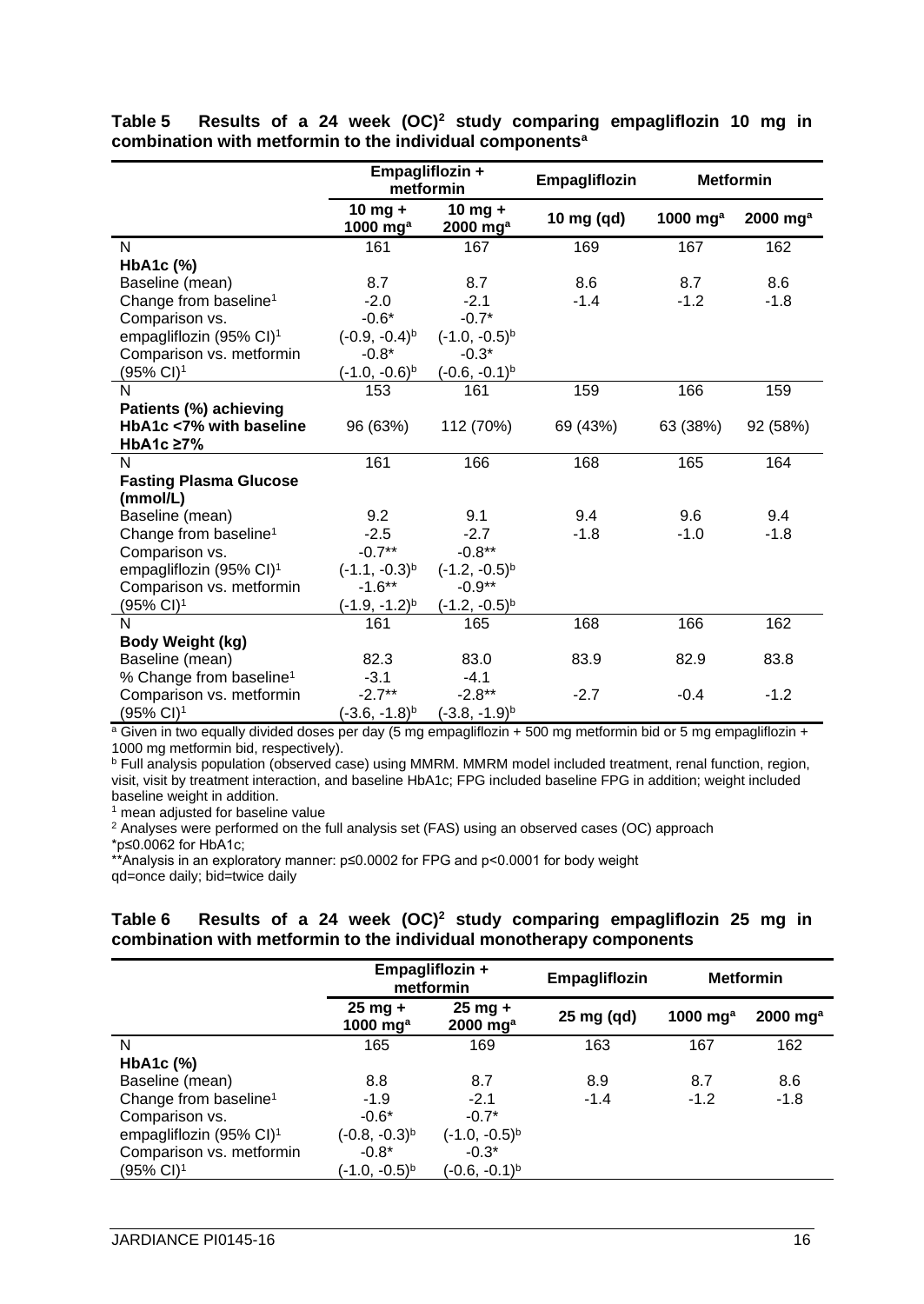|                                     | Empagliflozin +<br>metformin    |                                     | Empagliflozin |            | <b>Metformin</b>       |
|-------------------------------------|---------------------------------|-------------------------------------|---------------|------------|------------------------|
|                                     | $25 \text{ mg} +$<br>1000 $mga$ | $25$ mg +<br>$2000$ mg <sup>a</sup> | 25 mg (qd)    | 1000 $mga$ | $2000$ mg <sup>a</sup> |
| N                                   | 159                             | 163                                 | 158           | 166        | 159                    |
| Patients (%) achieving              |                                 |                                     |               |            |                        |
| HbA1c <7% with baseline             | 91 (57%)                        | 111 (68%)                           | 51 (32%)      | 63 (38%)   | 92 (58%)               |
| HbA1c $\geq 7\%$                    |                                 |                                     |               |            |                        |
| N                                   | 163                             | 167                                 | 163           | 165        | 164                    |
| <b>Fasting Plasma Glucose</b>       |                                 |                                     |               |            |                        |
| (mmol/L)                            |                                 |                                     |               |            |                        |
| Baseline (mean)                     | 9.5                             | 9.3                                 | 9.8           | 9.6        | 9.4                    |
| Change from baseline <sup>1</sup>   | $-2.4$                          | $-2.8$                              | $-1.6$        | $-1.0$     | $-1.8$                 |
| Comparison vs.                      | $-0.9**$                        | $-1.3**$                            |               |            |                        |
| empagliflozin (95% CI) <sup>1</sup> | $(-1.3, -0.5)^{b}$              | $(-1.6, -0.9)^{b}$                  |               |            |                        |
| Comparison vs. metformin            | $-1.5***$                       | $-1.0**$                            |               |            |                        |
| (95% CI) <sup>1</sup>               | (-1.9, -1.1) <sup>b</sup>       | (-1.4, -0.7) <sup>b</sup>           |               |            |                        |
| N                                   | 165                             | 167                                 | 162           | 166        | 162                    |
| <b>Body Weight (kg)</b>             |                                 |                                     |               |            |                        |
| Baseline (mean)                     | 82.9                            | 83.7                                | 83.4          | 82.9       | 83.8                   |
| % Change from baseline <sup>1</sup> | $-3.6$                          | $-4.3$                              | $-2.8$        | $-0.4$     | $-1.2$                 |
| Comparison vs. metformin            | $-3.1***$                       | $-3.1***$                           |               |            |                        |
| (95% CI) <sup>1</sup>               | $(-4.1, -2.2)^{b}$              | (-4.1, -2.2) <sup>b</sup>           |               |            |                        |

 $\frac{a}{a}$  Given in two equally divided doses per day (12.5 mg empagliflozin + 500 mg metformin bid or 12.5 mg empagliflozin + 1000 mg metformin bid, respectively)

**b Full analysis population (observed case) using MMRM. MMRM model included treatment, renal function, region,** visit, visit by treatment interaction, and baseline HbA1c; FPG included baseline FPG in addition; weight included baseline weight in addition.

 $<sup>1</sup>$  mean adjusted for baseline value</sup>

 $2$  Analyses were performed on the full analysis set (FAS) using an observed cases (OC) approach

\*p≤0.0056 for HbA1c

\*\* Analysis in an exploratory manner: p<0.0001 for FPG and p<0.0001 for body weight

#### Empagliflozin as add on to a combination of metformin and sulfonylurea therapy

A double-blind, placebo-controlled study of 24 weeks duration was conducted to evaluate the efficacy and safety of empagliflozin in patients not sufficiently treated with a combination of metformin and a sulfonylurea. The primary endpoint was the change from baseline in HbA1c after 24 weeks of treatment. The key secondary endpoints were the change from baseline in body weight and mean daily plasma glucose (MDG) after 24 weeks of treatment.

Treatment with JARDIANCE resulted in statistically significant improvements in HbA1c and body weight and clinically meaningful reductions in FPG and BP compared to placebo (Table 7).

In the double-blind placebo-controlled extension of this study, reductions of HbA1c (change from baseline of -0.74% for empagliflozin 10 mg, -0.72% for empagliflozin 25 mg and -0.03% for placebo), body weight (change from baseline of -2.44 kg for empagliflozin 10 mg, -2.28 kg for empagliflozin and -0.63 kg for placebo) and BP (SBP: change from baseline of -3.8 mmHg for empagliflozin 10 mg, -3.7 mmHg for empagliflozin 25 mg and -1.6 mmHg for placebo, DBP: change from baseline of -2.6 mmHg for empagliflozin 10 mg, -2.3 mmHg for empagliflozin 25 mg and -1.4 mmHg for placebo) were sustained up to 76 weeks of treatment.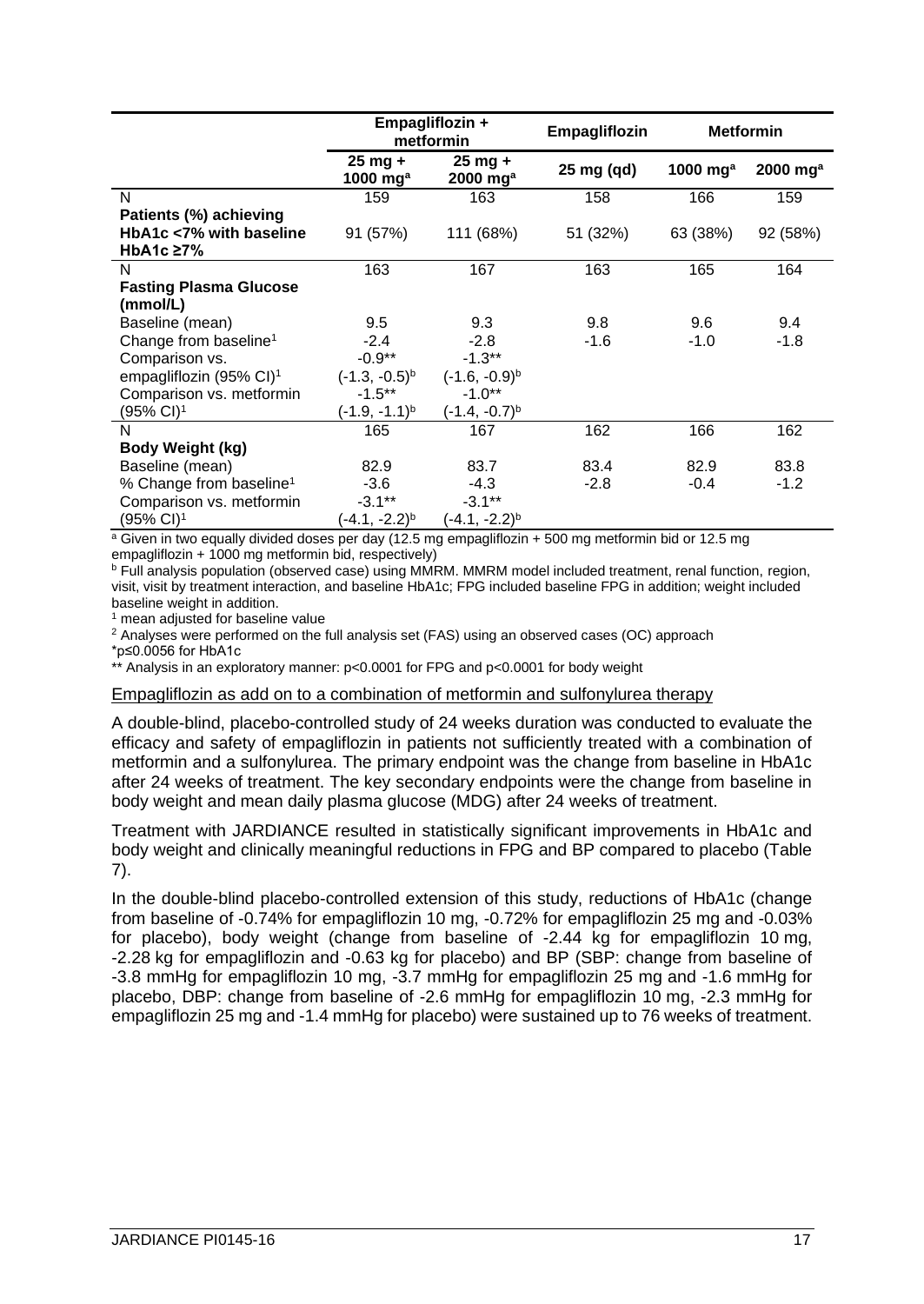| JARDIANCE as add-on to<br>metformin and a sulfonylurea               | <b>Placebo</b> | Empagliflozin<br>10 <sub>mg</sub> | Empagliflozin<br>25 <sub>mg</sub> |
|----------------------------------------------------------------------|----------------|-----------------------------------|-----------------------------------|
| therapy                                                              |                |                                   |                                   |
| N                                                                    | 225            | 225                               | 216                               |
| HbA1c (%)                                                            |                |                                   |                                   |
| Baseline (mean)                                                      | 8.15           | 8.07                              | 8.10                              |
| Change from baseline <sup>1</sup>                                    | $-0.17$        | $-0.82$                           | $-0.77$                           |
| Difference from placebo <sup>1</sup> (97.5% CI)                      |                | $-0.64$ * ( $-0.79$ , $-0.49$ )   | $-0.59$ ( $-0.74$ , $-0.44$ )     |
| N                                                                    | 216            | 209                               | 202                               |
| Patients (%) achieving HbA1c <7%<br>with baseline HbA1c $\geq 7\%^2$ | 9.3            | 26.3                              | 32.2                              |
| N                                                                    | 224            | 225                               | 215                               |
| Fasting plasma glucose (mmol/L) <sup>2</sup>                         |                |                                   |                                   |
| Baseline (mean)                                                      | 8.42           | 8.38                              | 8.68                              |
| Change from baseline <sup>1</sup>                                    | 0.31           | $-1.29$                           | $-1.29$                           |
| Difference from placebo <sup>1</sup> (95% CI)                        |                | $-1.60$ * ( $-1.90, -1.30$ )      | $-1.60$ * ( $-1.90, -1.29$ )      |
| N                                                                    | 225            | 225                               | 216                               |
| Body weight (kg)                                                     |                |                                   |                                   |
| Baseline (mean)                                                      | 76.23          | 77.08                             | 77.50                             |
| Change from baseline <sup>1</sup>                                    | $-0.39$        | $-2.16$                           | $-2.39$                           |
| Difference from placebo <sup>1</sup> (97.5% CI)                      |                | $-1.76$ * ( $-2.25, -1.28$ )      | $-1.99$ ( $-2.48$ , $-1.50$ )     |
| N                                                                    | 225            | 225                               | 216                               |
| Patients (%) achieving weight loss<br>of $>5\%^2$                    | 5.8            | 27.6                              | 23.6                              |
| N                                                                    | 225            | 225                               | 216                               |
| Systolic blood pressure (mmHg) <sup>2</sup>                          |                |                                   |                                   |
| Baseline (mean)                                                      | 128.8          | 128.7                             | 129.3                             |
| Change from baseline <sup>1</sup>                                    | $-1.4$         | $-4.1$                            | $-3.5$                            |
| Difference from placebo <sup>1</sup> (95% CI)                        |                | $-2.7$ # ( $-4.6, -0.8$ )         | $-2.1$ # ( $-4.0, -0.2$ )         |

**Table 7 Results of a 24 week (LOCF)<sup>3</sup> placebo-controlled study of JARDIANCE as add-on to metformin and a sulfonylurea (Full Analysis Set)**

 $1$  mean adjusted for baseline value and stratification

<sup>2</sup> not evaluated for statistical significance; not part of sequential testing procedure for the secondary endpoints

3 last observation (prior to glycaemic rescue) carried forward (LOCF) \*p-value < $0.0001$ ;  $*$  p-value < $0.05$ 

# *2 hour post-prandial glucose*

Treatment with empagliflozin as add-on to metformin or metformin plus sulfonylurea resulted in clinically meaningful improvement of 2-hour post-prandial glucose (meal tolerance test) at 24 weeks (add-on to metformin: -2.55 mmol/L for empagliflozin 10 mg (n=52), -2.47 mmol/L for empagliflozin 25 mg (n=58) and +0.33 mmol/L for placebo (n=57); add-on to metformin plus sulfonylurea: -1.98 mmol/L for empagliflozin 10 mg (n=44), -2.03 mmol/L for empagliflozin 25 mg ( $n=46$ ) and  $-0.13$  mmol/L for placebo ( $n=35$ )).

## Empagliflozin as add on to a combination of pioglitazone therapy (+/- metformin)

The efficacy and safety of empagliflozin was evaluated in a double-blind, placebo-controlled study of 24 weeks duration in patients with T2DM not controlled on a combination of metformin and pioglitazone or pioglitazone alone. The primary endpoint was the change from baseline in HbA1c after 24 weeks of treatment. The key secondary endpoints were the change from baseline in FPG and body weight after 24 weeks of treatment.

Empagliflozin in combination with pioglitazone (dose ≥30 mg) with or without metformin resulted in statistically significant reductions in HbA1c, FPG, and body weight and clinically meaningful reductions in BP compared to placebo (Table 8).

In the double-blind placebo-controlled extension of this study, reductions of HbA1c (change from baseline of -0.61% for empagliflozin 10 mg, -0.70% for empagliflozin 25 mg and -0.01%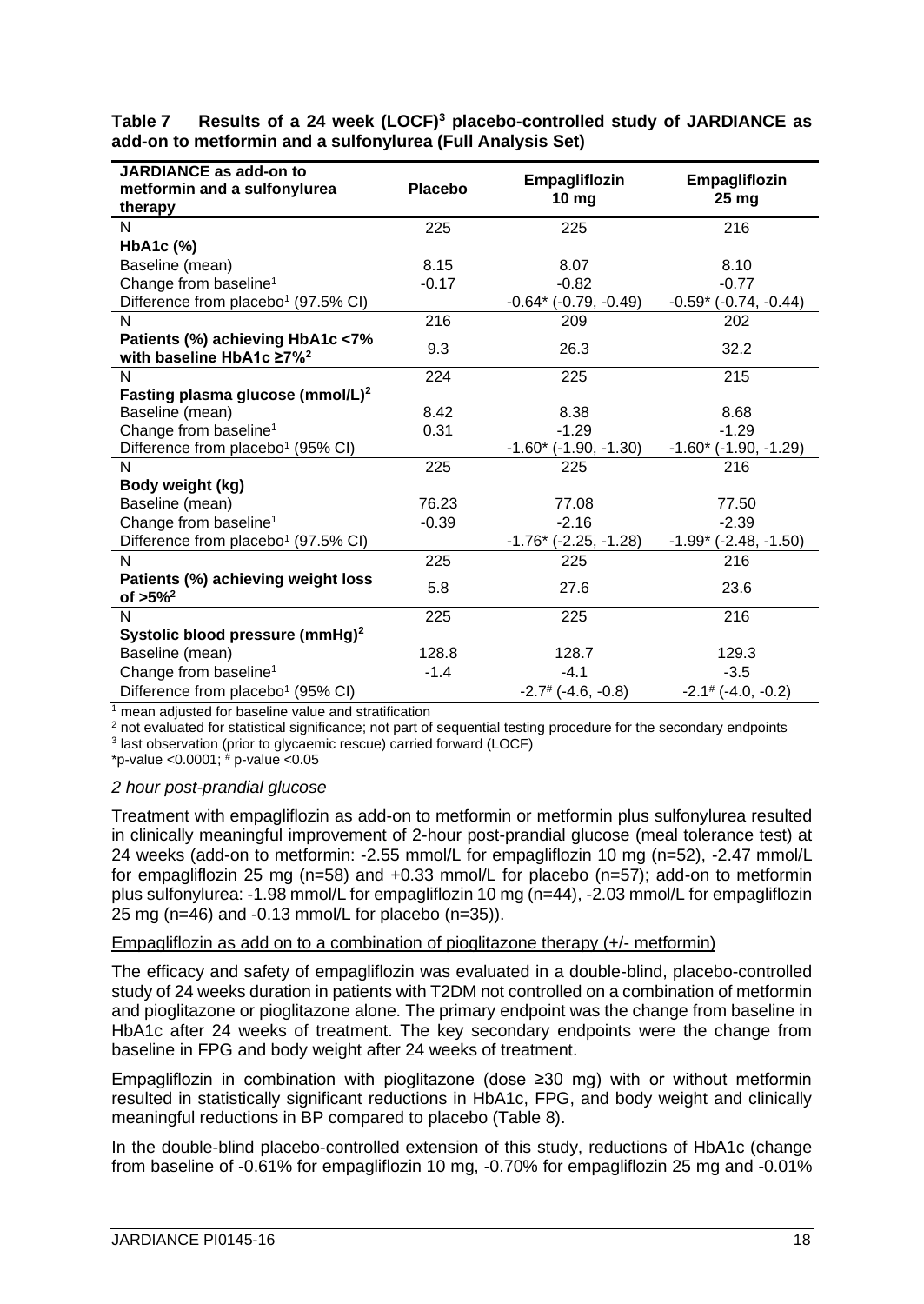for placebo), body weight (change from baseline of -1.47 kg for empagliflozin 10 mg, -1.21 kg for empagliflozin 25 mg and +0.50 kg for placebo) and BP (SBP: change from baseline of -1.7 mmHg for empagliflozin 10 mg, -3.4 mmHg for empagliflozin 25 mg and +0.3 mmHg for placebo, DBP: change from baseline of -1.3 mmHg for empagliflozin 10 mg, -2.0 mmHg for empagliflozin 25 mg and +0.2 mmHg for placebo) were sustained up to 76 weeks of treatment.

| Table 8 Results of a 24 week (LOCF) <sup>3</sup> placebo-controlled study of JARDIANCE as |
|-------------------------------------------------------------------------------------------|
| add-on to pioglitazone with or without metformin (Full Analysis Set)                      |

| Pioglitazone +/- metformin add-on<br>therapy                             | <b>Placebo</b> | Empagliflozin<br>10 <sub>mg</sub> | Empagliflozin<br>25 <sub>mg</sub> |
|--------------------------------------------------------------------------|----------------|-----------------------------------|-----------------------------------|
| N                                                                        | 165            | 165                               | 168                               |
| HbA1c (%)                                                                |                |                                   |                                   |
| Baseline (mean)                                                          | 8.16           | 8.07                              | 8.06                              |
| Change from baseline <sup>1</sup>                                        | $-0.11$        | $-0.59$                           | $-0.72$                           |
| Difference from placebo <sup>1</sup> (97.5% CI)                          |                | $-0.48$ * ( $-0.69, -0.27$ )      | $-0.61$ * ( $-0.82, -0.40$ )      |
| N                                                                        | 155            | 151                               | 160                               |
| Patients (%) achieving HbA1c <7%<br>with baseline HbA1c ≥7% <sup>2</sup> | 7.7            | 23.8                              | 30.0                              |
| N                                                                        | 165            | 163                               | 168                               |
| Fasting plasma glucose (mmol/L)                                          |                |                                   |                                   |
| Baseline (mean)                                                          | 8.43           | 8.44                              | 8.43                              |
| Change from baseline <sup>1</sup>                                        | 0.37           | $-0.94$                           | $-1.23$                           |
| Difference from placebo <sup>1</sup> (97.5% CI)                          |                | $-1.30$ * ( $-1.72$ , $-0.91$ )   | $-1.58$ ( $-2.04$ , $-1.12$ )     |
| N                                                                        | 165            | 165                               | 168                               |
| Body weight (kg)                                                         |                |                                   |                                   |
| Baseline (mean)                                                          | 78.1           | 77.97                             | 78.93                             |
| Change from baseline <sup>1</sup>                                        | 0.34           | $-1.62$                           | $-1.47$                           |
| Difference from placebo1 (97.5% CI)                                      |                | $-1.95$ * ( $-2.64$ , $-1.27$ )   | $-1.81$ * ( $-2.49, -1.13$ )      |
| N                                                                        | 165            | 165                               | 168                               |
| Patients (%) achieving weight loss<br>of $>5\%$ <sup>3</sup>             | 5.5            | 18.8                              | 13.7                              |
| N                                                                        | 165            | 165                               | 168                               |
| Systolic blood pressure (mmHg) <sup>2</sup>                              |                |                                   |                                   |
| Baseline (mean)                                                          | 125.7          | 126.5                             | 125.9                             |
| Change from baseline <sup>1</sup>                                        | 0.7            | $-3.1$                            | $-4.0$                            |
| Difference from placebo <sup>1</sup> (95% CI)                            |                | $-3.9$ $(-6.2, -1.5)$             | $-4.7$ $(-7.1, -2.4)$             |

<sup>1</sup> mean adjusted for baseline value and stratification

<sup>2</sup> not evaluated for statistical significance; not part of sequential testing procedure for the secondary endpoints 3 last observation (prior to glycaemic rescue) carried forward (LOCF)

\*p-value <0.0001

#### Empagliflozin 2-year data, as add on to metformin in comparison to glimepiride

In a study comparing the efficacy and safety of empagliflozin 25 mg versus glimepiride (4 mg) in patients with inadequate glycaemic control on metformin alone, treatment with empagliflozin daily resulted in superior reduction in HbA1c, and a clinically meaningful reduction in FPG, compared to glimepiride (Table 9). Empagliflozin daily resulted in a statistically significant reduction in body weight, systolic and diastolic blood pressure.

Treatment with empagliflozin resulted in statistically significantly lower proportion of patients with hypoglycaemic events compared to glimepiride (2.5% for empagliflozin, 24.2% for glimepiride, p<0.0001).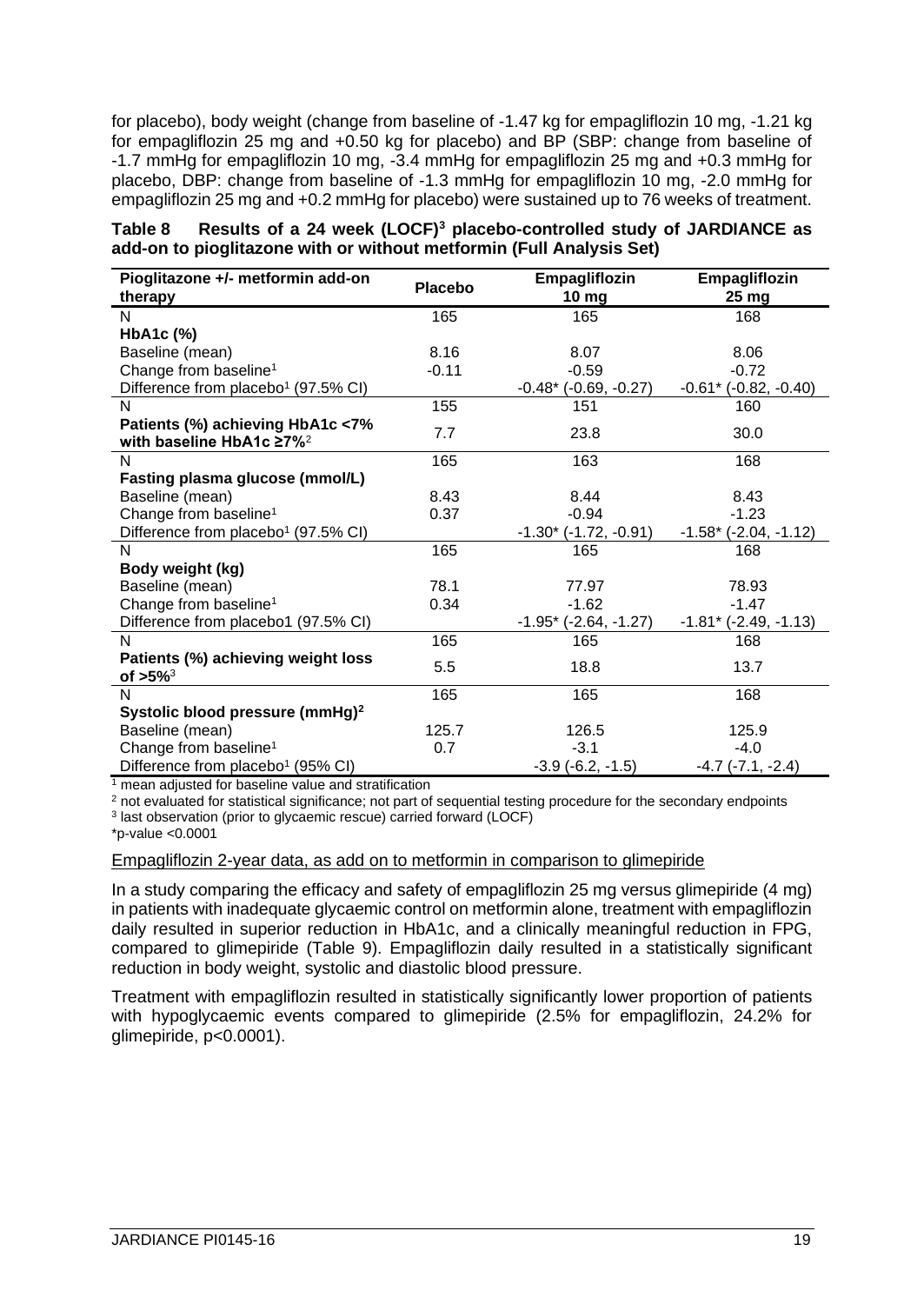| Empagliflozin as add-on to metformin therapy          | Empagliflozin                 | Glimepiride    |
|-------------------------------------------------------|-------------------------------|----------------|
| in comparison to glimepiride                          | 25 <sub>mg</sub>              | (up to $4$ mg) |
| N                                                     | 765                           | 780            |
| HbA1c (%)                                             |                               |                |
| Baseline (mean)                                       | 7.92                          | 7.92           |
| Change from baseline <sup>1</sup>                     | $-0.66$                       | $-0.55$        |
| Difference from glimepiride <sup>1</sup> (97.5% CI)   | $-0.11$ * ( $-0.20, -0.01$ )  |                |
| N                                                     | 690                           | 715            |
| Patients (%) achieving HbA1c <7% with                 | 33.6                          | 30.9           |
| baseline HbA1c ≥7% <sup>2</sup>                       |                               |                |
| N                                                     | 764                           | 779            |
| Fasting plasma glucose (mmol/L) <sup>2</sup>          |                               |                |
| Baseline (mean)                                       | 8.33                          | 8.32           |
| Change from baseline <sup>1</sup>                     | $-0.85$                       | $-0.17$        |
| Difference from glimepiride <sup>1</sup> (95% CI)     | $-0.69$ $(-0.86, -0.51)$      |                |
| N                                                     | 765                           | 780            |
| Body weight (kg)                                      |                               |                |
| Baseline (mean)                                       | 82.52                         | 83.03          |
| Change from baseline <sup>1</sup>                     | $-3.12$                       | $-1.34$        |
| Difference from glimepiride <sup>1</sup> (97.5% CI)   | $-4.46**$<br>$(-4.87, -4.05)$ |                |
| N                                                     | 765                           | 780            |
| Patients(%) achieving weight loss of >5% <sup>2</sup> | 27.5                          | 3.8            |
| N                                                     | 765                           | 780            |
| Systolic blood pressure (mmHg) <sup>3</sup>           |                               |                |
| Baseline (mean)                                       | 133.4                         | 133.5          |
| Change from baseline <sup>1</sup>                     | $-3.1$                        | $-2.5$         |
| Difference from glimepiride <sup>1</sup> (97.5% CI)   | $-5.6**$ $(-7.0, -4.2)$       |                |
| N                                                     | 765                           | 780            |
| Diastolic blood pressure (mmHg) <sup>3</sup>          |                               |                |
| Baseline (mean)                                       | 79.5                          | 79.4           |
| Change from baseline <sup>1</sup>                     | $-1.8$                        | 0.9            |
| Difference from glimepiride <sup>1</sup> (97.5% CI)   | $-2.7**$ $(-3.5, -1.8)$       |                |

**Table 9 Results at 104 week (LOCF)<sup>4</sup> in an active controlled study comparing JARDIANCE to glimepiride as add on to metformin (Full Analysis Set)**

<sup>1</sup> mean adjusted for baseline value and stratification

<sup>2</sup> not evaluated for statistical significance; not part of sequential testing procedure for the secondary endpoints

3 last observation (prior glycaemic rescue or to antihypertensive rescue) carried forward (LOCF)

4 last observation (prior to glycaemic rescue) carried forward (LOCF)

 $*$  p-value <0.0001 for non-inferiority, and p-value = 0.0153 for superiority

\*\* p-value <0.0001

Empagliflozin as add on to basal insulin therapy

The efficacy and safety of empagliflozin (10 mg or 25 mg) as add on to basal insulin with or without concomitant metformin and/or sulfonylurea therapy was evaluated in a double-blind, placebo-controlled trial of 78 weeks duration. The primary endpoint was the change from baseline in HbA1c after 18 weeks of treatment. The key secondary endpoints were the change from baseline in dose of basal insulin dose after 78 weeks of treatment and change from baseline in HbA1c after 78 weeks of treatment.

During the initial 18 weeks the insulin dose was to be kept stable, but was adjusted to achieve a FPG <6.10 mmol/L in the following 60 weeks.

At week 18, empagliflozin (10 mg or 25 mg) provided statistically significant improvement in HbA1c compared to placebo. A greater proportion of patients with a baseline HbA1c ≥7.0% achieved a target HbA1c of <7% compared to placebo. At 78 weeks, empagliflozin resulted in a statistically significant decrease in HbA1c and insulin sparing compared to placebo (Table 10).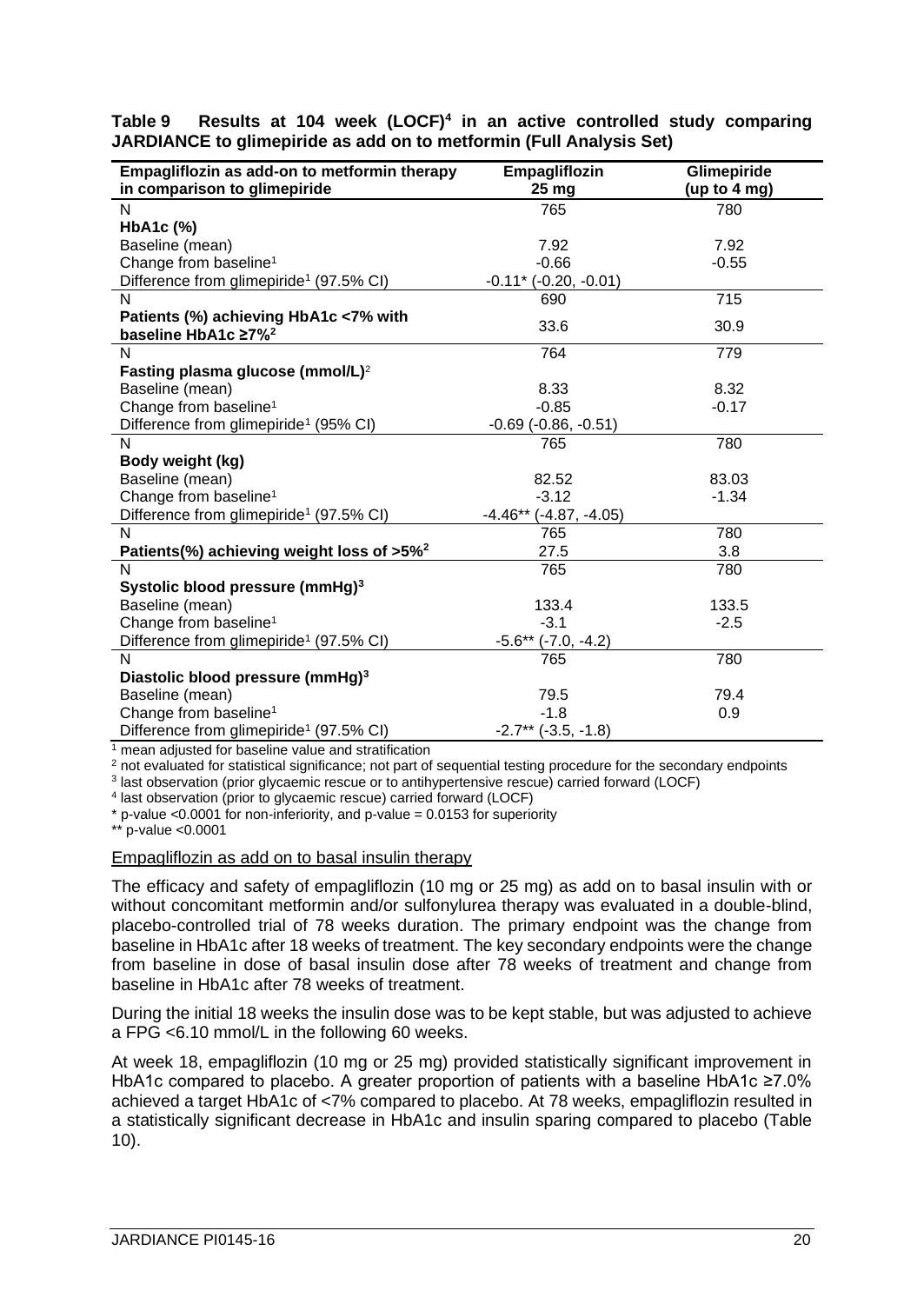At week 78, empagliflozin resulted in a reduction in FPG (-0.58 mmol/L for empagliflozin 10 mg, -0.97 mmol/L for empagliflozin 25 mg and -0.30 mmol/L for placebo), body weight (-2.47 kg for empagliflozin 10 mg, -1.96 kg for empagliflozin 25 mg and +1.16 kg for placebo, p<0.0001), BP (SBP: -4.1 mmHg for empagliflozin 10 mg, -2.4 mmHg for empagliflozin 25 mg and +0.1 mmHg for placebo, DBP: -2.9 mmHg for empagliflozin 10 mg, -1.5 mmHg for empagliflozin 25 mg and -0.3 mmHg for placebo).

|                                   |  |  |  |  |  | Table 10 Results at 18 and 78 weeks (LOCF) in a placebo-controlled study of          |  |  |
|-----------------------------------|--|--|--|--|--|--------------------------------------------------------------------------------------|--|--|
|                                   |  |  |  |  |  | JARDIANCE as add on to basal insulin with or without metformin or sulfonylurea (Full |  |  |
| <b>Analysis Set - Completers)</b> |  |  |  |  |  |                                                                                      |  |  |

| Basal insulin +/- metformin or<br>sulfonylurea add-on therapy | <b>Placebo</b> | Empagliflozin<br>10 $mg$ | Empagliflozin<br>25 mg |
|---------------------------------------------------------------|----------------|--------------------------|------------------------|
| N                                                             | 125            | 132                      | 117                    |
| HbA1c (%) at week 18                                          |                |                          |                        |
| Baseline (mean)                                               | 8.10           | 8.26                     | 8.34                   |
| Change from baseline <sup>1</sup>                             | $-0.01$        | $-0.57$                  | $-0.71$                |
| Difference from placebo <sup>1</sup>                          |                | $-0.56*$                 | $-0.70*$               |
| $(97.5\% \text{ Cl})$                                         |                | $(-0.78, -0.33)$         | (-0.93, -0.47)         |
| N                                                             | 112            | 127                      | 110                    |
| HbA1c (%) at week 78                                          |                |                          |                        |
| Baseline (mean)                                               | 8.09           | 8.27                     | 8.29                   |
| Change from baseline <sup>1</sup>                             | $-0.02$        | $-0.48$                  | $-0.64$                |
| Difference from placebo <sup>1</sup>                          |                | $-0.46*$                 | $-0.62*$               |
| (97.5% CI)                                                    |                | (-0.73, -0.19)           | (-0.90, -0.34)         |
| N                                                             | 112            | 127                      | 110                    |
| Basal insulin dose (IU/day) at                                |                |                          |                        |
| week 78                                                       |                |                          |                        |
| Baseline (mean)                                               | 47.84          | 45.13                    | 48.43                  |
| Change from baseline <sup>1</sup>                             | 5.45           | $-1.21$                  | $-0.47$                |
| Difference from placebo <sup>1</sup>                          |                | $-6.66**$                | $-5.92**$              |
| $(97.5\% \text{ Cl})$                                         |                | (-11.56, -1.77)          | (-11.00, -0.85)        |

<sup>1</sup> mean adjusted for baseline value and stratification

\*p-value ≤0.0001; \*\*p-value <0.025

## Empagliflozin as add on to multiple daily injection (MDI) insulin therapy and metformin

The efficacy and safety of empagliflozin as add-on to multiple daily insulin with or without concomitant metformin therapy (71.0% of all patients were on metformin background) was evaluated in a double-blind, placebo-controlled trial of 52 weeks duration. During the initial 18 weeks and the last 12 weeks, the insulin dose was to be kept stable, but was adjusted to achieve pre-prandial glucose levels <5.5 mmol/L, and post-prandial glucose levels <7.8 mmol/L between Weeks 19 and 40.

At Week 18, empagliflozin provided statistically significant improvement in HbA1c compared with placebo (Table 11). A greater proportion of patients with a baseline HbA1c ≥7.0% (19.5% empagliflozin 10 mg, 31.0% empagliflozin 25 mg) achieved a target HbA1c of <7% compared with placebo (15.1%).

At Week 52, treatment with empagliflozin resulted in a statistically significant decrease in HbA1c and insulin sparing compared with placebo and a reduction in FPG (change from baseline of -0.02 mmol/L for placebo, -1.09 mmol/L for empagliflozin 10 mg, and -1.31 mmol/L for empagliflozin 25 mg), body weight, and blood pressure (SBP: change from baseline of -2.6 mmHg for placebo, -3.9 mmHg for empagliflozin 10 mg and -4.0 mmHg for empagliflozin 25 mg, DBP: change from baseline of -1.0 mmHg for placebo, -1.4 mmHg for empagliflozin 10 mg and -2.6 mmHg for empagliflozin 25 mg).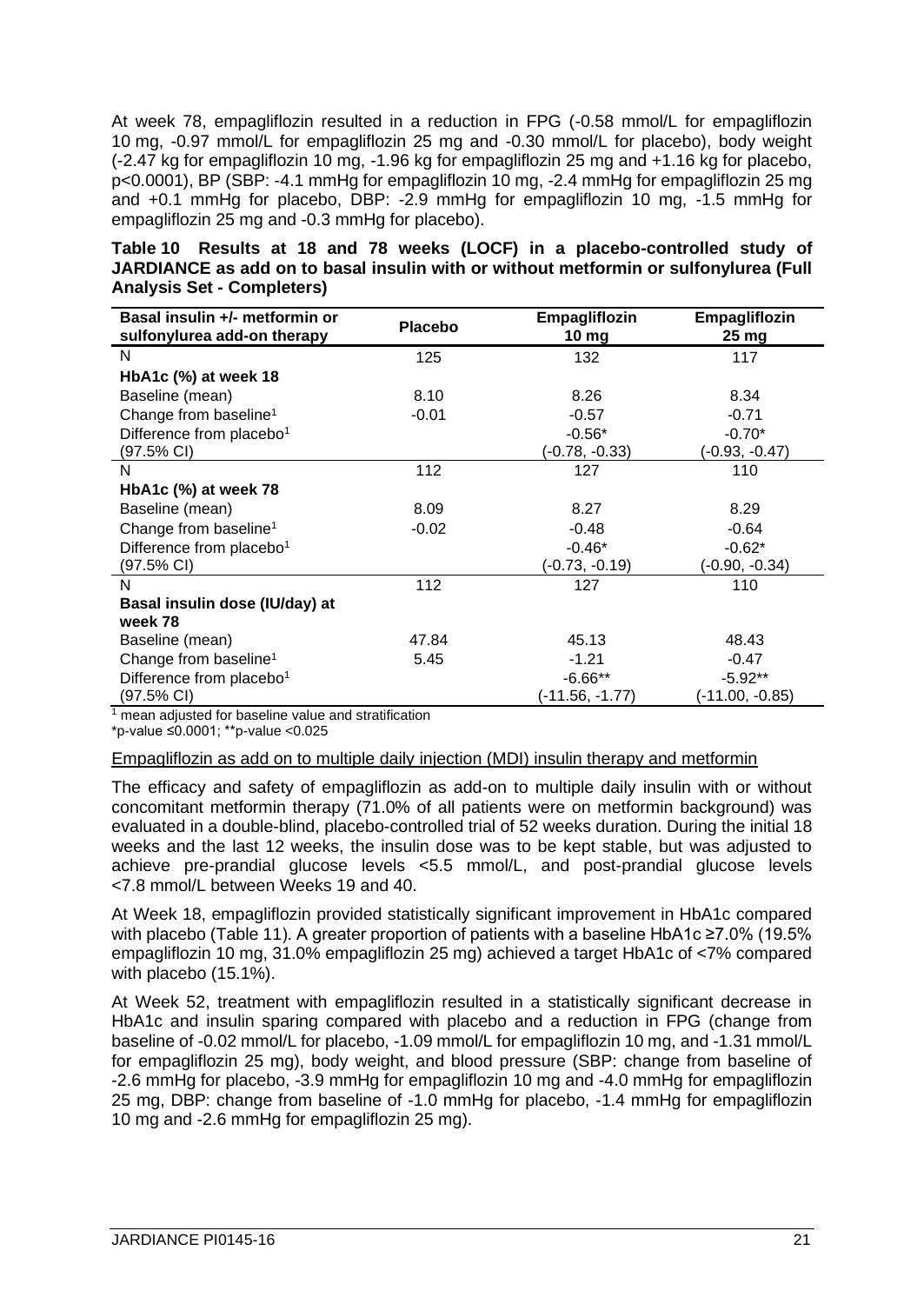| Empagliflozin as add-on to MDI<br>insulin + metformin therapy | <b>Placebo</b>    | Empagliflozin<br>10 mg           | Empagliflozin<br>25 mg       |
|---------------------------------------------------------------|-------------------|----------------------------------|------------------------------|
| N                                                             | 188               | 186                              | 189                          |
| HbA1c (%) at week 18                                          |                   |                                  |                              |
| Baseline (mean)                                               | 8.33              | 8.39                             | 8.29                         |
| Change from baseline <sup>1</sup>                             | $-0.50$           | $-0.94$                          | $-1.02$                      |
| Difference from placebo <sup>1</sup> (97.5% CI)               |                   | $-0.44*$ ( $-0.61, -0.27$ )      | $-0.52$ * ( $-0.69, -0.35$ ) |
| N                                                             | 115               | 119                              | 118                          |
| HbA1c (%) at week $523$                                       |                   |                                  |                              |
| Baseline (mean)                                               | 8.25              | 8.40                             | 8.37                         |
| Change from baseline <sup>1</sup>                             | $-0.81$           | $-1.18$                          | $-1.27$                      |
| Difference from placebo <sup>1</sup> (97.5% CI)               |                   | $-0.38**$ ( $-0.62$ , $-0.13$ )  | $-0.46*$ $(-0.70, -0.22)$    |
| N                                                             | $\overline{113}$  | 118                              | 118                          |
| Patients (%) achieving HbA1c <7%                              | 26.5              | 39.8                             | 45.8                         |
| with baseline HbA1c ≥7% at week 52 <sup>4</sup><br>N          | 188               | 186                              | 189                          |
| Fasting plasma glucose (mmol/L) at                            |                   |                                  |                              |
| week $525$                                                    |                   |                                  |                              |
| Baseline (mean)                                               | 8.41              | 8.83                             | 8.34                         |
| Change from baseline <sup>1</sup>                             | $-0.02$           | $-1.09$                          | $-1.31$                      |
| Difference from placebo <sup>1</sup> (95% CI)                 |                   | $-1.07$ ( $-1.55$ , $-0.6$ )     | $-1.30$ $(-1.77, -0.83)$     |
| N                                                             | 115               | 118                              | 117                          |
| Insulin dose (IU/day) at week 52 <sup>3</sup>                 |                   |                                  |                              |
| Baseline (mean)                                               | 89.94             | 88.57                            | 90.38                        |
| Change from baseline <sup>1</sup>                             | 10.16             | 1.33                             | $-1.06$                      |
| Difference from placebo <sup>1</sup> (97.5% CI)               |                   | $-8.83**$ ( $-15.69$ , $-1.97$ ) | $-11.22**$ (-18.09, -4.36)   |
| N                                                             | $\frac{115}{115}$ | 119                              | 118                          |
| Body weight (kg) at week 52 <sup>3</sup>                      |                   |                                  |                              |
| Baseline (mean)                                               | 96.34             | 96.47                            | 95.37                        |
| Change from baseline <sup>1</sup>                             | 0.44              | $-1.95$                          | $-2.04$                      |
| Difference from placebo <sup>1</sup> (97.5% CI)               |                   | $-2.39$ ( $-3.54$ , $-1.24$ )    | $-2.48$ * ( $-3.63, -1.33$ ) |
| N                                                             | 188               | 186                              | 189                          |
| Systolic blood pressure (mmHg) <sup>6</sup>                   |                   |                                  |                              |
| Baseline (mean)                                               | 132.6             | 134.2                            | 132.9                        |
| Change from baseline <sup>1</sup>                             | $-2.6$            | $-3.9$                           | $-4.0$                       |
| Difference from placebo <sup>1,4</sup> (95% CI)               |                   | $-1.4$ $(-3.6, 0.9)$             | $-1.4$ $(-3.7, 0.8)$         |

**Table 11 Results at 18 and 52 (LOCF)<sup>5</sup> weeks in a placebo-controlled study of JARDIANCE as add on to MDI insulin with metformin<sup>2</sup>**

<sup>1</sup> mean adjusted for baseline value and stratification

<sup>2</sup> week 18: Full Analysis Set; week 52: Per Protocol Set-Completers-52

<sup>3</sup> week 19-40: treat-to-target regimen for insulin dose adjustment to achieve pre-defined glucose target levels (pre-prandial <5.5 mmol/L, post-prandial <7.8 mmol/L)

 $4$  not evaluated for statistical significance; not part of sequential testing procedure for the secondary endpoints

5 last observation (prior to glycaemic rescue) carried forward (LOCF)

<sup>6</sup> week 52: Full Analysis Set

\* p-value <0.0001; \*\* p-value <0.005

## Empagliflozin as add on to DPP-4 inhibitor therapy

The efficacy and safety of empagliflozin as add on to DPP-4 inhibitors plus metformin, with or without one additional oral anti-diabetic drug was evaluated in 160 patients with T2DM and high cardiovascular risk. Treatment with empagliflozin for 28 weeks reduced Hb1Ac compared to placebo (change from baseline -0.54% for empagliflozin 10 mg, -0.52% for empagliflozin 25 mg and -0.02% for placebo).

#### Empagliflozin vs. placebo in patients inadequately controlled on metformin and linagliptin

In patients inadequately controlled on metformin and linagliptin, 24-weeks treatment with both doses (10 mg and 25 mg) of empagliflozin provided statistically significant improvements in HbA1c, FPG and body weight compared to placebo (background linagliptin 5 mg). A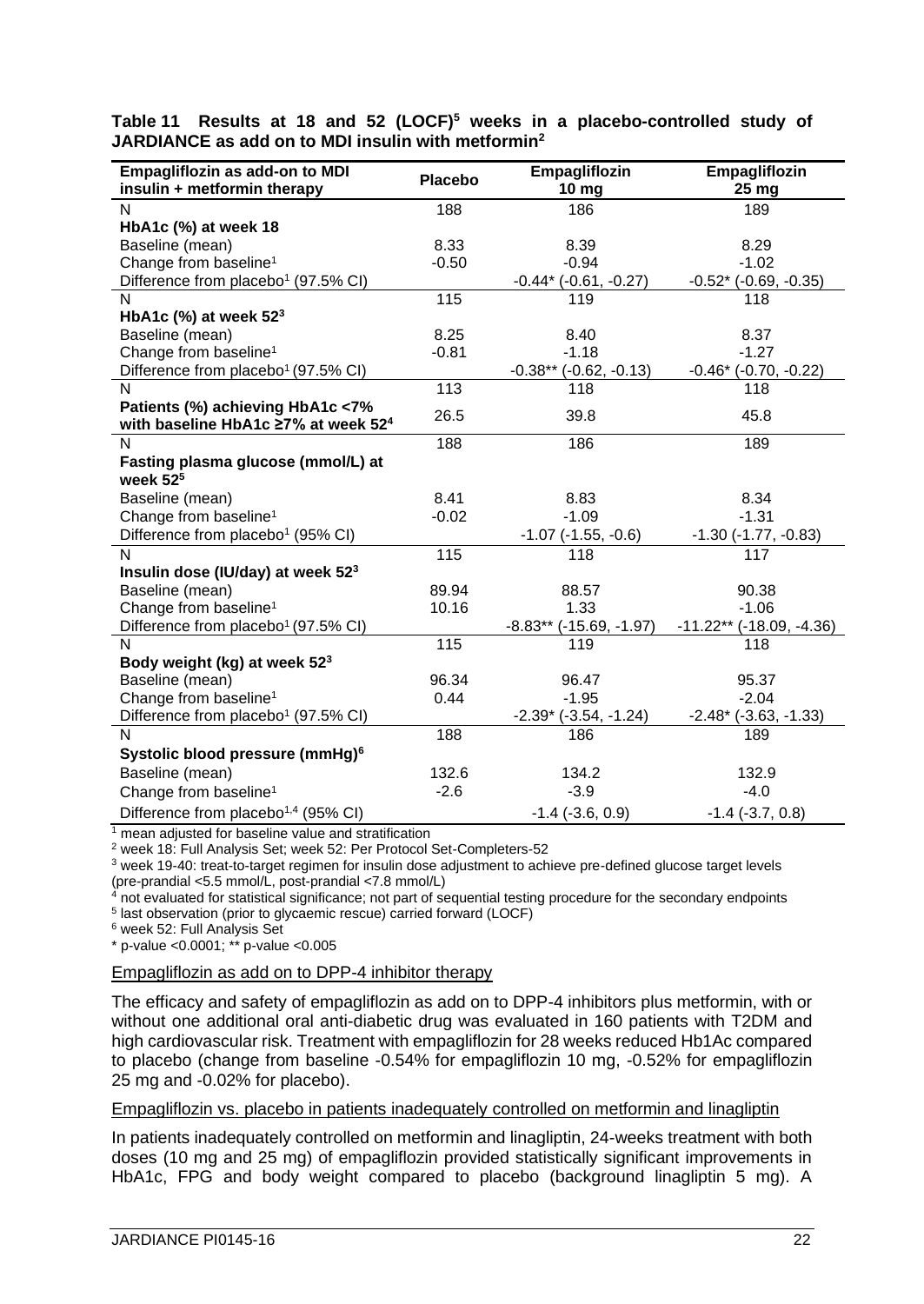statistically significantly greater number of patients with a baseline HbA1c ≥7.0% and treated with empagliflozin achieved a target HbA1c of <7% compared to placebo (background linagliptin 5 mg) (Table 12). After 24 weeks' treatment with empagliflozin, both SBPs and DBPs were reduced, -2.6/-1.1 mmHg (n.s. versus placebo for SBP and DBP) for empagliflozin 25 mg/linagliptin 5 mg and -1.3/-0.1 mmHg (n.s. versus placebo for SBP and DBP) for empagliflozin 10 mg/linagliptin 5 mg.

After 24 weeks, rescue therapy was used in 4 (3.6%) patients treated with empagliflozin 25 mg/linagliptin 5 mg and in 2 (1.8%) patients treated with empagliflozin 10 mg/linagliptin 5 mg, compared to 13 (12.0%) patients treated with placebo (background linagliptin 5 mg).

|                                      | Metformin + Linagliptin 5 mg |                            |                      |  |  |
|--------------------------------------|------------------------------|----------------------------|----------------------|--|--|
|                                      | Empagliflozin                | Empagliflozin              |                      |  |  |
|                                      | $10 \text{ mg}^1$            | $25 \text{ mg}^1$          | Placebo <sup>2</sup> |  |  |
| HbA1c $(%)$ - 24 weeks <sup>3</sup>  |                              |                            |                      |  |  |
| N                                    | 109                          | 110                        | 106                  |  |  |
| Baseline (mean)                      | 7.97                         | 7.97                       | 7.96                 |  |  |
| Change from baseline (adjusted mean) | $-0.65$                      | $-0.56$                    | 0.14                 |  |  |
| Comparison vs. placebo (adjusted     | $-0.79$ $(-1.02, -0.55)$     | $-0.70$ $(-0.93, -0.46)$   |                      |  |  |
| mean) (95% CI) <sup>2</sup>          | p<0.0001                     | p<0.0001                   |                      |  |  |
| Fasting plasma glucose (mmol/L) -    |                              |                            |                      |  |  |
| 24 weeks $3$                         |                              |                            |                      |  |  |
| N                                    | 109                          | 109                        | 106                  |  |  |
| Baseline (mean)                      | 9.3                          | 9.5                        | 9.1                  |  |  |
| Change from baseline                 | $-1.5$                       | $-1.8$                     | 0.3                  |  |  |
| (adjusted mean)                      |                              |                            |                      |  |  |
| Comparison vs. placebo (adjusted     | $-1.8$ ( $-2.3$ , $-1.3$ )   | $-2.1$ $(-2.6, -1.6)$      |                      |  |  |
| mean) (95% CI)                       | p<0.0001                     | p<0.0001                   |                      |  |  |
| Body Weight-24 weeks <sup>3</sup>    |                              |                            |                      |  |  |
| N                                    | 109                          | 110                        | 106                  |  |  |
| Baseline (mean) in kg                | 88.4                         | 84.4                       | 82.3                 |  |  |
| Change from baseline (adjusted mean) | $-3.1$                       | $-2.5$                     | $-0.3$               |  |  |
| Comparison vs. placebo (adjusted     | $-2.8$ $(-3.5, -2.1)$        | $-2.2$ ( $-2.9$ , $-1.5$ ) |                      |  |  |
| mean) (95% CI) <sup>1</sup>          | p<0.0001                     | p<0.0001                   |                      |  |  |
| Patients (%) achieving HbA1c <7%     |                              |                            |                      |  |  |
| with baseline HbA1c ≥7% - 24         |                              |                            |                      |  |  |
| weeks <sup>4</sup>                   |                              |                            |                      |  |  |
| N                                    | 100                          | 107                        | 100                  |  |  |
| Patients (%) achieving A1c <7%       | 37.0                         | 32.7                       | 17.0                 |  |  |
| Comparison vs. placebo (odds ratio)  | 4.0                          | 2.9                        |                      |  |  |
| (95% CI) <sup>5</sup>                | (1.9, 8.7)                   | (1.4, 6.1)                 |                      |  |  |

|  | Table 12 Efficacy Parameters Comparing Empagliflozin to placebo as Add-on Therapy |  |
|--|-----------------------------------------------------------------------------------|--|
|  | in Patients Inadequately Controlled on Metformin and Linagliptin 5 mg             |  |

<sup>1</sup> Patients randomised to the empagliflozin 10 mg group were receiving empagliflozin 10 mg/linagliptin 5 mg or empagliflozin 25 mg/linagliptin 5 mg with background metformin

<sup>2</sup> Patients randomised to the placebo group were receiving the placebo plus linagliptin 5 mg with background metformin

<sup>3</sup> MMRM model on FAS (OC) includes baseline HbA1c, baseline eGFR (MDRD), geographical region, visit, treatment, and visit by treatment interaction. For FPG, baseline FPG is also included. For weight, baseline weight is also included.

<sup>4</sup> not evaluated for statistical significance; not part of sequential testing procedure for the secondary endpoints <sup>5</sup>Logistic regression on FAS (NCF) includes baseline HbA1c, baseline eGFR (MDRD), geographical region, and treatment; based on patients with HbA1c of 7% and above at baseline

In a prespecified subgroup of patients with baseline HbA1c greater or equal than 8.5% the reduction from baseline in HbA1c with empagliflozin 25 mg/ linagliptin 5 mg was -1.3% at 24 weeks (p<0.0001 versus placebo [background linagliptin 5 mg]) and with empagliflozin 10 mg/linagliptin 5 mg -1.3% at 24 weeks (p<0.0001 versus placebo [background linagliptin 5 mg]).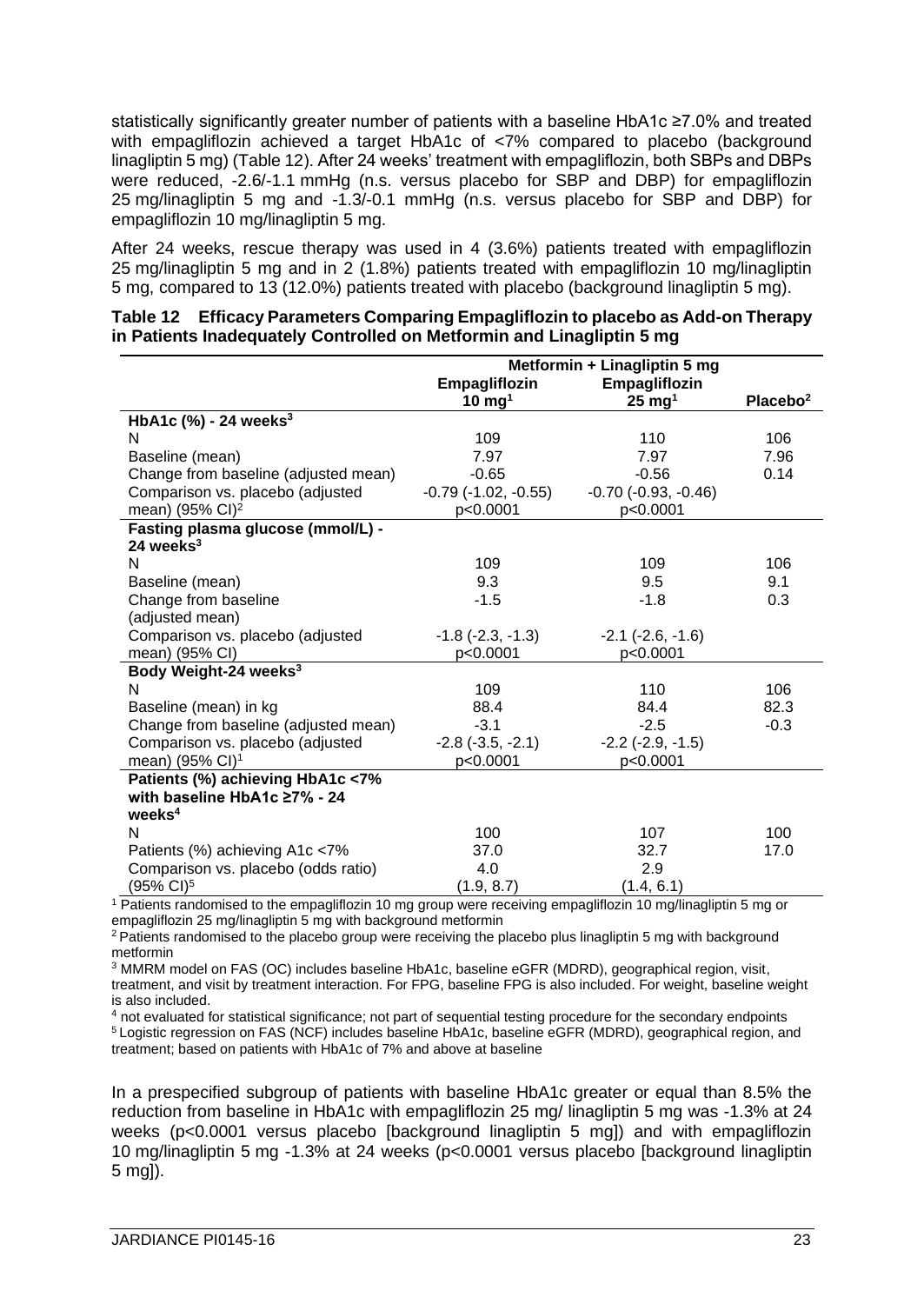## Patients with renal impairment, 52 weeks placebo controlled data

The efficacy and safety of empagliflozin as add on to anti-diabetic therapy was evaluated in patients with mild and moderate renal impairment in a double-blind, placebo-controlled study for 52 weeks.

Treatment with JARDIANCE led to statistically significant reduction of HbA1c and clinically meaningful improvement in FPG, body weight and BP compared to placebo at Week 24 (Table 13). The improvement in HbA1c, FPG, body weight, and BP was sustained up to 52 weeks.

| Empagliflozin                                            |
|----------------------------------------------------------|
|                                                          |
|                                                          |
|                                                          |
|                                                          |
|                                                          |
|                                                          |
|                                                          |
| $(-0.56, -0.28)$                                         |
|                                                          |
|                                                          |
|                                                          |
|                                                          |
|                                                          |
|                                                          |
|                                                          |
|                                                          |
|                                                          |
|                                                          |
|                                                          |
|                                                          |
|                                                          |
|                                                          |
|                                                          |
|                                                          |
|                                                          |
|                                                          |
|                                                          |
|                                                          |
|                                                          |
|                                                          |
|                                                          |
| $(-1.51, -0.64)$<br>$(-1.41, -0.41)$<br>$(-6.88, -1.68)$ |

| Table 13 Results at 24 weeks (LOCF) in a placebo-controlled study of JARDIANCE in |  |  |
|-----------------------------------------------------------------------------------|--|--|
| renally impaired type 2 diabetes patients (Full Analysis Set)                     |  |  |

 $\frac{1}{1}$  mean adjusted for baseline value and stratification

<sup>2</sup> not evaluated for statistical significance; not part of sequential testing procedure for the secondary endpoints  $*$  p<0.0001

#### Patients with high baseline HbA1c >10%

In a pre-specified pooled analysis of three phase 3 studies, treatment with open-label empagliflozin 25 mg in patients with severe hyperglycaemia (n=184, mean baseline HbA1c 11.15%) resulted in a clinically meaningful reduction in HbA1c from baseline (-3.27%) at week 24.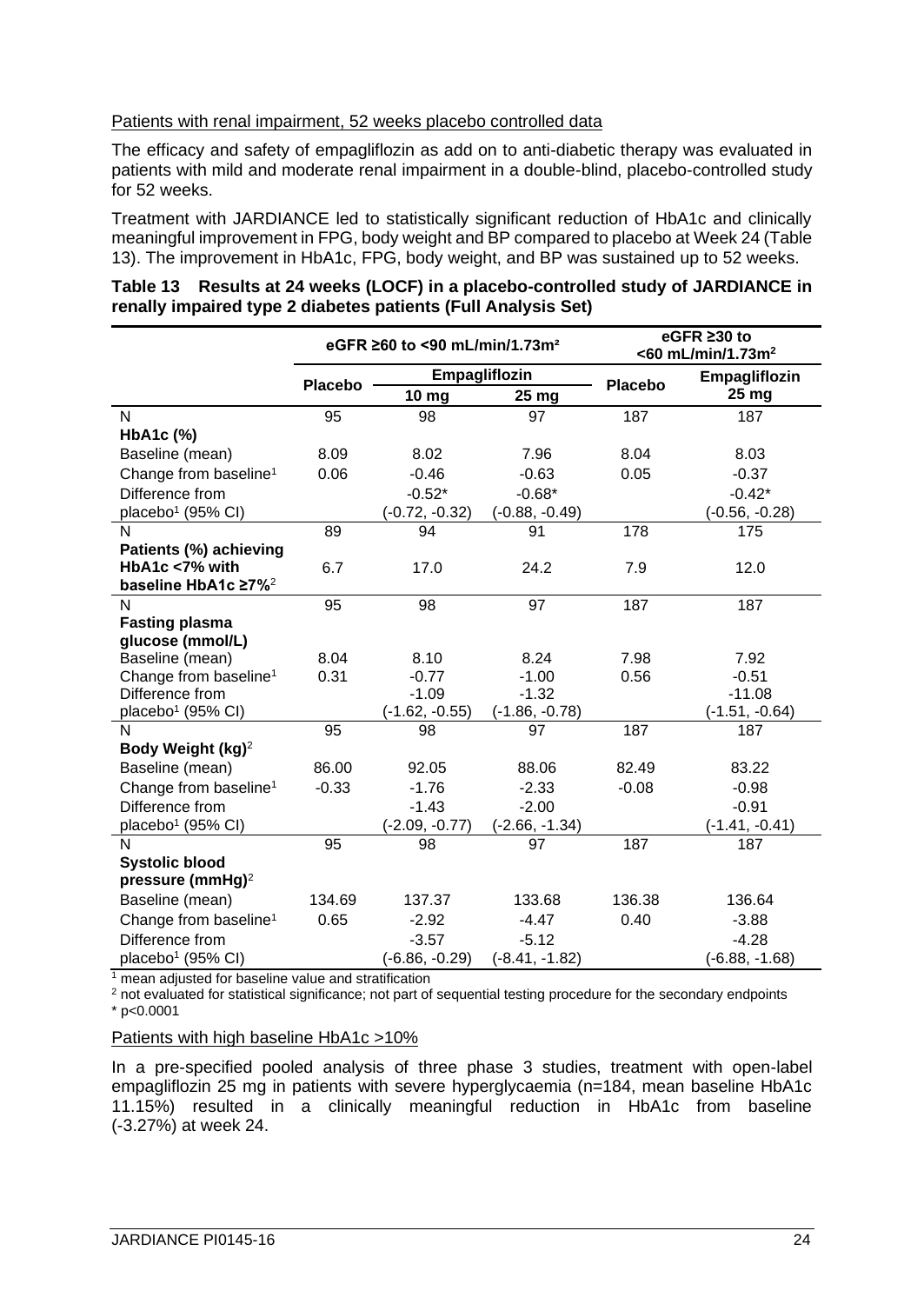## Body weight

In a pre-specified pooled analysis of 4 placebo controlled studies, treatment with empagliflozin resulted in body weight reduction compared to placebo at week 24 (-2.04 kg for empagliflozin 10 mg, -2.26 kg for empagliflozin 25 mg and -0.24 kg for placebo) that was maintained up to week 52 (-1.96 kg for empagliflozin 10 mg, -2.25 kg for empagliflozin 25 mg and -0.16 kg for placebo).

## Waist circumference

At 24 weeks, treatment with empagliflozin as monotherapy or as add-on to metformin, pioglitazone, or metformin plus sulfonylurea resulted in sustained reduction of waist circumference over the duration of studies in a range of -1.7 cm to -0.9 cm for empagliflozin and -0.5 cm to +0.2 cm for placebo.

## Blood pressure

The efficacy and safety of empagliflozin (10 mg and 25 mg) was evaluated in a double-blind, placebo controlled study of 12 weeks duration in patients with T2DM and high BP on different oral anti-diabetic drugs and up to 2 antihypertensive agents (Table 14). Treatment with empagliflozin once daily resulted in statistically significant improvement in HbA1c and reduction in 24 hour mean SBP and DBP as determined by ambulatory BP monitoring. Treatment with empagliflozin also provided reductions in seated SBP (change from baseline of -0.67 mmHg for placebo, -4.60 mmHg for empagliflozin 10 mg and -5.47 mmHg for empagliflozin 25 mg) and seated DBP (change from baseline of -1.13 mmHg for placebo, -3.06 mmHg for empagliflozin 10 mg and -3.02 mmHg for empagliflozin 25 mg).

|                                               | <b>Placebo</b> | Empagliflozin<br>10 <sub>mg</sub> | Empagliflozin<br>25 <sub>mg</sub> |
|-----------------------------------------------|----------------|-----------------------------------|-----------------------------------|
| N                                             | 271            | 276                               | 276                               |
| HbA1c (%)                                     |                |                                   |                                   |
| Baseline (mean)                               | 7.90           | 7.87                              | 7.92                              |
| Change from baseline <sup>1</sup>             | 0.03           | $-0.59$                           | $-0.62$                           |
| Difference from placebo <sup>1</sup> (95% CI) |                | $-0.62$ * ( $-0.72$ , $-0.52$ )   | $-0.65$ * ( $-0.75$ , $-0.55$ )   |
| 24 hour systolic blood pressure               |                |                                   |                                   |
| $(mmHg)^2$                                    |                |                                   |                                   |
| Baseline (mean)                               | 131.72         | 131.34                            | 131.18                            |
| Change from baseline <sup>1</sup>             | 0.48           | $-2.95$                           | $-3.68$                           |
| Difference from placebo <sup>1</sup> (95% CI) |                | $-3.44$ ( $-4.78$ , $-2.09$ )     | $-4.16$ * ( $-5.50, -2.83$ )      |
| 24 hour diastolic blood pressure              |                |                                   |                                   |
| $(mmHg)^2$                                    |                |                                   |                                   |
| Baseline (mean)                               | 75.16          | 75.13                             | 74.64                             |
| Change from baseline <sup>1</sup>             | 0.32           | $-1.04$                           | $-1.40$                           |
| Difference from placebo <sup>1</sup> (95% CI) |                | $-1.36**$ ( $-2.15$ , $-0.56$ )   | $-1.72$ * ( $-2.51$ , $-0.93$ )   |

## **Table 14 Results at 12 weeks (LOCF)<sup>3</sup> in a placebo-controlled study of JARDIANCE in patients with type 2 diabetes and uncontrolled blood pressure (Full Analysis Set)**

<sup>1</sup> mean adjusted for baseline value and stratification

2 last observation (prior to antihypertensive rescue) carried forward (LOCF)

3 last observation (prior to glycaemic rescue) carried forward (LOCF)

\*p-value < $0.0001$ ; \*\* p-value =  $0.0008$ 

In a pre-specified pooled analysis of 4 placebo-controlled studies, treatment with empagliflozin resulted in a reduction in SBP (-3.9 mmHg for empagliflozin 10 mg and -4.3 mmHg for empagliflozin 25 mg) compared with placebo (-0.5 mmHg), and in DBP (-1.8 mmHg for empagliflozin 10 mg and -2.0 mmHg for empagliflozin 25 mg) compared with placebo (-0.5 mmHg), at week 24, that were maintained up to week 52.

#### Cardiovascular outcome

The EMPA-REG OUTCOME study is a multi-centre, multi-national, randomised, double-blind, placebo-controlled trial investigating the effect of JARDIANCE as adjunct to standard care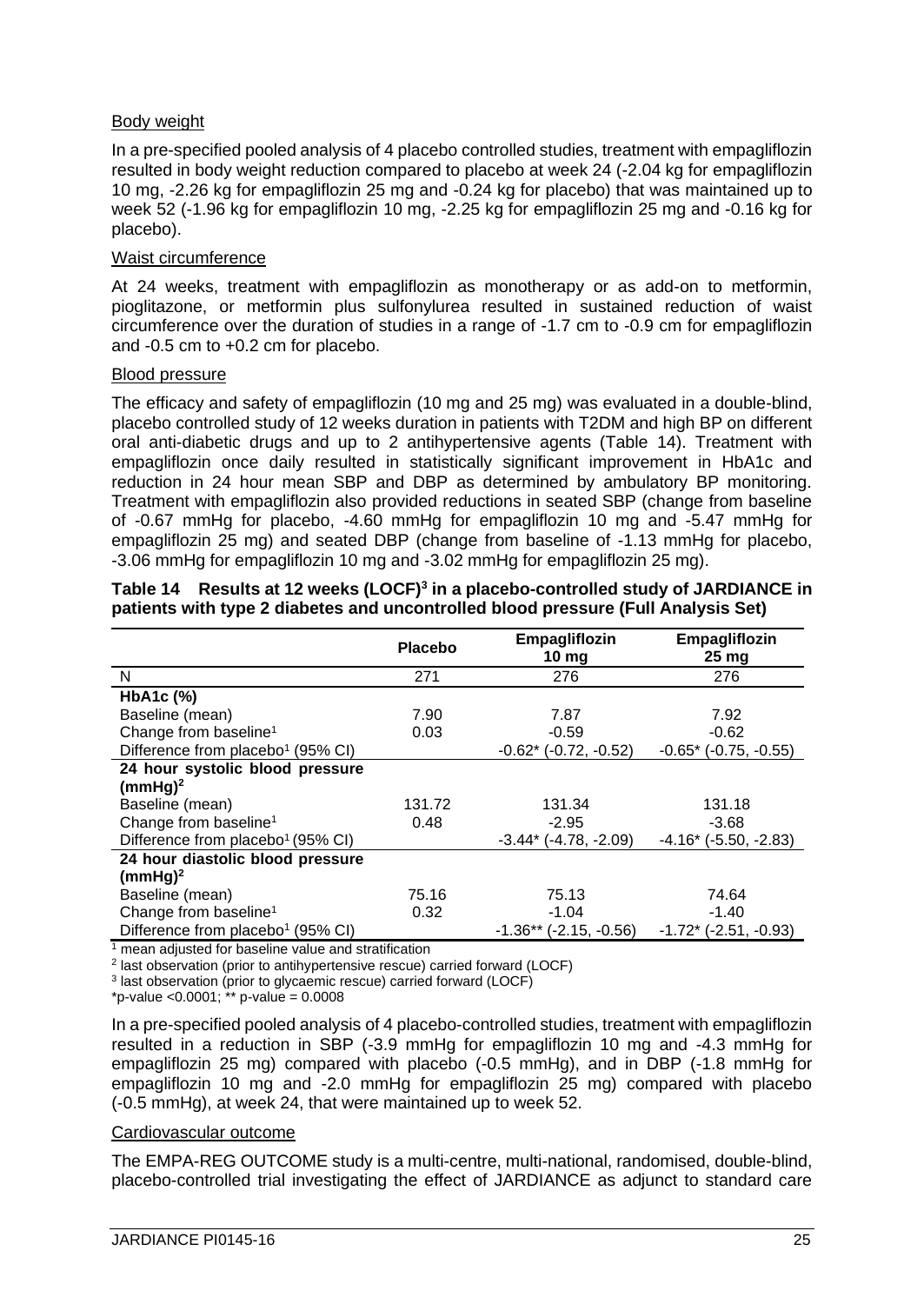therapy in reducing cardiovascular (CV) events in patients with type 2 diabetes and one or more CV risk factors, including coronary artery disease, peripheral artery disease, history of myocardial infarction (MI), or history of stroke. The primary endpoint was the time to first event in the composite of CV death, nonfatal MI, or non-fatal stroke (Major Adverse Cardiovascular Events (MACE-3)). Additional pre-specified endpoints addressing clinically relevant outcomes tested in an exploratory manner included CV death, the composite of heart failure requiring hospitalisation or CV death, all-cause mortality and the composite of new or worsening nephropathy.

A total of 7020 patients were treated with JARDIANCE (empagliflozin 10 mg: 2345, empagliflozin 25 mg: 2342, placebo: 2333) and followed for a median of 3.1 years.

The population was 72.4% Caucasian, 21.6% Asian, and 5.1% Black. The mean age was 63 years and 71.5% were male. At baseline, approximately 81% of patients were being treated with renin angiotensin system inhibitors, 65% with beta-blockers, 43% with diuretics, 89% with anticoagulants, and 81% with lipid lowering medication. Approximately 74% of patients were being treated with metformin at baseline, 48% with insulin and 43% with sulfonylurea. The baseline HbA1c was <7% in 6.0% of the patients, 7 to <8% in 43.7% of the patients, 8 to <9% in 33.2% of the patients, and ≥9% in 17.0% of the patients. The time since diagnosis of diabetes was ≤5 years for 18.0% of the patients, >5 to 10 years for 24.9% of the patients, and >10 years for 57.1% of the patients.

About half of the patients (52.2%) had an eGFR of 60-90 mL/min/1.73m<sup>2</sup>, 17.8% of 45-60 mL/min/1.73m<sup>2</sup> and 7.7% of 30-45 mL/min/1.73m<sup>2</sup>. Mean systolic BP was 136 mmHg, diastolic BP 76 mmHg, low density lipoprotein (LDL) 2.2 mmol/L, and high density lipoprotein (HDL) 1.1 mmol/L. The urinary albumin to creatinine ratio (UACR) was normal in 59.4% of the patients, 28.7% had microalbuminuria, and 11% had macroalbuminuria.

*Reductions in risk of CV death and all-cause mortality*

JARDIANCE was superior in reducing the primary composite endpoint of cardiovascular death, non-fatal MI, or non-fatal stroke compared to placebo. The incidence rate was 37.1 for JARDIANCE (10 and 25 mg, pooled) compared to 43.9 with placebo. The treatment effect reflected a significant reduction in cardiovascular death with no significant change in non-fatal MI, or non-fatal stroke (Table 15 and Figure 1).

JARDIANCE also improved all-cause mortality (Table 15), which was driven by a reduction in cardiovascular death with JARDIANCE. There was no statistically significant difference between empagliflozin and placebo in non-cardiovascular mortality.

|                                                        | <b>Placebo</b> | Empagliflozin<br>$(10$ and 25 mg, pooled) |
|--------------------------------------------------------|----------------|-------------------------------------------|
| N                                                      | 2333           | 4687                                      |
| Time to first occurrence of CV death, non-fatal MI, or | 282 (12.1)     | 490 (10.5)                                |
| non-fatal stroke N (%)                                 |                |                                           |
| Hazard ratio vs. placebo (95.02% CI)**                 |                | 0.86(0.74, 0.99)                          |
| p-value for superiority                                |                | 0.0382                                    |
| CV Death $N$ (%)                                       | 137(5.9)       | 172(3.7)                                  |
| Hazard ratio vs. placebo (95% CI)                      |                | $0.62$ (0.49, 0.77)                       |
| p-value                                                |                | < 0.0001                                  |
| Categories of CV death N (%)                           |                |                                           |
| Sudden death                                           | 38(1.6)        | 53(1.1)                                   |
| Death due to heart failure                             | 22(0.9)        | 14(0.3)                                   |
| Fatal stroke ***                                       | 11(0.5)        | 16(0.3)                                   |
| Fatal MI                                               | 11(0.5)        | 15(0.3)                                   |
| Other                                                  | 55(2.4)        | 74 (1.6)                                  |

| Table 15 Treatment effect for the primary composite endpoint, its components and |  |  |  |  |
|----------------------------------------------------------------------------------|--|--|--|--|
| mortality (Treated Set*)                                                         |  |  |  |  |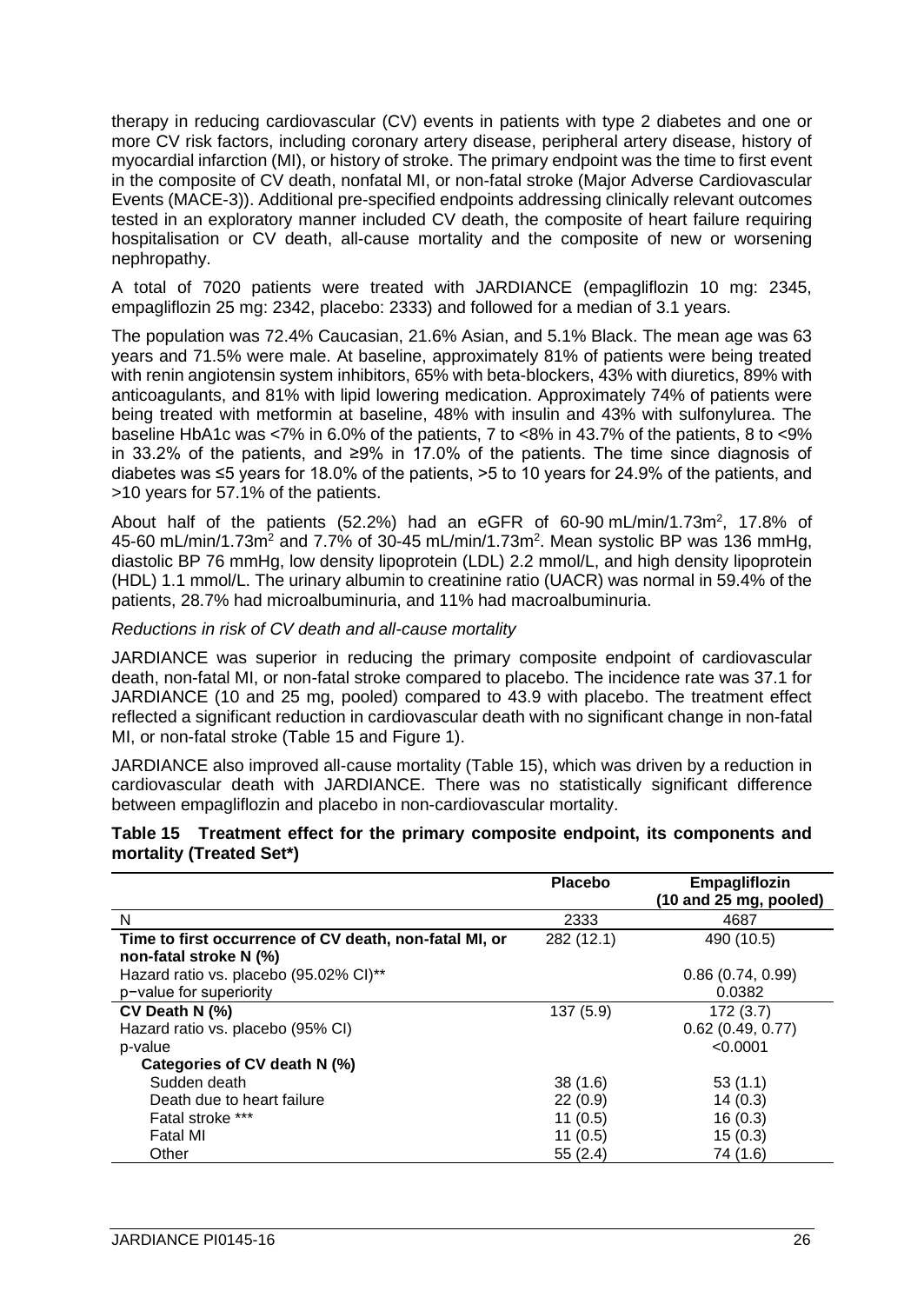|                                   | <b>Placebo</b> | Empagliflozin<br>(10 and 25 mg, pooled) |
|-----------------------------------|----------------|-----------------------------------------|
| N                                 | 2333           | 4687                                    |
| Non-fatal MI N (%)                | 121(5.2)       | 213(4.5)                                |
| Hazard ratio vs. placebo (95% CI) |                | 0.87(0.70, 1.09)                        |
| p-value                           |                | 0.2189                                  |
| Non-fatal stroke N (%) ***        | 60(2.6)        | 150(3.2)                                |
| Hazard ratio vs. placebo (95% CI) |                | 1.24(0.92, 1.67)                        |
| p-value                           |                | 0.1638                                  |
| All-cause mortality N (%)         | 194 (8.3)      | 269(5.7)                                |
| Hazard ratio vs. placebo (95% CI) |                | $0.68$ (0.57, 0.82)                     |
| p-value                           |                | < 0.0001                                |
| Non-CV mortality N (%)            | 57(2.4)        | 97(2.1)                                 |
| Hazard ratio vs. placebo (95% CI) |                | 0.84(0.60, 1.16)                        |

\* i.e. patients who had received at least one dose of study drug

\*\* Since data from the trial were included in an interim analysis, a two-sided 95.02% confidence interval applied which corresponds to a p-value of less than 0.0498 for significance.

\*\*\* A non-significant trend for fatal/non-fatal stroke compared to the placebo group: HR 1.18 (95% CI 0.89, 1.56) was observed. A causal relationship between JARDIANCE and stroke has not been established.

## **Figure 1 Time to occurrence of CV death**



## *Reductions in risk of heart failure requiring hospitalisation or CV death*

JARDIANCE significantly reduced the risk of hospitalisation for heart failure and cardiovascular death or hospitalisation for heart failure compared with placebo (Table 16 and Figure 2).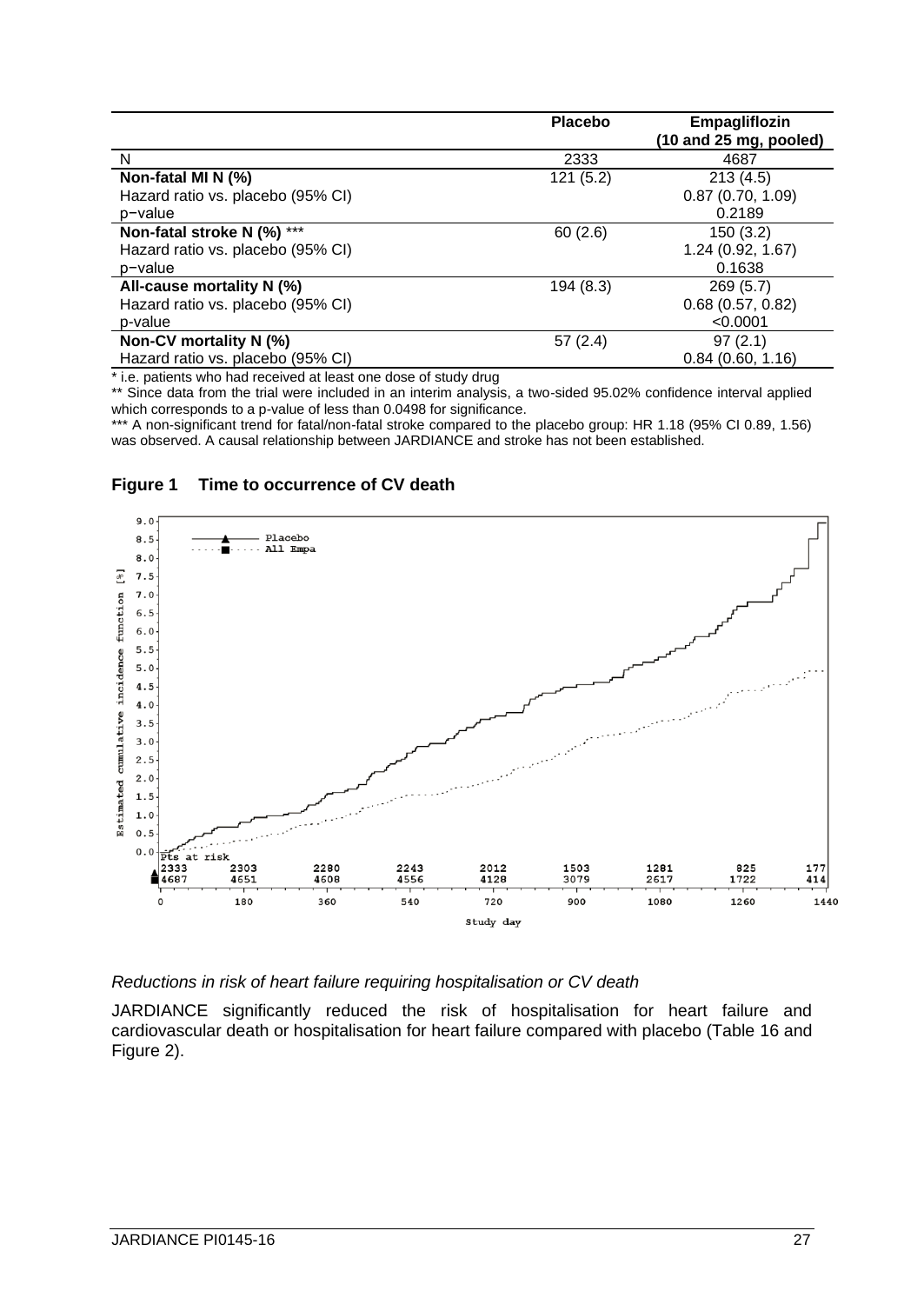| Table 16 Treatment effect for hospitalisation for heart failure or cardiovascular death |
|-----------------------------------------------------------------------------------------|
| (excluding fatal stroke) (Treated Set*)                                                 |

|                                                                                          | <b>Placebo</b> | Empagliflozin**<br>(10 and 25 mg, pooled)   |
|------------------------------------------------------------------------------------------|----------------|---------------------------------------------|
| N                                                                                        | 2333           | 4687                                        |
| Heart failure requiring hospitalisation or CV<br>death (excluding fatal stroke) N (%)*** | 198 (8.5)      | 265(5.7)                                    |
| HR (95% CI)                                                                              |                | 0.66(0.55, 0.79)                            |
| p-value                                                                                  |                | < 0.0001                                    |
| Heart failure requiring hospitalisation N (%)<br>HR (95% CI)<br>p-value                  | 95(4.1)        | 126(2.7)<br>0.65(0.50, 0.85)<br>0.0017      |
| CV death (excluding fatal stroke) N (%)<br>HR (95% CI)<br>p-value                        | 126(5.4)       | 156(3.3)<br>$0.61$ (0.48, 0.77)<br>< 0.0001 |

\* i.e. patients who had received at least one dose of study drug

\*\* empagliflozin 10 mg and 25 mg showed consistent results

\*\*\* time to first event



**Figure 2 Time to first occurrence of first heart failure hospitalisation or CV death\***

\*Estimated cumulative incidence function for time to first occurrence of first heart failure hospitalisation or CV death, pooled empagliflozin vs placebo – treated set.

The cardiovascular benefits (CV death and hospitalisation for heart failure or CV death) of JARDIANCE observed were consistent across major demographic and disease subgroups.

#### *Diabetic kidney disease*

In the EMPA-REG OUTCOME study population, the risk of new or worsening nephropathy (defined as onset of macroalbuminuria, doubling of serum creatinine, and initiation of renal replacement therapy (i.e. haemodialysis)) was significantly reduced in empagliflozin group compared to placebo (Table 17 and Figure 3).

JARDIANCE compared with placebo showed a significantly higher occurrence of sustained normo- or microalbuminuria in patients with baseline macroalbuminuria (HR 1.82, 95% CI 1.40, 2.37).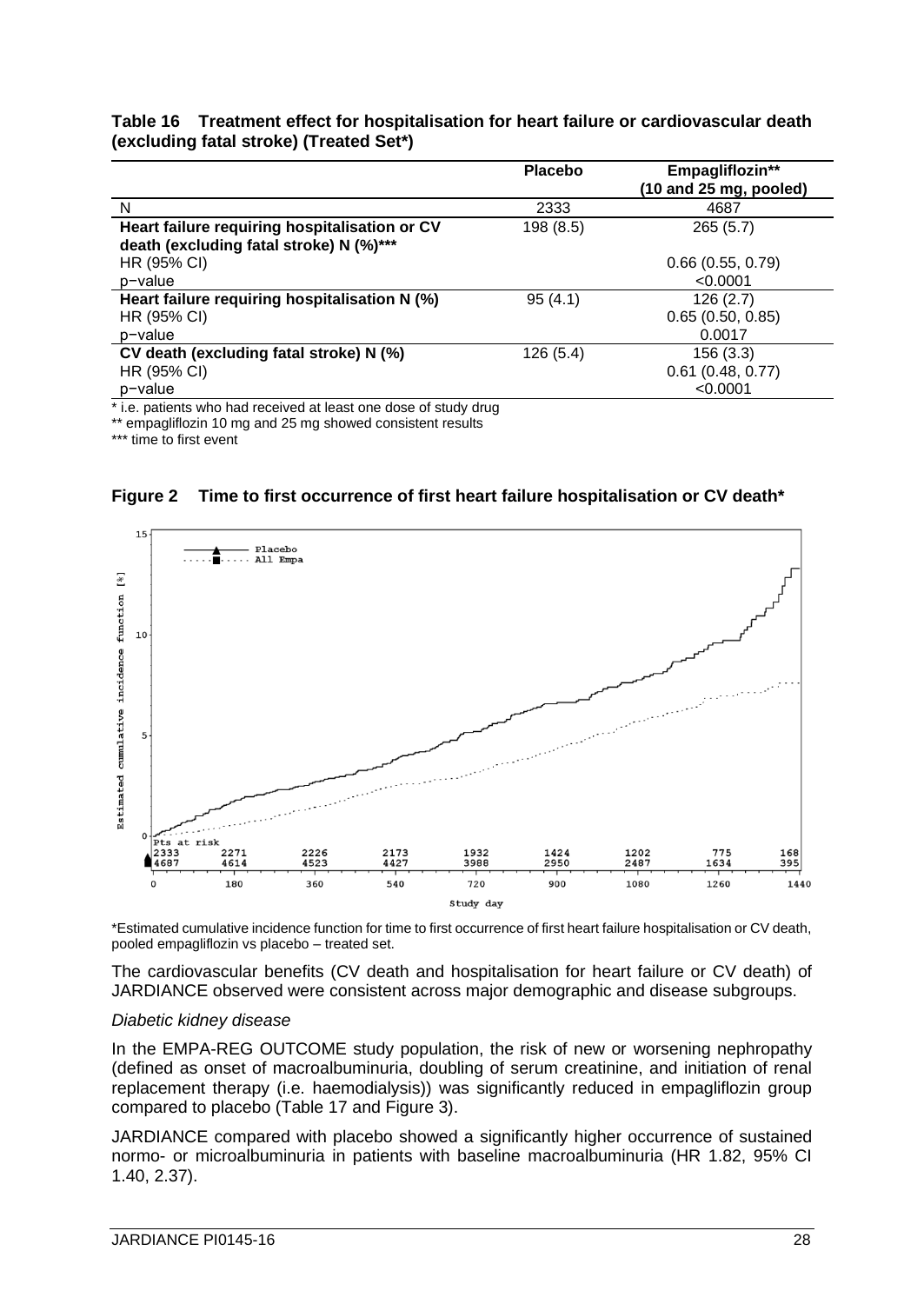|  | Table 17 Time to first new or worsening of nephropathy (Treated Set*) |  |  |  |
|--|-----------------------------------------------------------------------|--|--|--|
|--|-----------------------------------------------------------------------|--|--|--|

|                                                          | <b>Placebo</b> | Empagliflozin<br>$(10$ and 25 mg, pooled) |
|----------------------------------------------------------|----------------|-------------------------------------------|
| N                                                        | 2061           | 4124                                      |
| New or worsening nephropathy N (%)                       | 388 (18.8)     | 525 (12.7)                                |
| HR (95% CI)                                              |                | $0.61$ (0.53, 0.70)                       |
| p-value                                                  |                | < 0.0001                                  |
| N                                                        | 2323           | 4645                                      |
| Doubling of serum creatinine level** N (%)               | 60(2.6)        | 70 (1.5)                                  |
| HR (95% CI)                                              |                | 0.56(0.39, 0.79)                          |
| p-value                                                  |                | 0.0009                                    |
| N                                                        | 2033           | 4091                                      |
| New onset of macroalbuminuria*** N (%)                   | 330 (16.2)     | 459 (11.2)                                |
| HR (95% CI)                                              |                | $0.62$ (0.54, 0.72)                       |
| p-value                                                  |                | < 0.0001                                  |
| N                                                        | 2333           | 4687                                      |
| Initiation of continuous renal replacement therapy N (%) | 14(0.6)        | 13(0.3)                                   |
| HR (95% CI)                                              |                | 0.45(0.21, 0.97)                          |
| p-value                                                  |                | 0.0409                                    |
| N                                                        | 2333           | 4687                                      |
| Death due to renal disease N (%)****                     | 0              | 3(0.1)                                    |

\* i.e. patients who had received at least one dose of study drug

\*\* Accompanied by an eGFR ≤45 mL/min/1.73m<sup>2</sup>

\*\*\* Urine Albumin Creatinine Ratio >33.9 mg/mmol

\*\*\*\* Due to low event rate, HR not calculated





Treatment with empagliflozin preserved eGFR and eGFR increased during the post treatment 4-week follow up. However, the placebo group showed a gradual decline in GFR during the course of the study with no further change during 4-week follow up (see Figure 4).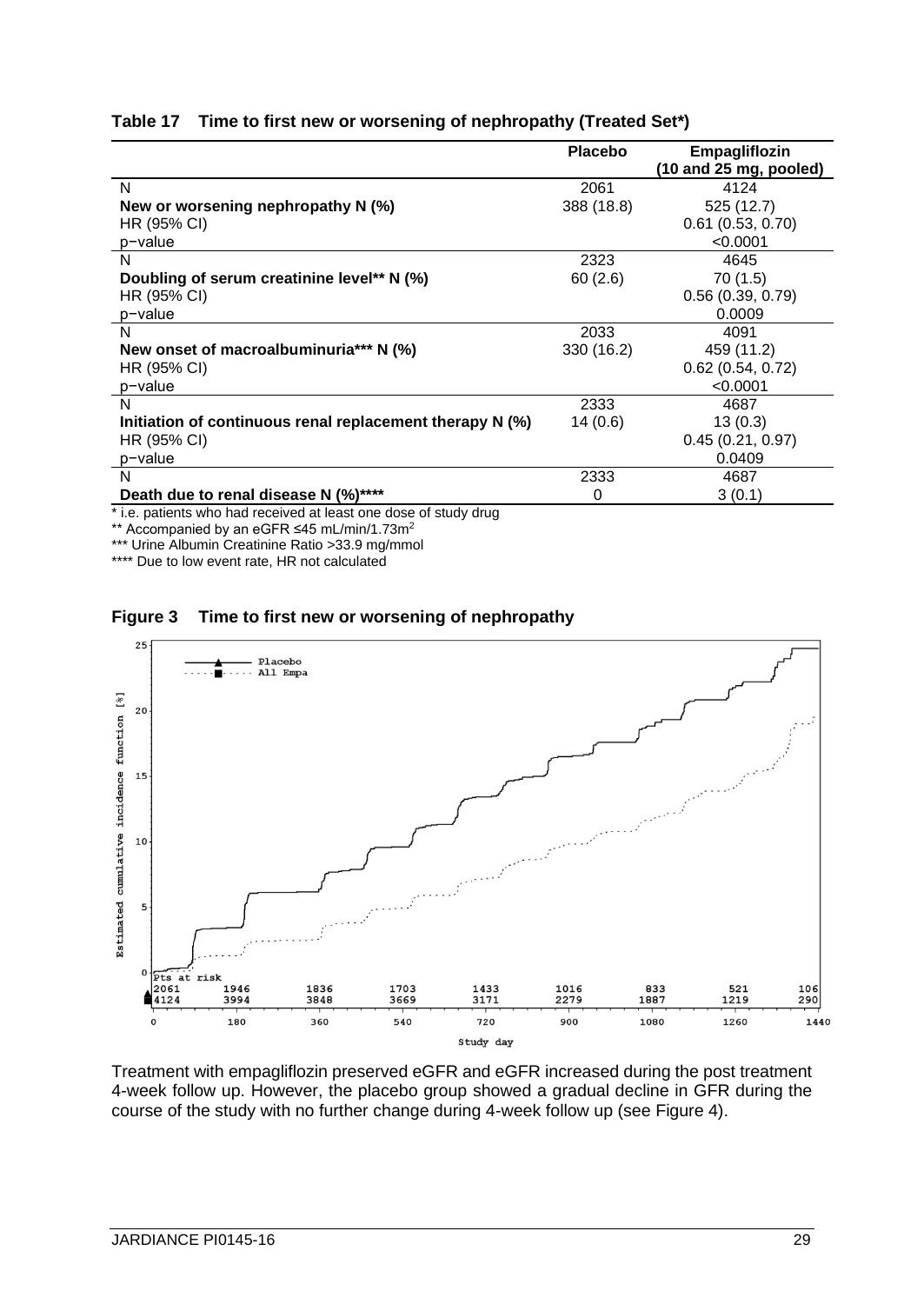



\*eGFR (MDRD) (mL/min/1.73m<sup>2</sup>) MMRM results over time, unadjusted last value on treatment and follow-up value - treated set – right side based on patients with available last value on treatment (LVOT) and follow-up (FU).

## Thorough QTc study

In a randomised, placebo-controlled, active-comparator, crossover study of 30 healthy subjects no increase in QTc was observed with either 25 mg or 200 mg empagliflozin.

## **Heart failure**

# Empagliflozin in patients with heart failure and reduced ejection fraction

A randomised, double-blind, placebo-controlled study (EMPEROR-Reduced) was conducted in 3730 patients with chronic heart failure (New York Heart Association [NYHA] II-IV) and reduced ejection fraction (LVEF  $\leq$  40 %) to evaluate the efficacy and safety of empagliflozin 10 mg once daily as adjunct to standard of care heart failure therapy. The primary endpoint was the time to adjudicated first event of either cardiovascular (CV) death or hospitalisation for heart failure (HHF). Occurrence of adjudicated HHF (first and recurrent), and eGFR (CKD-EPI)cr slope of change from baseline were included in the confirmatory testing. Heart Failure therapy at baseline included ACE inhibitors/angiotensin receptor blockers/angiotensin receptor-neprilysin inhibitor (88.3%), beta blockers (94.7%), mineralocorticoid receptor antagonists (71.3%) and diuretics (95.0%).

A total of 1863 patients were randomised to empagliflozin 10 mg (placebo: 1867) and followed for a median of 15.7 months. The study population consisted of 76.1% men and 23.9% women with a mean age of 66.8 years (range: 25-94 years), 26.8% were 75 years of age or older. 70.5% of the study population were White, 18.0% Asian and 6.9% Black/African American. At randomisation, 75.1% of patients were NYHA class II, 24.4% were class III and 0.5% were class IV. The mean LVEF was 27.5%. At baseline, the mean eGFR was 62.0 mL/min/1.73 m<sup>2</sup> and the median urinary albumin to creatinine ratio (UACR) was 22 mg/g. About half of the patients (51.7%) had an eGFR of ≥60 mL/min/1.73 m<sup>2</sup>, 24.1% of 45 to <60 mL/min/1.73 m<sup>2</sup>, 18.6% of 30 to <45 mL/min/1.73 m<sup>2</sup> and 5.3% 20 to <30 mL/min/1.73 m<sup>2</sup>.

Empagliflozin was superior in reducing the risk of the primary composite endpoint of cardiovascular death or hospitalisation for heart failure compared with placebo, primarily driven by hospitalisation for heart failure. Additionally, empagliflozin significantly reduced the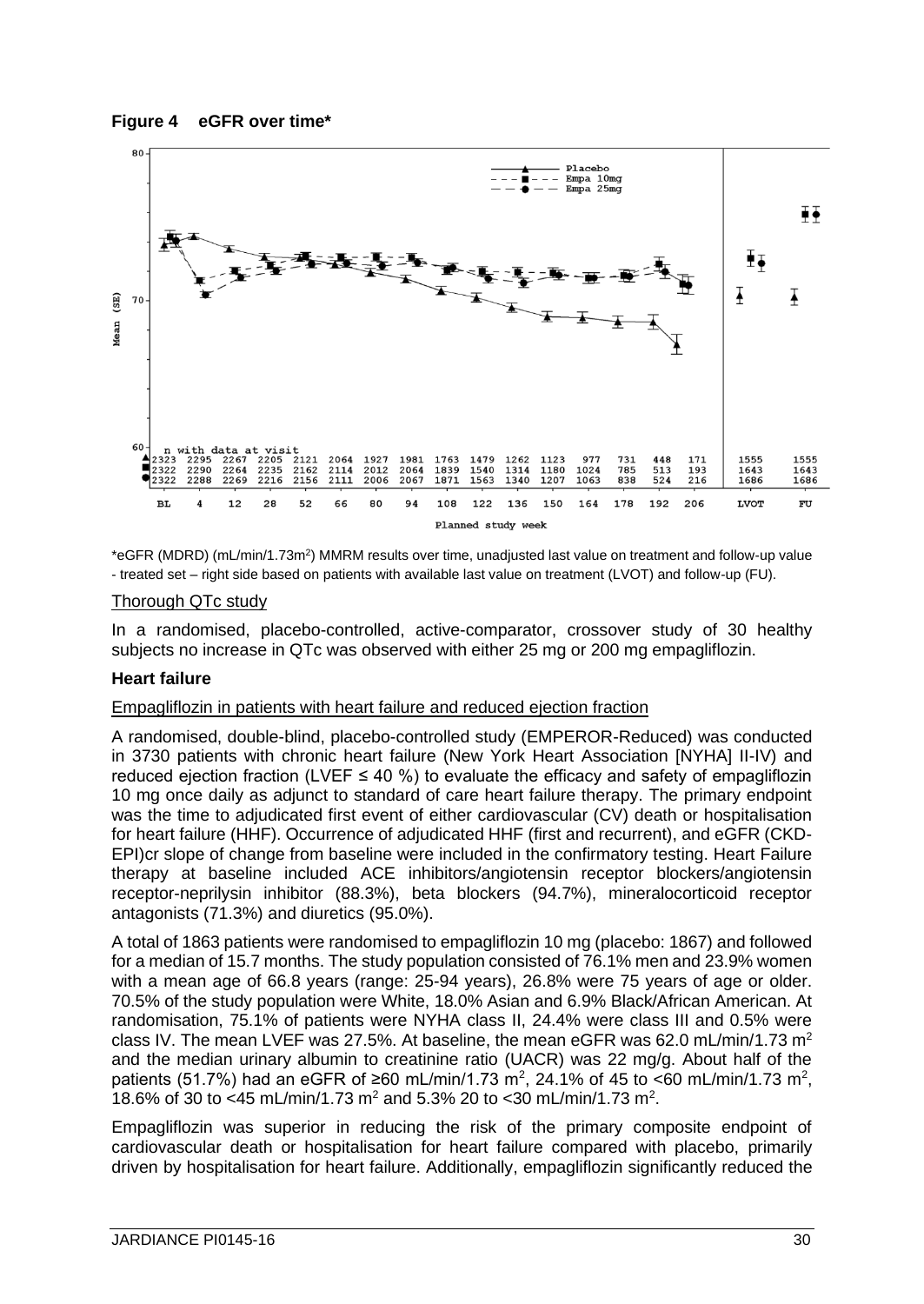risk of occurrence of HHF (first and recurrent), and significantly reduced the rate of eGFR decline (see Table 18).

| Table 18 Treatment effect for the primary composite endpoint, its components and the |  |  |  |  |
|--------------------------------------------------------------------------------------|--|--|--|--|
| two key secondary endpoints included in the pre-specified confirmatory testing       |  |  |  |  |

|                                                                              | <b>Placebo</b> | Empagliflozin 10 mg |
|------------------------------------------------------------------------------|----------------|---------------------|
| N                                                                            | 1867           | 1863                |
| Time to first event of CV death or HHF, N (%)                                | 462 (24.7)     | 361 (19.4)          |
| Hazard ratio vs. placebo (95.04% CI)**                                       |                | 0.75(0.65, 0.86)    |
| p-value for superiority                                                      |                | < 0.0001            |
| CV Death, $N$ (%)*                                                           | 202 (10.8)     | 187 (10.0)          |
| Hazard ratio vs. placebo (95% CI)                                            |                | 0.92(0.75, 1.12)    |
| p-value                                                                      |                | 0.4113              |
| HHF (first occurrence), N (%)*                                               | 342 (18.3)     | 246 (13.2)          |
| Hazard ratio vs. placebo (95% CI)                                            |                | 0.69(0.59, 0.81)    |
| p-value                                                                      |                | < 0.0001            |
| HHF (first and recurrent), N of events                                       | 553            | 388                 |
| Hazard ratio vs. placebo (95.04% CI)**                                       |                | 0.70(0.58, 0.85)    |
| p-value                                                                      |                | 0.0003              |
| eGFR (CKD EPI)cr slope, Rate of decline<br>(mL/min/1.73m <sup>2</sup> /year) | $-2.28$        | $-0.55$             |
| Treatment difference vs. placebo (99.9% CI)***                               |                | 1.73 (0.67, 2.80)   |
| p-value                                                                      |                | < 0.0001            |

CV = cardiovascular, HHF = hospitalisation for heart failure, eGFR = Estimated glomerular filtration rate, CKD EPI = Chronic kidney disease epidemiology collaboration equation

\*not controlled for type 1 error

\*\*Due to an interim analysis, a two-sided 95.04% confidence interval was applied which corresponds to a p-value less than 0.0496 for significance. CV death and HHF events were adjudicated by an independent clinical event committee and analysed based on the randomised set.

\*\*\*As pre-specified in the statistical testing procedure, a two-sided 99.9% confidence interval was applied which corresponds to a p-value less than 0.001 for significance. eGFR slope was analysed based on the treated set.

**Figure 5 Time to first event of adjudicated CV death or HHF**

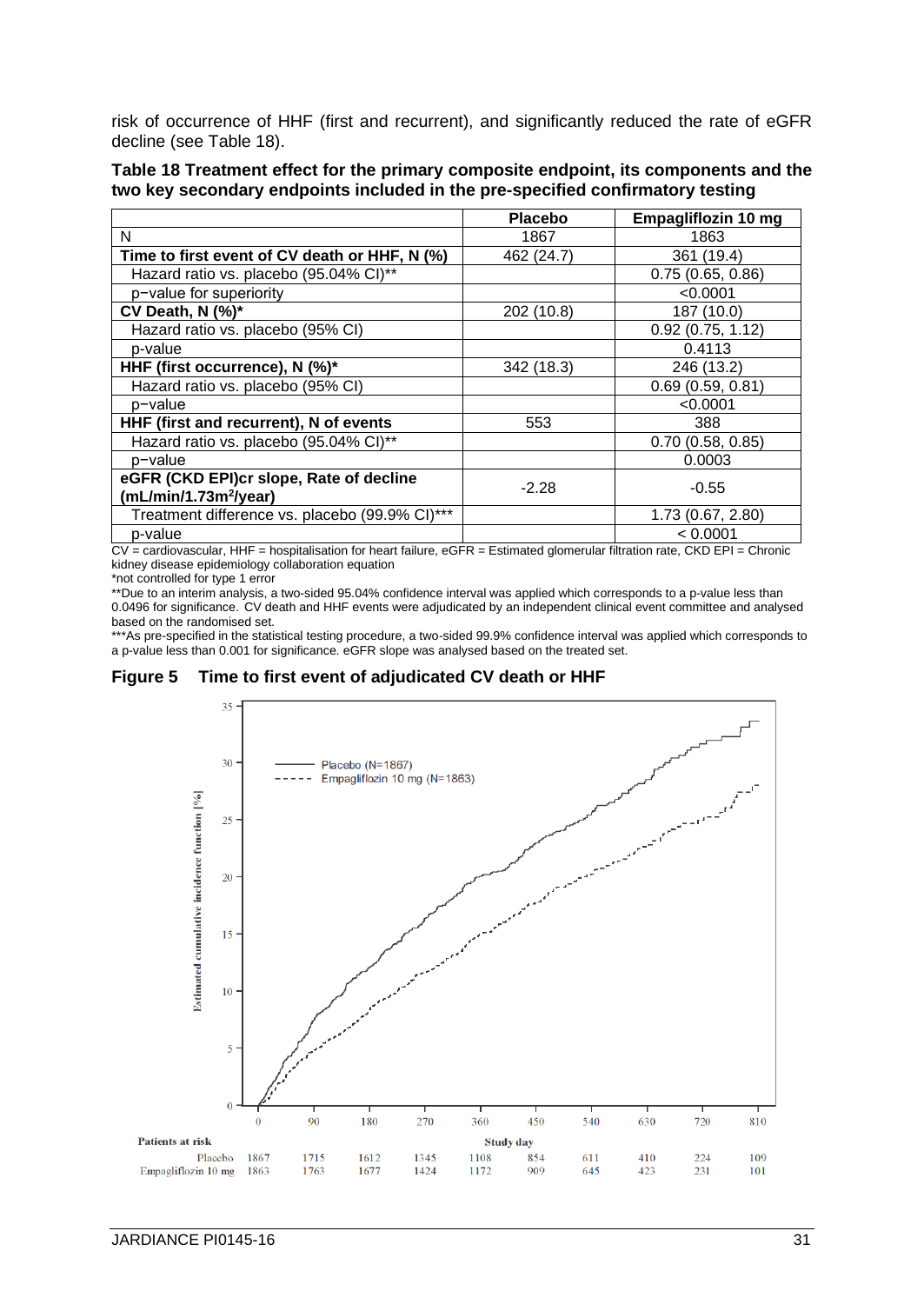



The results of the primary composite endpoint were generally consistent with a hazard ratio (HR) below 1 across the pre-specified subgroups, including heart failure patients with and without type 2 diabetes mellitus (see Figure 7).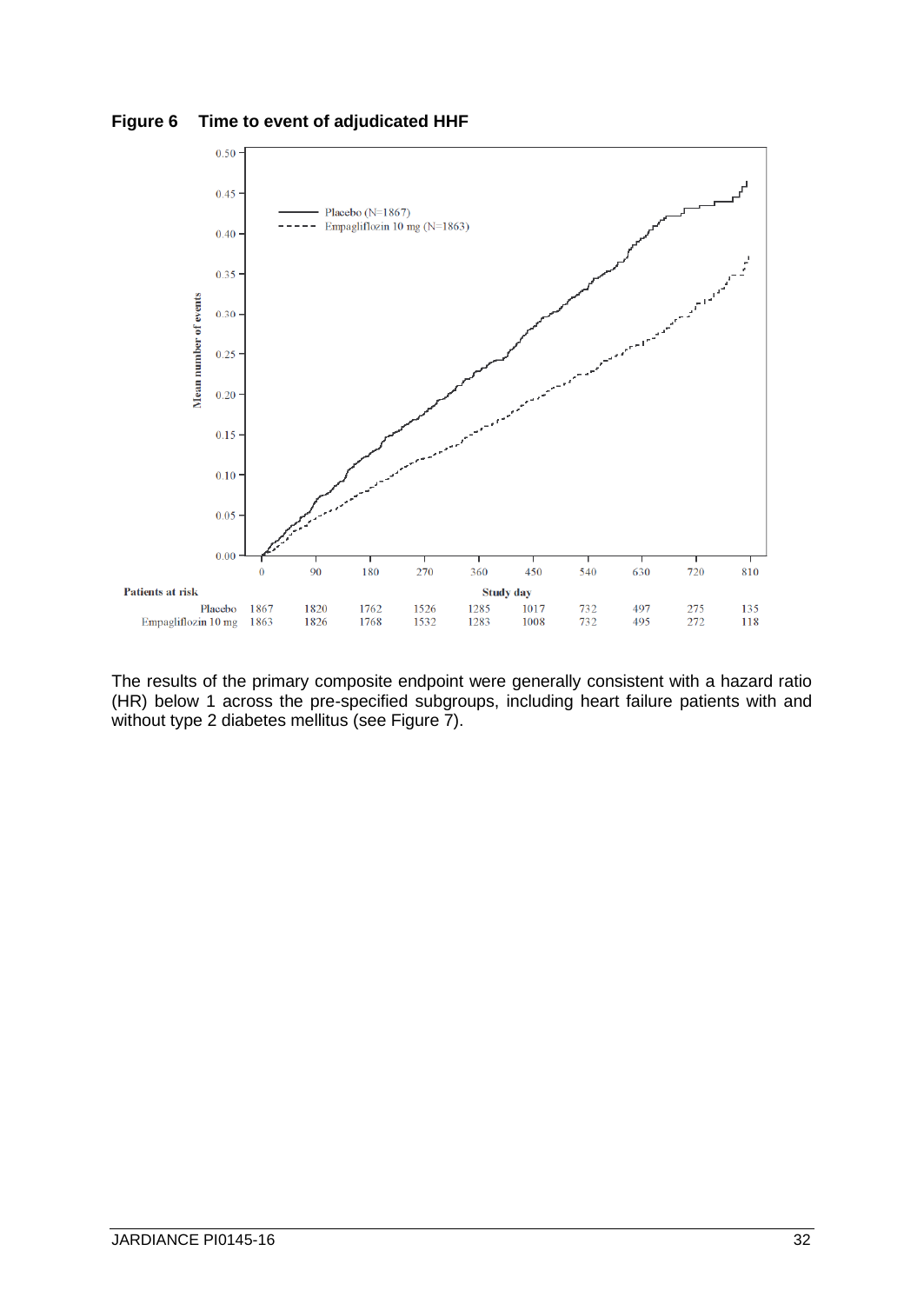| Subgroup<br>Category                        | N with event / N analysed<br>Empa 10mg vs | Placebo  | Hazard ratio<br>(95% CI) | Interaction<br>p-value | Favors Empagliflozin                 | Favors Placebo           |
|---------------------------------------------|-------------------------------------------|----------|--------------------------|------------------------|--------------------------------------|--------------------------|
| Overall                                     | 361/1863                                  | 462/1867 | 0.75(0.65, 0.86)         |                        | Hщ                                   |                          |
| Diabetes at baseline                        |                                           |          |                          | 0.5690                 |                                      |                          |
| Diabetic                                    | 200/927                                   | 265/ 929 | 0.72(0.60, 0.87)         |                        |                                      |                          |
| Non-Diabetic                                | 161/936                                   | 197/ 938 | 0.78(0.64, 0.97)         |                        | ٠                                    |                          |
| Age                                         |                                           |          |                          | 0.4909                 |                                      |                          |
| <65                                         | 128/675                                   | 193/ 740 | 0.71(0.57, 0.89)         |                        |                                      |                          |
| $\geq 65$                                   | 233/1188                                  | 269/1127 | 0.78(0.66, 0.93)         |                        | ⊢                                    |                          |
| <b>Sex</b>                                  |                                           |          |                          | 0.0837                 |                                      |                          |
| Male                                        | 294/1426                                  | 353/1411 | 0.80(0.68, 0.93)         |                        | ⊢                                    |                          |
| Female                                      | 67/ 437                                   | 109/ 456 | 0.59(0.44, 0.80)         |                        |                                      |                          |
| Race                                        |                                           |          |                          | 0.0082                 |                                      |                          |
| White                                       | 264/1325                                  | 289/1304 | 0.88(0.75, 1.04)         |                        |                                      |                          |
| Black/ African-American                     | 24/ 123                                   | 48/ 134  | 0.46(0.28, 0.75)         |                        |                                      |                          |
| Asian                                       | 62/337                                    | 99/335   | 0.57(0.41, 0.78)         |                        |                                      |                          |
| Other including mixed race                  | 5/51                                      | $14V$ 63 | 0.41(0.15, 1.14)         |                        |                                      |                          |
| <b>BMI</b>                                  |                                           |          |                          | 0.1694                 |                                      |                          |
| $30$                                        | 226/1263                                  | 322/1300 | 0.70(0.59, 0.83)         |                        |                                      |                          |
| $\geq 30$                                   | 135/600                                   | 140/ 567 | 0.85(0.67, 1.08)         |                        |                                      |                          |
| eGFR at baseline                            |                                           |          |                          | 0.2915                 |                                      |                          |
| >90                                         | 31/229                                    | 55/220   | 0.51(0.33, 0.80)         |                        |                                      |                          |
| $60$ to $< 90$                              | 128/740                                   | 169/ 740 | 0.73(0.58, 0.92)         |                        |                                      |                          |
| 45 to $<60$                                 | 80/ 433                                   | 108/ 467 | 0.76(0.57,1.02)          |                        |                                      |                          |
| 30 to $<$ 45                                | 87/345                                    | 96/ 349  | 0.92(0.69, 1.23)         |                        |                                      |                          |
| $30$                                        | 35/115                                    | 33/ 90   | 0.68(0.42, 1.09)         |                        |                                      |                          |
| NYHA at baseline                            |                                           |          |                          | 0.2716                 |                                      |                          |
| П                                           | 220/1399                                  | 299/1401 | 0.71(0.59, 0.84)         |                        |                                      |                          |
| <b>III/IV</b>                               | 141/ 464                                  | 163/ 466 | 0.83(0.66, 1.04)         |                        |                                      |                          |
| Heart failure physiology                    |                                           |          |                          | 0.0420                 |                                      |                          |
| $LVEF \leq 30\%$ and NTproBNP < median      | 80/699                                    | 115/ 724 | 0.70(0.53, 0.93)         |                        |                                      |                          |
| $LVEF \leq 30\%$ and NTproBNP $\geq$ median | 169/631                                   | 249/ 661 | 0.65(0.53, 0.79)         |                        |                                      |                          |
| LVEF > 30%                                  | 108/ 526                                  | 97/ 475  | 0.99(0.76, 1.31)         |                        |                                      |                          |
| Baseline use of MRA                         |                                           |          |                          | 0.9345                 |                                      |                          |
| No                                          | 118/ 557                                  | 132/ 512 | 0.76(0.59, 0.97)         |                        |                                      |                          |
| Yes                                         | 243/1306                                  | 330/1355 | 0.75(0.63, 0.88)         |                        |                                      |                          |
| Baseline use of ARNi                        |                                           |          |                          | 0.3101                 |                                      |                          |
| No                                          | 310/1523                                  | 369/1480 | 0.77(0.66, 0.90)         |                        |                                      |                          |
| Yes                                         | 51/340                                    | 93/387   | 0.64(0.45, 0.89)         |                        |                                      |                          |
|                                             |                                           |          |                          |                        |                                      |                          |
|                                             |                                           |          |                          |                        |                                      |                          |
|                                             |                                           |          |                          |                        | 0.5<br>0.125<br>0.25<br>$\mathbf{I}$ | $\overline{2}$<br>8<br>4 |
|                                             |                                           |          |                          |                        |                                      |                          |

## **Figure 7 Subgroup analyses for the time to the first event of adjudicated of CV death or HHF**

LVEF >30%: Includes both above and below the median NTproBNP. To be eligible for inclusion, patients with an LVEF >30% were required to meet a higher NTproBNP threshold than those with LVEF ≤30%, unless they additionally had a history of HHF within the past 12 months. Interaction p-values are nominal. The subgroup analyses were not adjusted for multiple testing.

# **5.2 PHARMACOKINETIC PROPERTIES**

## **Absorption**

The pharmacokinetics of empagliflozin have been extensively characterised in healthy volunteers and patients with T2DM. After oral administration, empagliflozin was rapidly absorbed with peak plasma concentrations ( $C_{max}$ ) with a median time to reach  $C_{max}$  ( $t_{max}$ ) of 1.5 h post-dose. Thereafter, plasma concentrations declined in a biphasic manner with a rapid distribution phase and a relatively slow terminal phase. The steady state mean plasma area under the curve (AUC) was 4740 nmol $\cdot$ h/L and  $C_{\text{max}}$  was 687 nmol/L with 25 mg empagliflozin once daily. Systemic exposure of empagliflozin increased in a dose-proportional manner. The single-dose and steady-state pharmacokinetics parameters of empagliflozin were similar suggesting linear pharmacokinetics with respect to time. There were no clinically relevant differences in empagliflozin pharmacokinetics between healthy volunteers and patients with T2DM.

Administration of 25 mg empagliflozin after intake of a high-fat and high calorie meal resulted in slightly lower exposure; AUC decreased by approximately 16% and  $C_{\text{max}}$  decreased by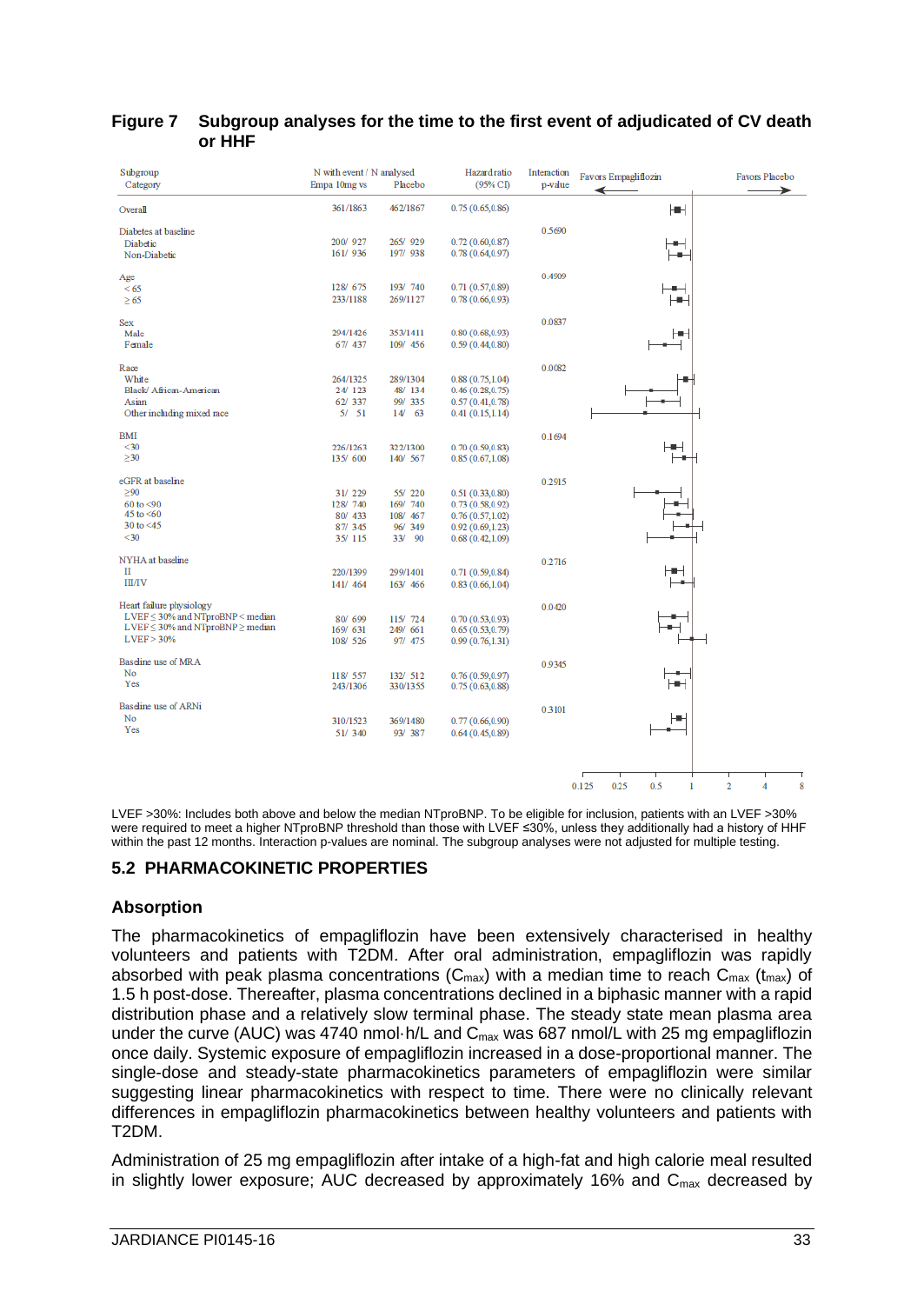approximately 37%, compared to fasted condition. The observed effect of food on empagliflozin pharmacokinetics was not considered clinically relevant and empagliflozin may be administered with or without food.

# **Distribution**

The apparent steady-state volume of distribution was estimated to be 73.8 L, based on a population pharmacokinetic analysis. Following administration of an oral [<sup>14</sup>C]-empagliflozin solution to healthy subjects, the red blood cell partitioning was approximately 36.8% and plasma protein binding was 86.2%.

## **Metabolism**

No major metabolites of empagliflozin were detected in human plasma and the most abundant metabolites were three glucuronide conjugates (2-O-, 3-O-, and 6-O-glucuronide). Systemic exposure of each metabolite was less than 10% of total drug-related material. *In vitro* studies suggested that the primary route of metabolism of empagliflozin in humans is glucuronidation by the uridine 5'-diphospho-glucuronosyltransferases UGT2B7, UGT1A3, UGT1A8, and UGT1A9.

# **Excretion**

The apparent terminal elimination half-life of empagliflozin was estimated to be 12.4 h and apparent oral clearance was 10.6 L/h based on the population pharmacokinetic analysis. The inter-subject and residual variabilities for empagliflozin oral clearance were 39.1% and 35.8%, respectively. With once-daily dosing, steady-state plasma concentrations of empagliflozin were reached by the fifth dose. Consistent with half-life, up to 22% accumulation, with respect to plasma AUC, was observed at steady-state. Following administration of an oral [<sup>14</sup>C] empagliflozin solution to healthy subjects, approximately 95.6% of the drug related radioactivity was eliminated in faeces (41.2%) or urine (54.4%). The majority of drug related radioactivity recovered in faeces was unchanged parent drug and approximately half of drug related radioactivity excreted in urine was unchanged parent drug.

# **Pharmacokinetics in special patient groups**

## Pharmacokinetics in children

Studies characterising the pharmacokinetics of empagliflozin in paediatric patients have not been performed.

## Pharmacokinetics in the elderly

Age did not have a clinically meaningful impact on the pharmacokinetics of empagliflozin based on the population pharmacokinetic analysis.

## Pharmacokinetics in patients with renal impairment

In patients with mild (eGFR:  $60 - 590$  mL/min/1.73m<sup>2</sup>), moderate (eGFR:  $30 - 50$  mL/min/1.73m<sup>2</sup>), severe (eGFR:  $530$  mL/min/1.73m<sup>2</sup>) renal impairment and patients with kidney failure/end stage renal disease (ESRD) patients, AUC of empagliflozin increased by approximately 18%, 20%, 66%, and 48%, respectively, compared to subjects with normal renal function. Peak plasma levels of empagliflozin were similar in subjects with moderate renal impairment and kidney failure/ESRD compared to patients with normal renal function. Peak plasma levels of empagliflozin were roughly 20% higher in subjects with mild and severe renal impairment as compared to subjects with normal renal function. In line with the Phase I study, the population pharmacokinetic analysis showed that the apparent oral clearance of empagliflozin decreased with a decrease in eGFR leading to an increase in drug exposure. Based on pharmacokinetics, no dosage adjustment is recommended in patients with renal insufficiency. However, due to the mechanism of action, the efficacy of JARDIANCE is dependent on renal function, and therefore JARDIANCE is contraindicated for use in patients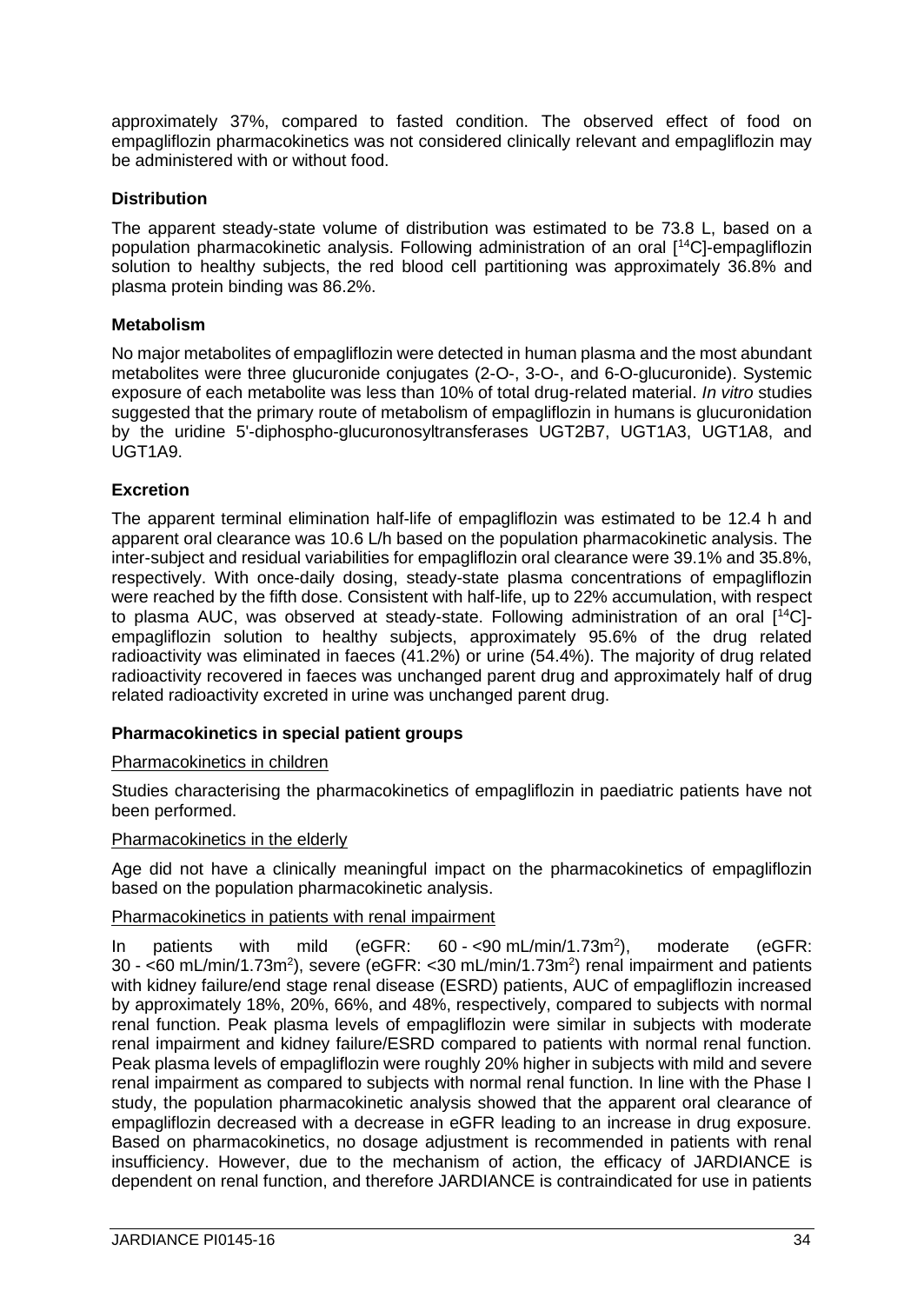with eGFR <30 mL/min/1.73m<sup>2</sup> (see Sections 4.2 Dose and method of administration, 4.3 Contraindications and 4.4 Special warnings and precautions for use).

## Pharmacokinetics in patients with hepatic impairment

In subjects with mild, moderate, and severe hepatic impairment according to the Child-Pugh classification, AUC of empagliflozin increased approximately by 23%, 47%, and 75% and  $C_{\text{max}}$ by approximately 4%, 23%, and 48%, respectively, compared to subjects with normal hepatic function. Based on pharmacokinetics, no dosage adjustment is recommended in patients with hepatic impairment.

#### Body Mass Index (BMI)

No dosage adjustment is necessary based on BMI. Body mass index had no clinically relevant effect on the pharmacokinetics of empagliflozin based on the population pharmacokinetic analysis.

## Gender

No dosage adjustment is necessary based on gender. Gender had no clinically relevant effect on the pharmacokinetics of empagliflozin based on the population pharmacokinetic analysis.

## Race

No dosage adjustment is necessary based on race. Based on the population pharmacokinetic analysis, AUC was estimated to be 13.5% higher in Asian patients with a BMI of 25 kg/m<sup>2</sup> compared to non-Asian patients with a BMI of 25 kg/m<sup>2</sup>.

## **5.3 PRECLINICAL SAFETY DATA**

## **Genotoxicity**

Empagliflozin was not mutagenic or clastogenic in a battery of genotoxicity studies, including the Ames bacterial mutagenicity assay (bacterial reverse mutation), *in vitro* mouse lymphoma tk assays and *in vivo* rat bone marrow micronucleus assays.

## **Carcinogenicity**

Two-year oral carcinogenicity studies were conducted in mice and rats. There was an increase in renal adenomas and carcinomas in male mice given empagliflozin at 1000 mg/kg/day. No renal tumours were seen at 300 mg/kg/day (11- and 28-times the exposure at the clinical dose of 25 mg and 10 mg, respectively). These tumours are likely associated with a metabolic pathway not present in humans, and are considered to be irrelevant to patients given 10 or 25 mg empagliflozin. No drug-related tumours were seen in female mice or female rates at doses up to 1000 and 700 mg/kg/day, respectively, resulting in exposures at least 60 times that expected at the clinical dose of 10 or 25 mg empagliflozin. In male rats, treatment-related benign vascular proliferative lesions (haemangiomas) of the mesenteric lymph node, were observed at 700 mg/kg/day, but not at 300 mg/kg/day (approximately 26- and 65-times the exposure at the clinical does of 25 mg and 10 mg, respectively). These tumours are common in rats and are unlikely to be relevant to humans.

## **6 PHARMACEUTICAL PARTICULARS**

# **6.1 LIST OF EXCIPIENTS**

Tablet core: lactose monohydrate microcrystalline cellulose hyprolose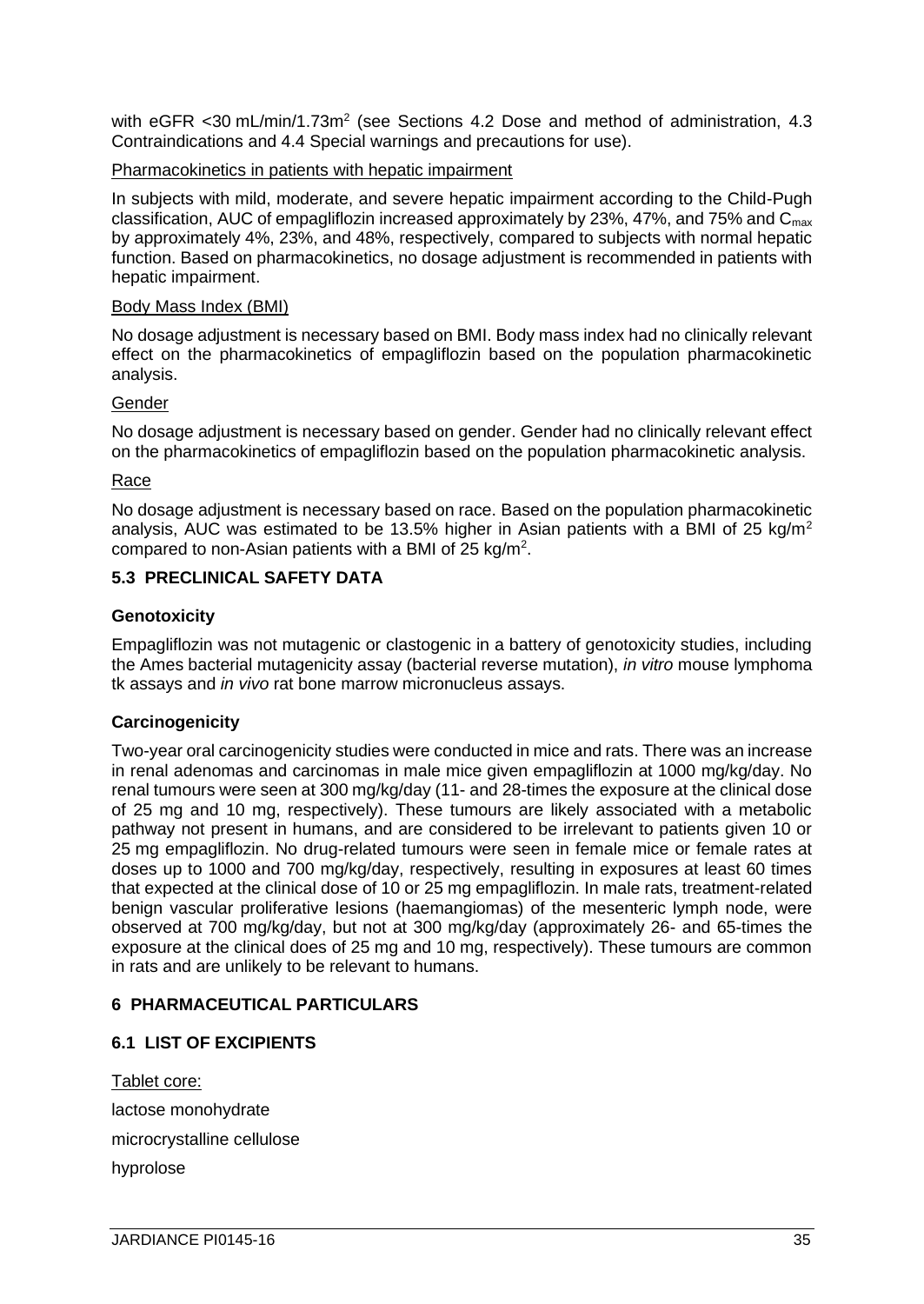croscarmellose sodium colloidal anhydrous silica magnesium stearate.

Tablet coating: hypromellose titanium dioxide purified talc macrogol 400 iron oxide yellow.

# **6.2 INCOMPATIBILITIES**

Incompatibilities were either not assessed or not identified as part of the registration of this medicine.

# **6.3 SHELF LIFE**

In Australia, information on the shelf life can be found on the public summary of the Australian Register of Therapeutic Goods (ARTG). The expiry date can be found on the packaging.

# **6.4 SPECIAL PRECAUTIONS FOR STORAGE**

Store below 30°C.

## **6.5 NATURE AND CONTENTS OF CONTAINER**

JARDIANCE 10 mg is available in PVC / Aluminium blister packs containing 10 (sample) and 30 tablets.

JARDIANCE 25 mg is available in PVC / Aluminium blister packs containing 10 (sample) and 30 tablets.

## **6.6 SPECIAL PRECAUTIONS FOR DISPOSAL**

In Australia, any unused medicine or waste material should be disposed of by taking to your local pharmacy.

## **6.7 PHYSICOCHEMICAL PROPERTIES**

## **Chemical Structure**

Empagliflozin is a white to yellowish powder. It is very slightly soluble in water, slightly soluble in acetonitrile and ethanol, sparingly soluble in methanol and practically insoluble in toluene. Empagliflozin is not hygroscopic and no polymorphism has been observed. It is neither a hydrate nor a solvate. Partition coefficient: log P = log D (pH 7.4): 1.7.

| Chemical name:     | $(1S)-1,5$ -anhydro-1- $(4$ -chloro-3- $\{4-[3S)\}$ -tetrahydrofuran-3-<br>yloxy]benzyl}phenyl)-D-glucitol |
|--------------------|------------------------------------------------------------------------------------------------------------|
| Molecular formula: | $C_{23}H_{27}ClO7$                                                                                         |
| Molecular weight:  | 450.91                                                                                                     |